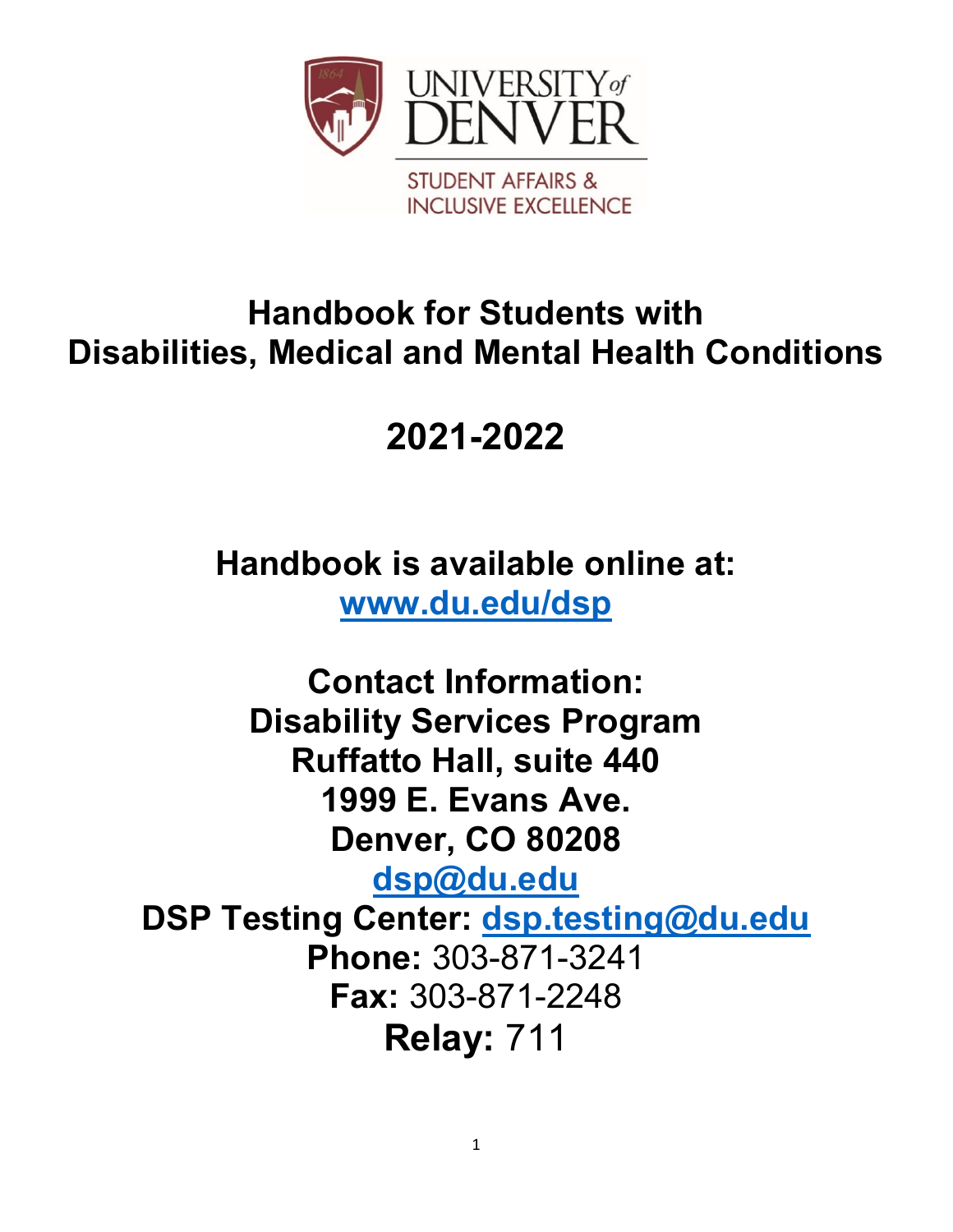## **Table of Contents**

#### **Procedures for Accommodations: Changes**

Procedures for requesting and implementing accommodations are subject to periodic change. Students, faculty and staff who are affected by the changes will be notified of amendments through a variety of methods including email, department postings, and/or personal notification. Once notification has been given, students should follow the modified procedure to ensure accommodations are implemented in an appropriate and timely manner.

#### **Request Forms**

Most forms for requesting accommodations can be found online at www.du.edu/dsp or from the DSP office. Students needing assistance in completing forms or making requests should contact the DSP office at dsp@du.edu, by phone 303-871-3241 (Relay: 711) or by stopping by suite 440 in Ruffatto Hall.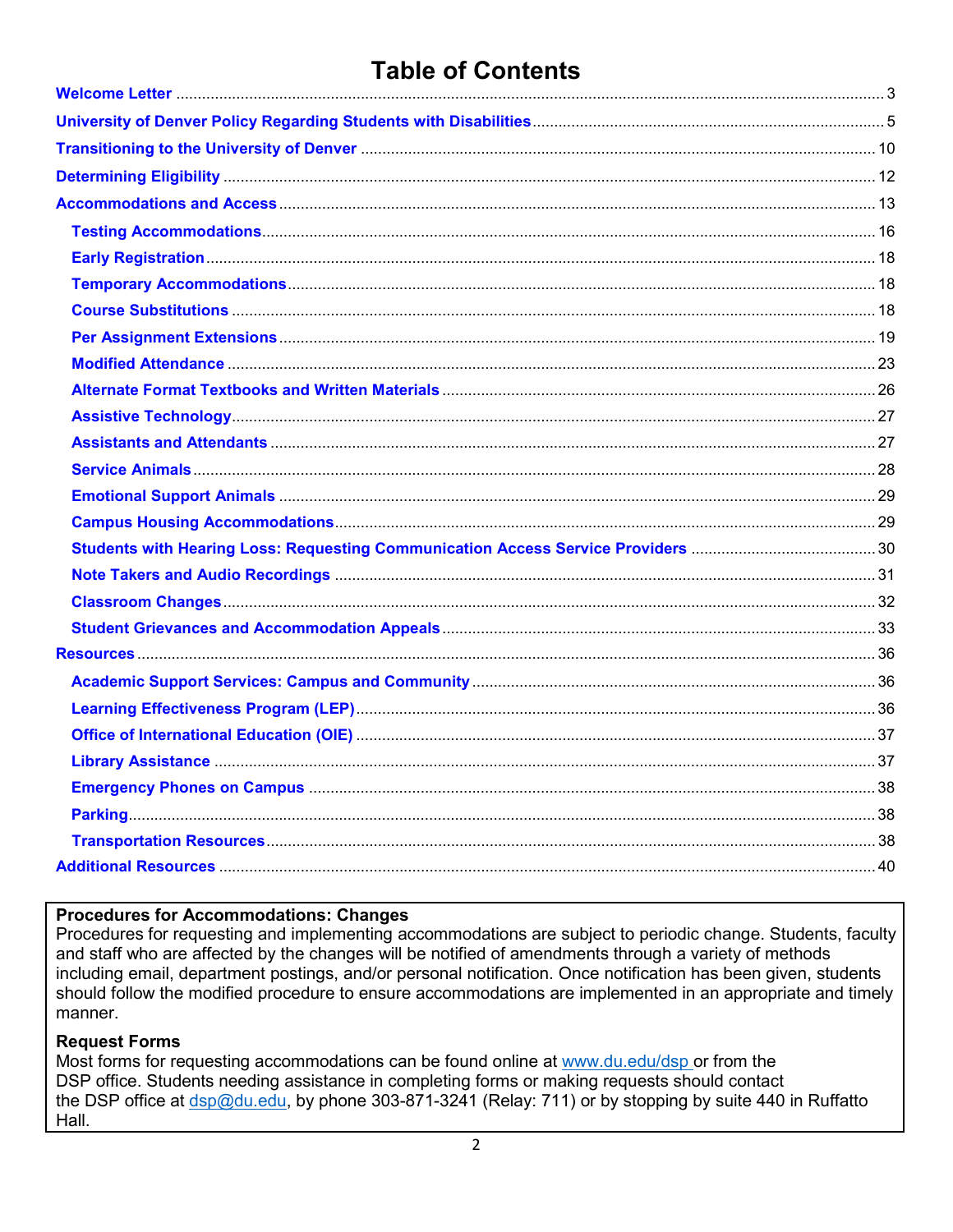## **Welcome Letter**

#### <span id="page-2-0"></span>Dear Student:

The Disability Services Program (DSP) is a department of the Student Affairs and Inclusive Excellence Division (SAIE) at the University of Denver. The DSP coordinates reasonable accommodations to afford equal opportunity and full participation in University programs for undergraduate and graduate students with disabilities.

It is the joint responsibility of students and DSP staff to work together to meet accommodation needs. Students should contact DSP, as early as possible after admission, to discuss possible accommodations, processes, and procedures. Appointments are encouraged but are not always necessary as much of the work can be done by phone and email. DSP staff are available to meet with students when requested. If you are already working with the DSP office, appointments can be scheduled through the **[Accommodate Student Portal.](https://du-accommodate.symplicity.com/)** Current and prospective students can also schedule an appointment with DSP by stopping by our office in suite 440 of KRH, calling 303-871- 3241 (Relay 711) or emailing dsp@du.edu.

#### **This Handbook serves two purposes:**

- **To convey processes and procedures associated with eligibility for and provision of accommodations associated with a disability, medical or mental health condition to DU community members.**
- **To outline general procedures that students must follow to request and arrange accommodations.**

The procedures stated in this handbook are revised annually, and amendments and/or updated information may be sent to your @du.edu email during the academic year. Student, faculty and staff input on processes and procedures are both welcome and important; please feel free to offer suggestions to the DSP.

### **The DSP Mission**

The Disability Services Program (DSP) collaborates with the University of Denver community to foster academic and personal growth in students with disabilities. We partner with our community members to embrace disability within the values of inclusive excellence.

### **The DSP Charge**

The Disability Services Program (DSP) is the office responsible for the administration of the University of Denver's commitment to equal access and participation for all students who have documented disabilities, medical or mental health conditions in academic areas and other programs, services or activities sponsored by the University. This includes providing appropriate accommodations pursuant to Section 504 of the Rehabilitation Act of 1973 and the Americans with Disabilities Act (1990) and the ADA Amendments Act of 2008 (ADAAA).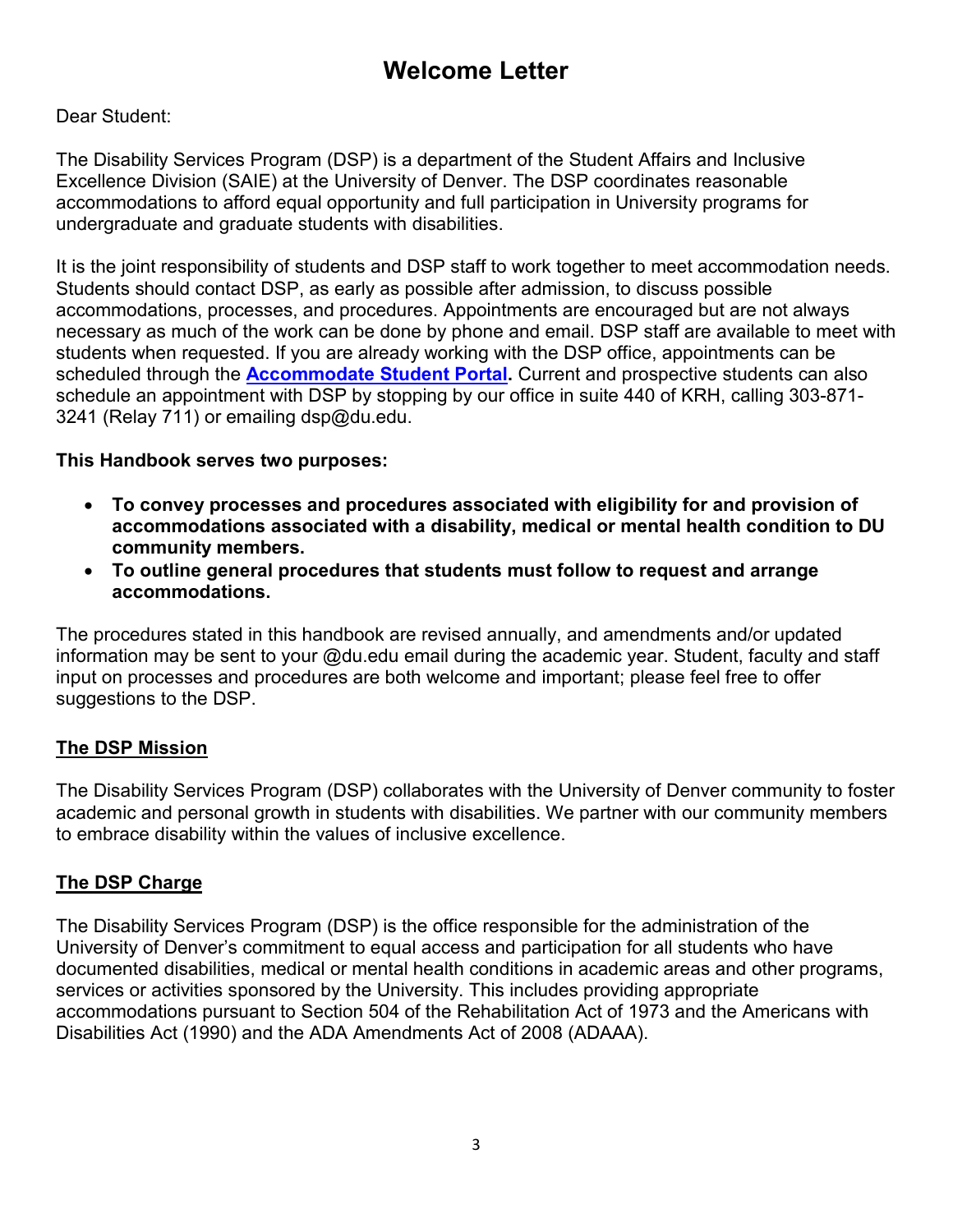## **Student Affairs and Inclusive Excellence Diversity Statement**

We believe that every person matters. We respect and embrace the uniqueness of identities, gifts, perspectives, histories and life experiences of all members of our community. We respect and embrace the uniqueness of identities, gifts, perspectives, histories and life experiences of all members of our community.

We are committed to creating an empowering, accessible, and equitable environment for a plurality of voices by:

- Building relationships through kind words and actions
- Examining how our actions individually and institutionally affect members of our community
- Confronting those who speak or act insensitively while inviting challenges to our bias, assumptions, and positions of privilege
- Taking the time and the risk to build genuine connections with others with whom we do not typically interact
- Promoting the achievement and support of a diverse student body, staff and faculty team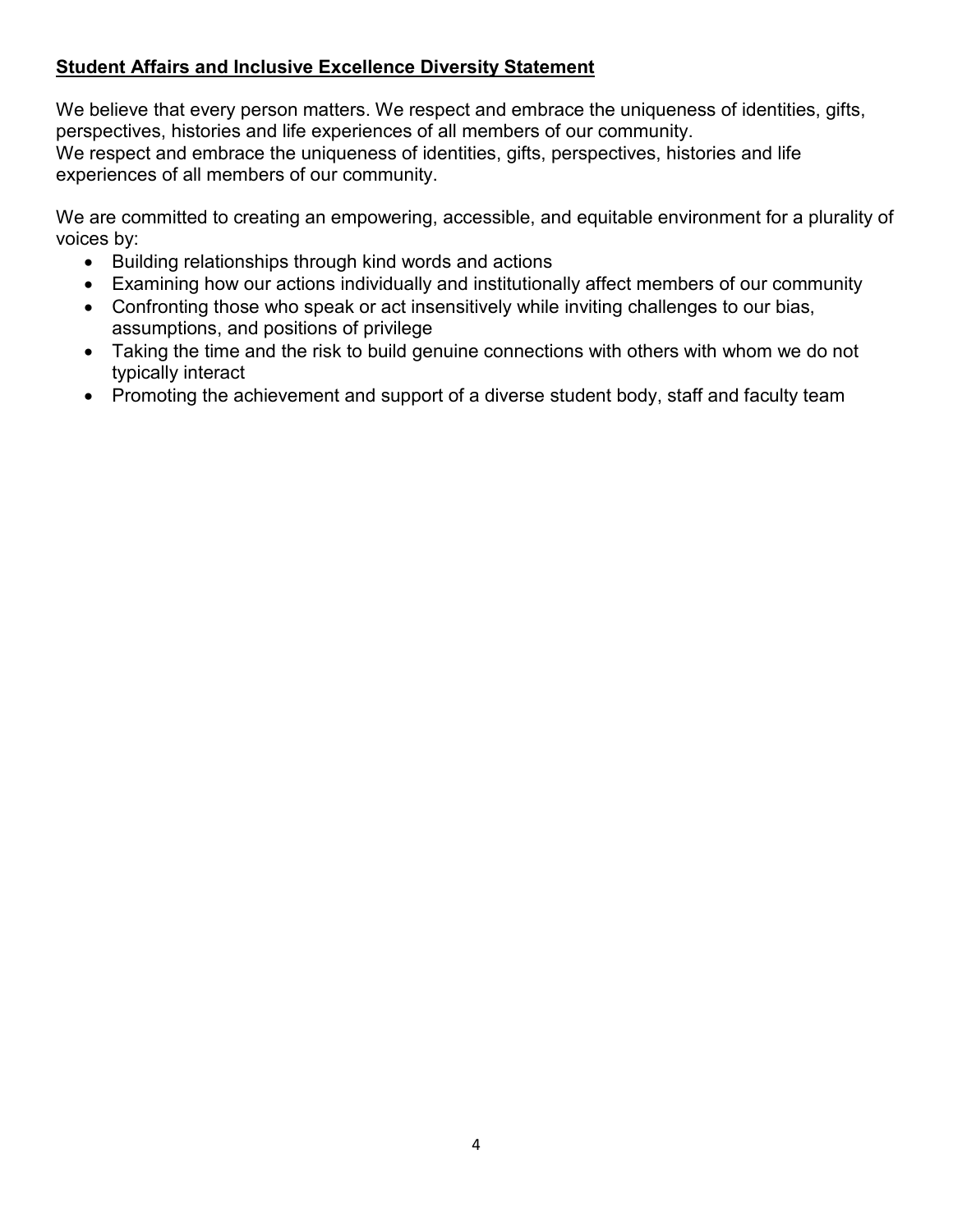## <span id="page-4-0"></span>**University of Denver Policy Regarding Students with Disabilities**

*Note: This updated policy was approved in July 2016 by the University Provost. It pertains to how faculty will work with Disability Services Program to appropriately accommodate students.*

### **Introduction**

The Disability Services Program (DSP) is responsible for the administration of the University of Denver's commitment to equal access and participation in academic areas and other programs sponsored by the University for all students who have documented disabilities. DSP works closely with administrators and faculty members to ensure that students who are eligible for accommodations are appropriately served.

This policy statement serves as guidance for faculty members to ensure equitable access, fairness and consistency in accommodating students who qualify for academic accommodations through the Disability Services Program (DSP) and supports faculty in understanding legal requirements and the importance of providing accommodations to students whose accommodations have been approved through DSP.

In addition, the guidelines and procedures listed below will clarify the difference between an accommodation, which is a legal requirement defined by Section 504 of the Rehabilitation Act of 1973 and the Americans with Disabilities Act (1990) and the ADA Amendments Act of 2008 (ADAAA), and an informal arrangement for a student who may have missed a class or two or may need a make-up exam due to a minor illness or injury (e.g. flu, broken leg).

Additional information for faculty on working through the student disability accommodation process can be found in the "Blue Folder" located in the Resources section of the **Faculty [& Staff tab](https://www.du.edu/studentlife/disability-services/faculty-staff/index.html)** on the DSP website: [www.du.edu/dsp.](http://www.du.edu/dsp)

### **Policy Statement**

- 1. The University of Denver is committed to providing students with disabilities equal access and participation in academic areas and other programs sponsored by the University as mandated by federal law. The process for granting qualified students with documented disabilities accommodations to obtain equal access is managed by DSP. Students requesting disability accommodations engage in a collaborative process with DSP staff that includes disclosing the disability(ies) and providing appropriate documentation.
- 2. Faculty should only implement accommodations approved by the DSP staff. The DSP staff will provide students with a Letter of Approved Accommodations (LOAA) that describes approved classroom accommodations. Students are responsible for providing this letter to faculty prior to needing the accommodation.
- 3. Disability and accommodation information should be kept private, and only shared with other University personnel who have a legitimate educational need to know to be in compliance with relevant laws.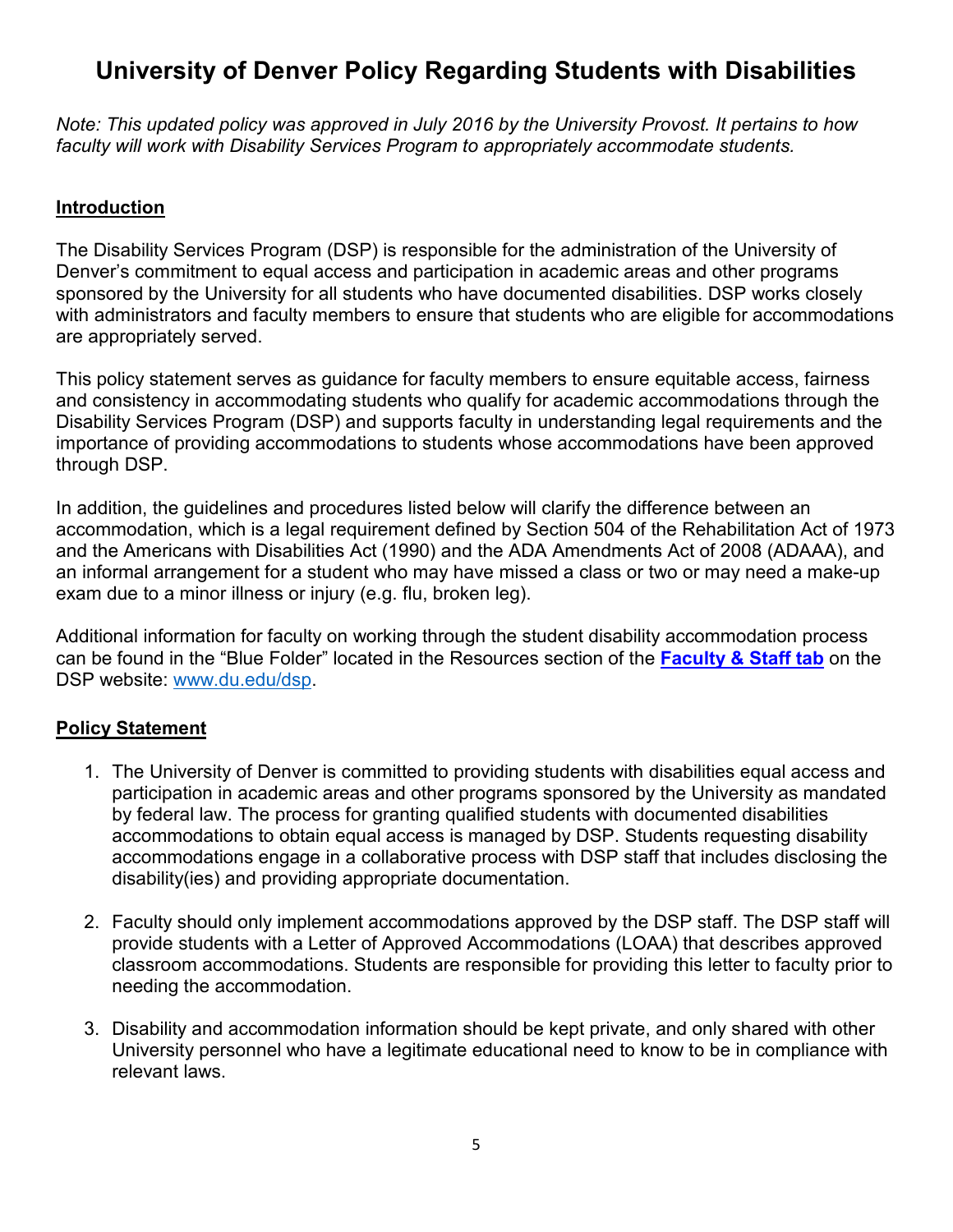## **Definitions**

## **What does it mean to be a "qualified student with a disability?**"

A qualified student with a disability is a student, or prospective student, who meets the academic and technical standards required for admission or participation in an educational program or activity. Under this policy and consistent with Section 504 of the Rehabilitation Act of 1973 and the Americans with Disabilities Act (ADA), a disability is any physical, learning, medical, emotional, mental health condition that limits a "major life activity," such as walking, hearing, seeing, speaking, breathing, or learning. Disabilities can be visible or non-visible.

## **What are academic accommodations?**

Academic accommodations are reasonable modifications or services, as determined by DSP, that give a student with a disability an equal opportunity to benefit from the educational process. Accommodations can be in the form of academic adjustment or modifications such as extended time for test taking or completing course work; substitution of specific courses to meet degree requirements; modification of test taking or performance evaluations so as not to discriminate against a person's sensory, speaking or motor impairments, unless that is what is being tested. Accommodations can also take the shape of auxiliary aids and services such as qualified sign language interpreters, note takers, readers, braille, large print, electronic formats of print materials, and adaptive equipment. The University does not provide accommodations that would "fundamentally alter" the educational program or academic requirements that are essential to a program of study or to fulfill licensing requirements. A "fundamental alteration" is a modification that is so significant that it alters the essential nature of the goods, services, facilities, privileges, advantages, or accommodations offered.

## **Faculty Guidance for Accommodating Students with Disabilities**

- Each academic departmental website and all applicable student handbooks and bulletins should include a statement about how students request accommodations through the DSP. In addition, faculty should include a statement in each syllabus to inform students about the accommodation process through DSP.
- Faculty shall refer students who self-identify as having a disability to DSP. Students who want to request a disability accommodation must first register with DSP. DSP will make the determination of eligibility for accommodation and will also make the determination as to the appropriate reasonable accommodation.
- Upon request from DSP, faculty and or administrators will identify essential course and degree components and requirements.
- Faculty are responsible for implementing accommodations for students from the time they are notified by receipt of the Letter of Approved Accommodations (LOAA). Accommodations are not typically implemented retroactively for past assignments, exams, or class activities. Faculty members may grant only those accommodations approved by the DSP, shown in a DSP Letter of Approved Accommodations (LOAA). DSP welcomes dialogue with faculty to better assist our students.
- Accommodations are typically implemented for the term during which they are requested and future terms. Students expressing disability-related concerns for past terms may be directed to other University appeal and/or grievance processes.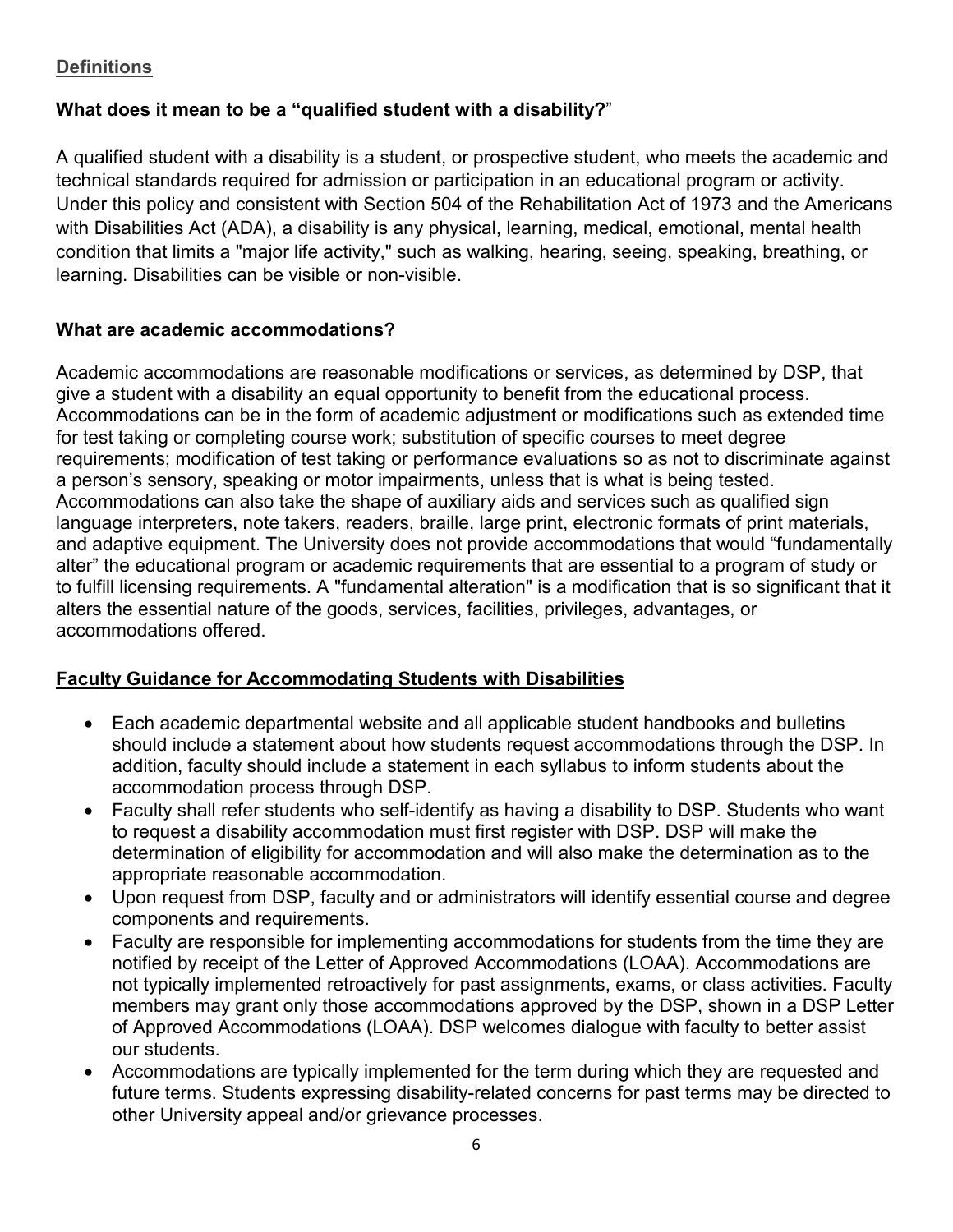- Law students are granted appropriate accommodations by the DSP but the law school has standing policies and procedures that provide anonymity to all law students. These students should disclose DSP approved accommodations to the Student Affairs in the Law School, who will administer the accommodations.
- DSP recommends that faculty complete DSP accommodations training. Trainings are available to academic departments throughout the year, and faculty may request individual consultation.
- Many accommodations students use in the classroom will not require the faculty to have primary responsibility, such as providing sign language interpreters, alternate format text, adaptive furniture, but there are occasions when it will be advantageous for the student, faculty, and DSP if needed, to collaborate on how the accommodation(s) can be administered in the classroom or department. This is especially relevant for Extended Time Testing, where it may be helpful for the student to be physically near the faculty in order to ask questions.

#### **Informal Arrangements - Not DSP Accommodations**

Faculty may ask for verification (e.g. doctors' note; receipt from medical center) from students requesting a minor arrangement such as a make-up exam or assignment extension for a temporary, minor illness or injury (e.g., colds/flu, broken hand/arm). Note: An informal arrangement is not considered an accommodation. Only the DSP can grant accommodations. If it appears that a more formal accommodation may be necessary, the faculty should refer the student to the DSP.

#### **Recording Informal Agreements - Not DSP Accommodations**

Faculty should document arrangement of informal agreements made with the student and include any appropriate forms (e.g., Incomplete Grades Application). Faculty can refer to the **[Inspire: Adding](https://www.du.edu/academicaffairs/media/documents/inspireadvisingnotes.pdf)  [and Viewing an Advising Note QuickGuide](https://www.du.edu/academicaffairs/media/documents/inspireadvisingnotes.pdf)**. The Comment Section is part of a student's permanent record and can be referenced by other University officials to give consistent messages to students. In addition, this type of documentation assures consistency and fair practice to students and protects faculty members and the University.

#### **Attendance**

Regular attendance is essential for the academic success of all University of Denver students, including students with disabilities. DSP supports and adheres to the University of Denver academic policy, which states:

*Students are expected to attend all meetings of classes for which they are registered, including the first and last scheduled meetings and the final examination period. Students who fail to attend the first class and who have not previously notified their instructors of their absence may be withdrawn from the course by the Office of the Registrar in consultation with the instructor. Instructors have the right and responsibility to establish attendance policies for their courses.*

*Participation in official University activities, personal emergencies and religious observances are valid reasons for absences. Students are responsible for informing instructors about their absence and for completing assignments given during their absence. A student may not attend classes without being officially enrolled.*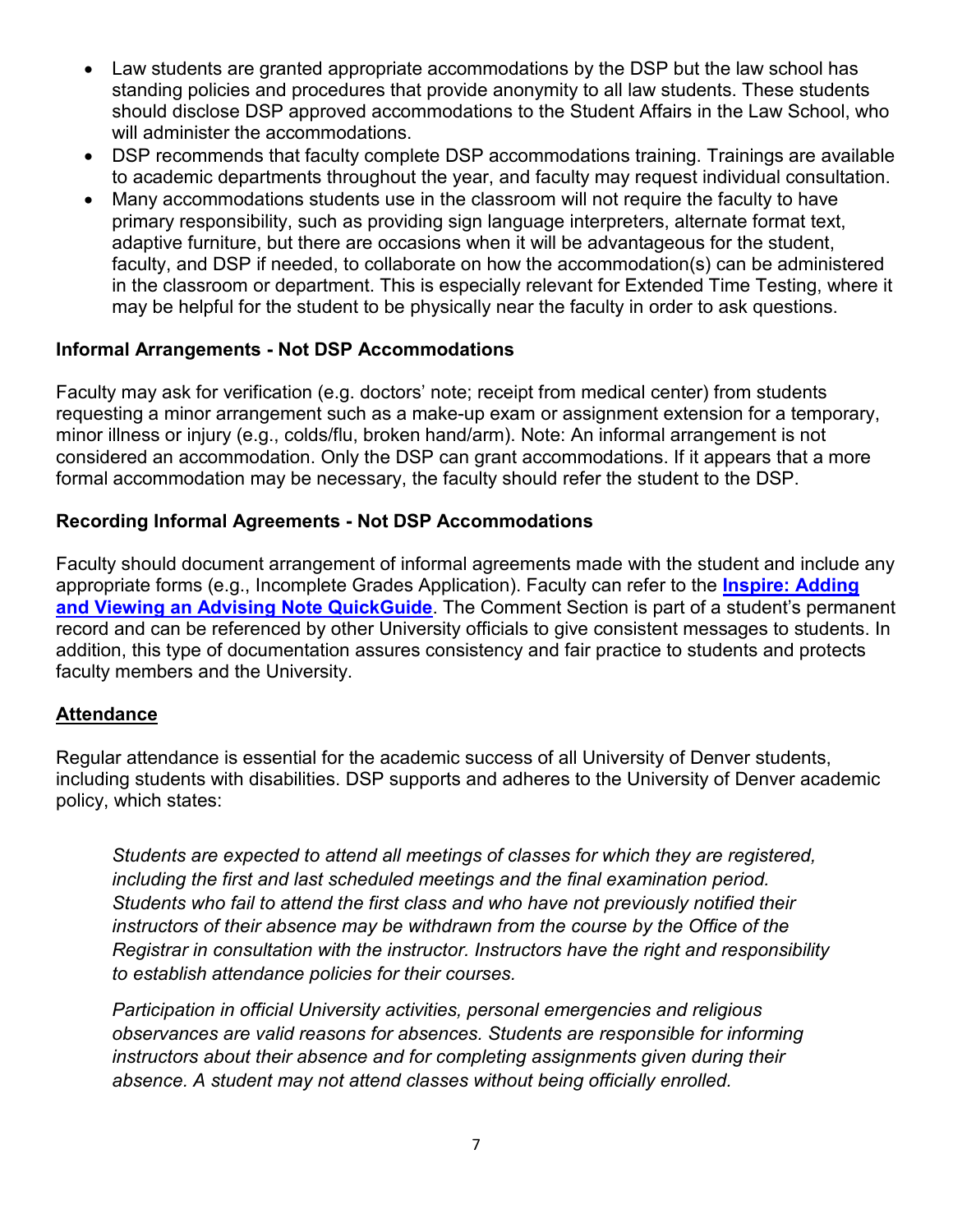*Registrations are not processed after the designated registration period of the quarter. <http://bulletin.du.edu/undergraduate/aboutdu/academiccalendar/attendance/>*

#### **Referral to DSP**

Whenever students disclose a disability, or the need for a disability-related accommodation, they should be referred to DSP. If an injury, illness or temporary impairment creates increased challenges for the student then the faculty should refer the student to DSP for possible short-term accommodations.

#### **ADA Syllabus Statement**

Students who have disabilities (i.e., physical, medical, mental, emotional and learning) and who want to request accommodations should contact the Disability Services Program (DSP); 303-871-3241 (Relay: 711); 1999 E. Evans Ave.; suite 440 of Katherine Ruffatto Hall (KRH). Information is available online at www.du.edu/dsp; see Handbook for Students with Disabilities.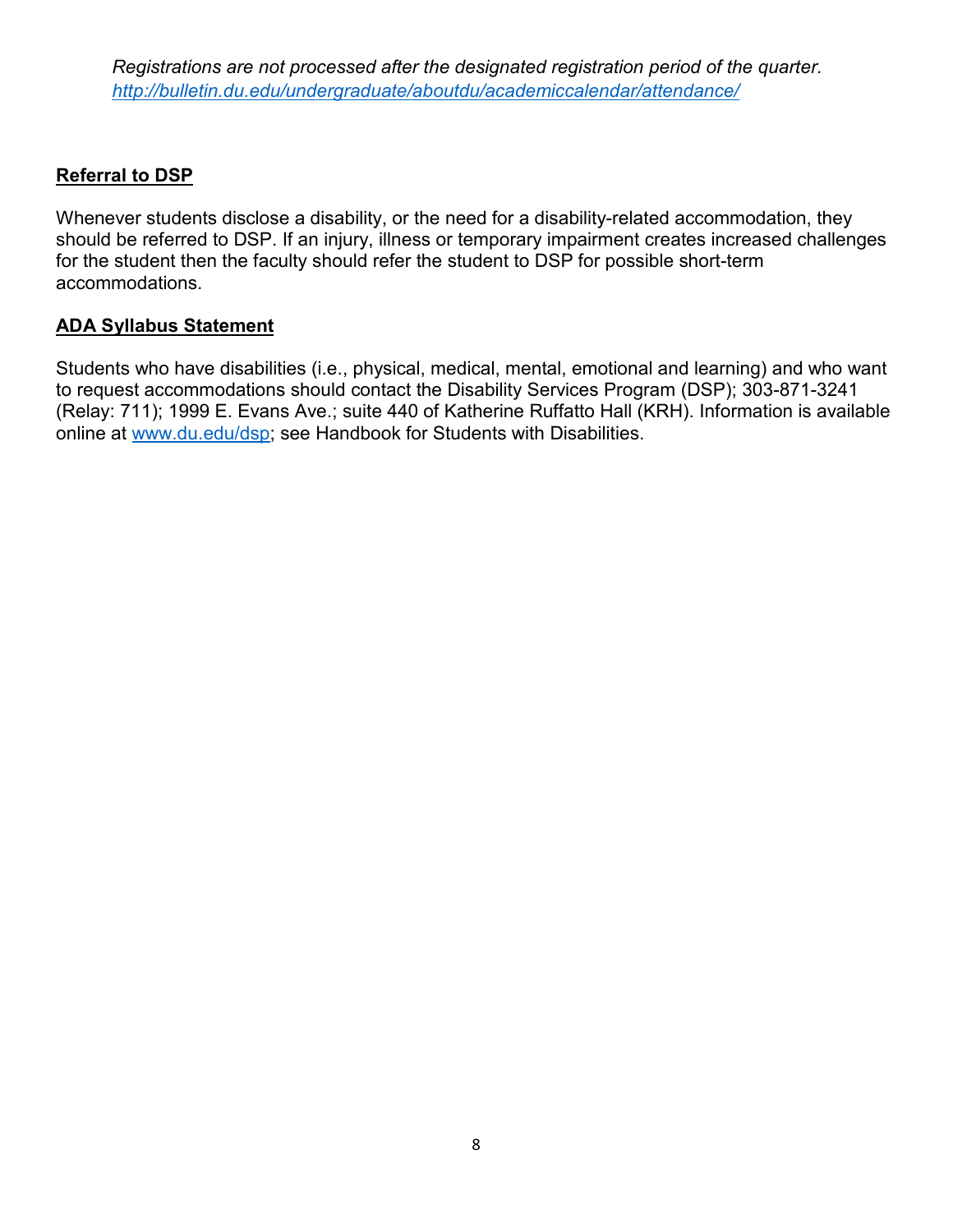## **Privacy of Student Records and Documentation**

All information regarding a student's disability is private. Records will remain separate from a student's academic transcript and will not be released to an individual or source external to the University of Denver without the student's written consent. However, to arrange appropriate accommodations, DSP staff may need to consult with specific faculty and/or staff members. Therefore, it may be necessary to communicate limited information about disability related needs to University of Denver faculty and/or staff. Specific details regarding a student's diagnosis of disability or medical condition will not be revealed.

#### **Family Educational Rights and Privacy Act (FERPA)**

Students who authorize their parents/family/health care or mental health care providers or others to have contact with DSP must complete the online FERPA (Family Educational Rights and Privacy Act of 1974) form. If this permission is not given, DSP can only communicate with persons within the University community who have a direct educational need to know or to protect the health or safety of the student regarding disability information or accommodations for the student. Information and the FERPA form can be found on the **[Registrar's website](http://www.du.edu/registrar/general/privacypolicy.html)** at <http://www.du.edu/registrar/general/privacypolicy.html>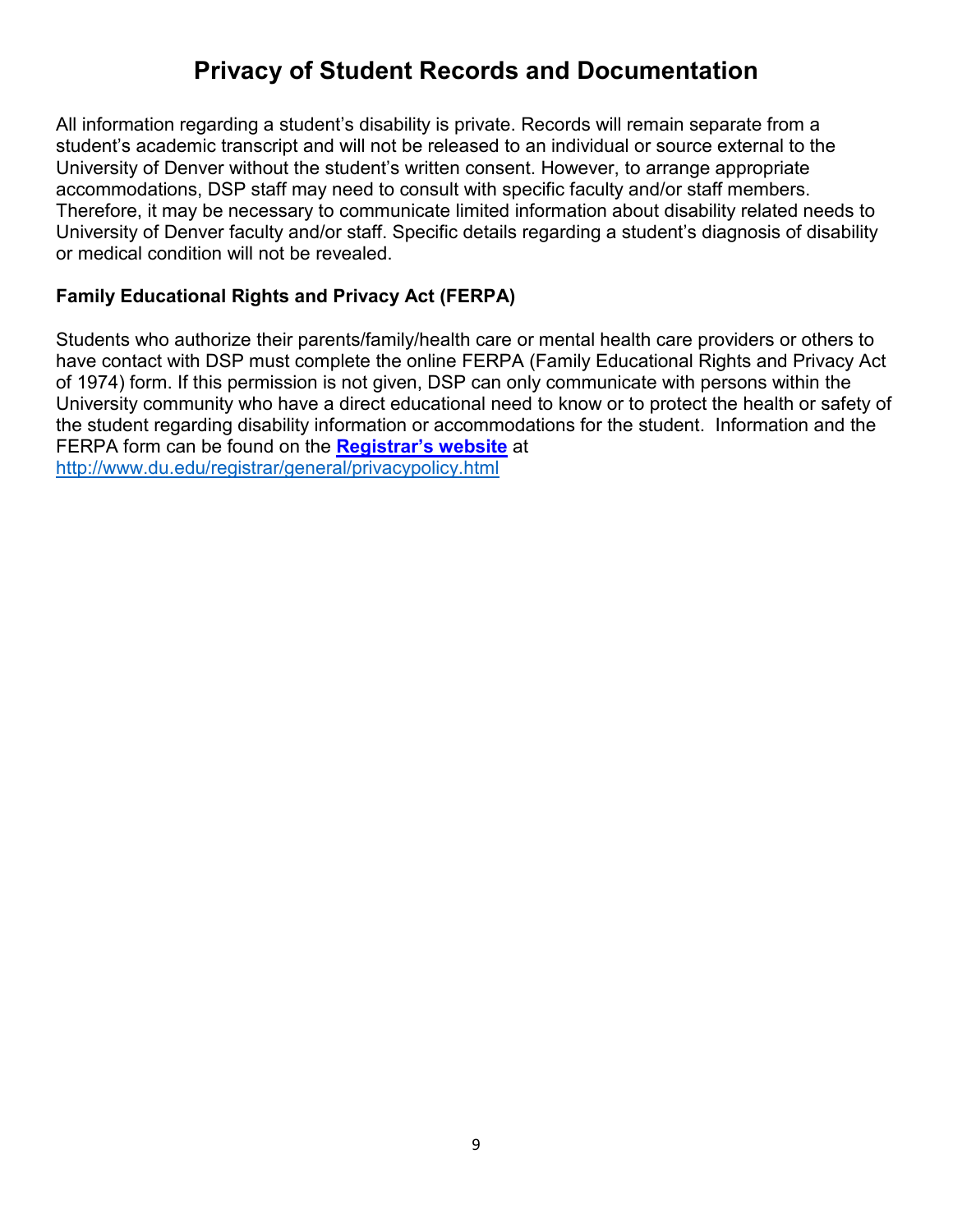## **Transitioning to the University of Denver**

## <span id="page-9-0"></span>**Welcome to the University of Denver! This is your guide to how accommodations may be different at DU than what you may have been granted at previous schools.**

The Department of Education has issued a **[Transition Guide to Postsecondary Education and](https://www2.ed.gov/about/offices/list/osers/transition/products/postsecondary-transition-guide-may-2017.pdf)  [Employment for Students with Disabilities](https://www2.ed.gov/about/offices/list/osers/transition/products/postsecondary-transition-guide-may-2017.pdf)** to improve educational and employment outcomes for all individuals with disabilities and their families. Access the guide here: [https://www2.ed.gov/about/offices/list/osers/transition/products/postsecondary-transition-guide-may-](https://www2.ed.gov/about/offices/list/osers/transition/products/postsecondary-transition-guide-may-2017.pdf)[2017.pdf](https://www2.ed.gov/about/offices/list/osers/transition/products/postsecondary-transition-guide-may-2017.pdf)

## **The Law**

- The law governing the rights and responsibilities of the school is not the same in postsecondary education as it was in high school. The responsibilities of postsecondary schools are significantly different from those of school districts.
- Postsecondary institutions are required to provide appropriate academic adjustments as necessary to ensure that it does not discriminate on the basis of disability. This does not include changes to curriculum or subject material.

## **How does this apply to me?**

## **First Year Students**

- You may receive different accommodations than you did in high school.
- You should share with DSP the services you received in high school and how they helped you; we can best meet your needs when we know what they were.
- You have more responsibility as a college student than you did as a high school student when it comes to your disability; get to know your rights and responsibilities, ask DSP for assistance.

## **Transfer Students**

- The accommodations you receive at DU may be different from your previous institution.
- You should share with DSP the services you did receive at your previous institution and how they helped you; we can best meet your needs when we know what they were.
- DU processes and procedures will be different from those of your previous institution; get to know your rights and responsibilities, ask DSP for assistance.

## **Graduate Students**

- The accommodations you receive at DU may be different from your undergraduate institution.
- You should share with DSP the services you did receive at your undergraduate institution and how they helped you; we can best meet your needs when we know what they were.
- DU processes and procedures will be different from those of your previous institution; get to know your rights and responsibilities, ask DSP for assistance.

## **Parents**

• Your student may receive different accommodations or services from those indicated in their Individualized Educational Plan (IEP) or 504 plan.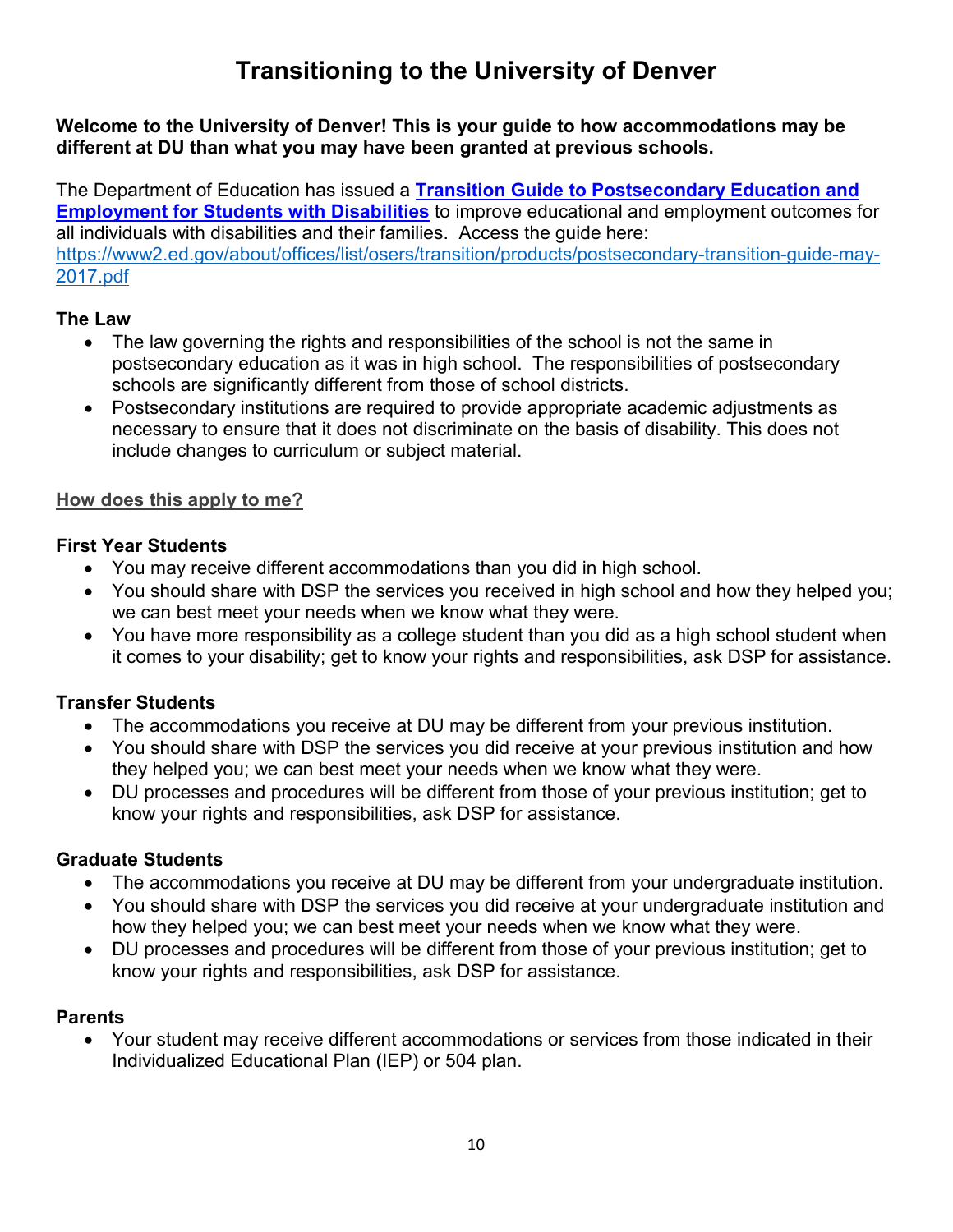- Documentation of a disability is not the same thing as an IEP or 504 plan; while these plans may help us determine services, they are usually not a sufficient form of supporting documentation.
- Help your student to advocate for themselves. They have more responsibilities when it comes to receiving services at the postsecondary level.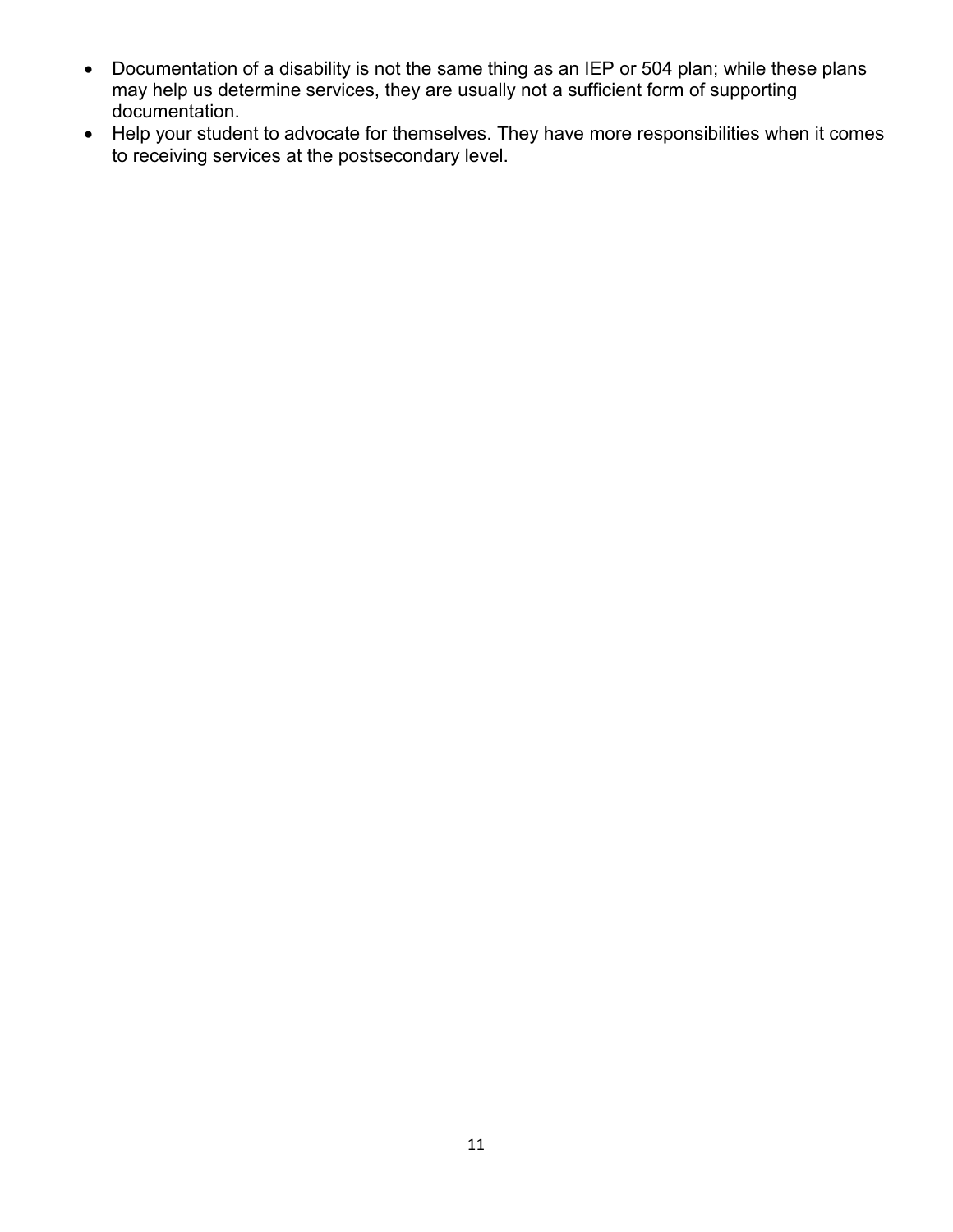## **Determining Eligibility**

## <span id="page-11-0"></span>**To be eligible for accommodations at the University of Denver, the student must:**

- Self-identify to DSP by submitting a **[Request for Accommodation form](https://du-accommodate.symplicity.com/public_accommodation/)** through the DSP Accommodate Student Portal software. Although a student may have disclosed to faculty or other DU staff before contacting DSP, faculty or staff should direct the student to DSP. The student, rather than the University of Denver, is responsible for identifying possible reasonable accommodations that the student believes they need.
- Provide appropriate supporting documentation. DSP will not approve reasonable accommodations without the student providing appropriate supporting documentation. The student is responsible for any expenses incurred in obtaining supporting documentation.

## **Appropriate Supporting Documentation**

- Supporting documentation must meet current University documentation guidelines. Please visit the **[DSP Documentation Guidelines](https://www.du.edu/studentlife/disability-services/media/documents/documentation_guidelines.pdf)** or obtain a hard copy format (at the DSP office) for additional information.
- Documentation must be completed, signed and dated by an appropriately trained and licensed or otherwise properly credentialed professional (such as a physician, psychologist, psychiatrist, social worker, therapist, LD/ADHD Specialist), who has relevant experience and has no personal relationship to the student.
- Documentation must be current, preferably within the past three to four years, and should accurately reflect the student's current limitations associated with the specific condition(s). Students with disabilities that are manifested sporadically, or are degenerative in nature, may be required to provide more frequent documentation updates to support adjustments to existing accommodations. DSP will evaluate and determine the appropriateness of the supporting documentation on a case-by-case basis. DSP may request additional information to determine eligibility for accommodations.
- DSP may require further assessment of the documentation by an appropriate professional of the University's choosing. The University is responsible for all expenses incurred for this additional review of the documentation.
- Students can upload documentation with their initial **[Request for Accommodation](https://du-accommodate.symplicity.com/public_accommodation/)** through the **[Accommodate Student Portal](https://du-accommodate.symplicity.com/)**.

## **Retention and Disposal of Documentation and Student Records**

DSP will hold students' disability documentation and records for five (5) years after the student leaves the University (e.g., graduates or withdraws), at which time most records, especially documentation, may be destroyed. Records may be destroyed earlier than five (5) years if the accommodation process was not completed, the individual never attended DU, or accommodations were denied with no further action being taken. When requested in writing, the student can request DSP to forward a copy of a student's documentation for the student or another appropriate professional, agency/organization, or postsecondary institution. A student may review their DSP file following University policy.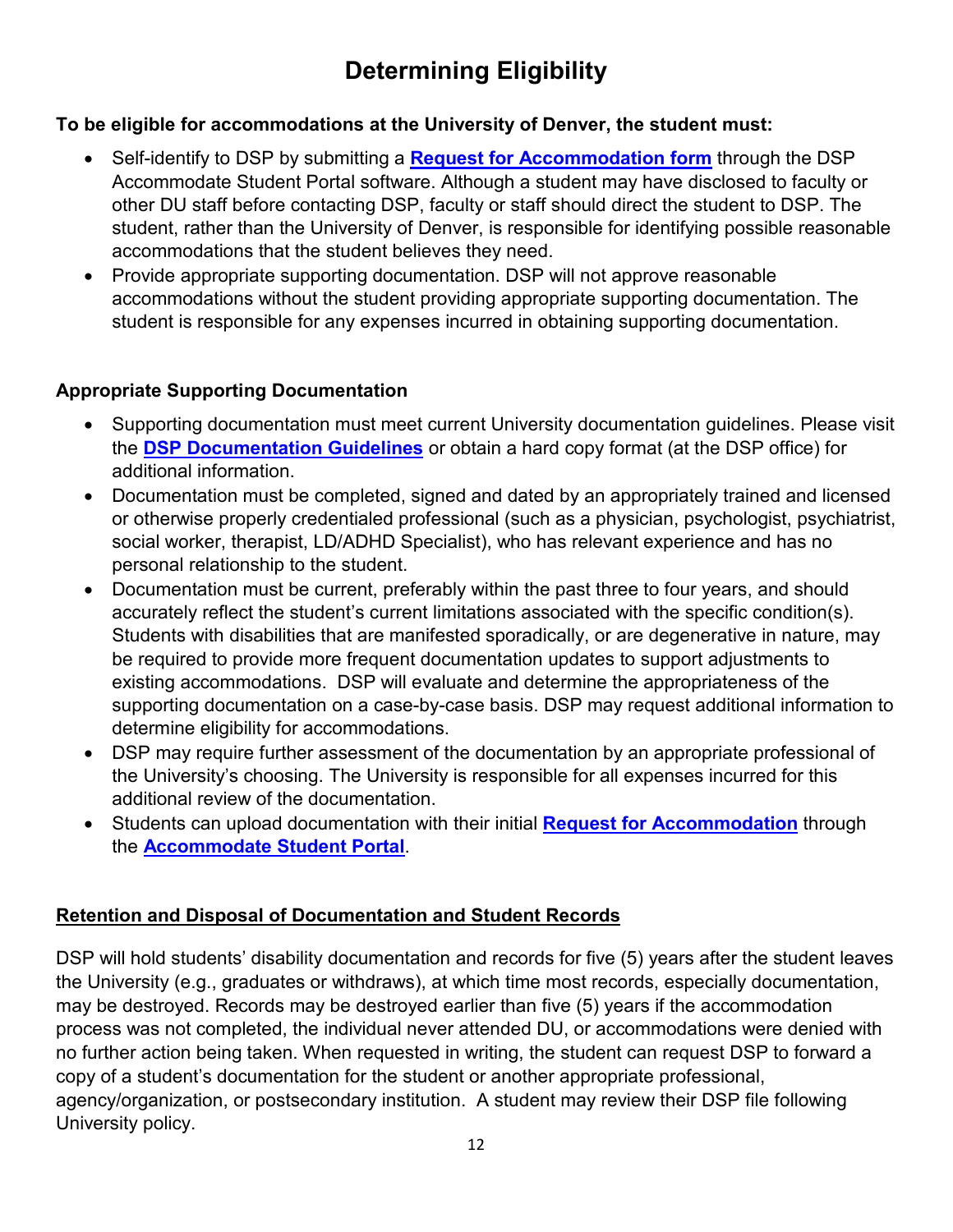## **Accommodations and Access**

<span id="page-12-0"></span>**Definition of Accommodations:** According to Section 504 of the Rehabilitation Act of 1973, and the Americans with Disabilities Act (ADA) of 1990, and the Amendments Act of 2008, students with disabilities are entitled to appropriate accommodations designed to provide participation in and benefit from facilities, programs, and technology available at DU. This handbook uses the term "accommodations" to refer to those modifications in policies, practices, and/or environments needed in order to provide equal opportunity for students with disabilities in the DU community. All accommodation requests are considered on a case-by-case basis and are not intended to be applied retroactively.

**Examples of Accommodations:** This handbook explains processes and procedures regarding accommodations that are most frequently requested by students with disabilities at DU. Because individual students experience their particular disability differently, it is not possible to outline all possibilities, nor will every accommodation apply to every student with the same disability. Accommodations may include, but are not limited to, extended-time testing, testing in a reduceddistraction environment, sign language/oral interpreters, use of adaptive technology, and substitution of foreign language requirements.

**Requests for Accommodations:** To make a request for accommodation(s), the student must selfidentify to DSP by submitting a **[Request for Accommodation form](https://du-accommodate.symplicity.com/public_accommodation/)** through the DSP Accommodate Student Portal. Although a student may have previously disclosed to faculty or other DU staff, the student must still submit a request for accommodation to DSP because DSP is the office within the University responsible for the administration of accommodations. The student is responsible for identifying reasonable accommodations that the student believe they need.

In addition to the **[Request for Accommodation form](https://du-accommodate.symplicity.com/public_accommodation/)**, students must upload appropriate supporting documentation. Accommodations will not be provided without appropriate documentation. The student is responsible for all expenses incurred in the process of obtaining supporting documentation. Please visit the **[DSP Documentation Guidelines](https://www.du.edu/studentlife/disability-services/media/documents/documentation_guidelines.pdf)** or obtain a hard copy format (at the DSP office) for additional information.

**Requesting Additional Accommodations**. Students who currently have DSP-approved reasonable accommodations do not need to submit requests to continue those approved accommodations (except for submission of a Per Assignment Extension plan or a Modified Attendance plan for each course as discussed on pages 19 and 22 respectively below and requests for Emotional Support Animals, which must be renewed each contract period), but they must request changes to or additional accommodations through the **[Accommodate Student Portal](https://du-accommodate.symplicity.com/)**. Students can visit the Accommodation Details Tab to submit an Additional Accommodation Request form. Students should upload any additional documentation that supports the request. For further information, please refer to the **[DSP Documentation Guidelines](https://www.du.edu/studentlife/disability-services/media/documents/documentation_guidelines.pdf)**.

**Determination of Eligibility:** The determination of reasonable and appropriate accommodations is based on the types of limitations manifested by a particular disability, as reflected by documentation and other information, and may differ for each student. Accommodations will be determined on an individual basis and may not be identical to those previously used by a student. Accommodations that compromise the integrity of an academic program, impose undue financial and/or administrative burden on the University, or fundamentally alter programmatic content are neither reasonable, nor appropriate.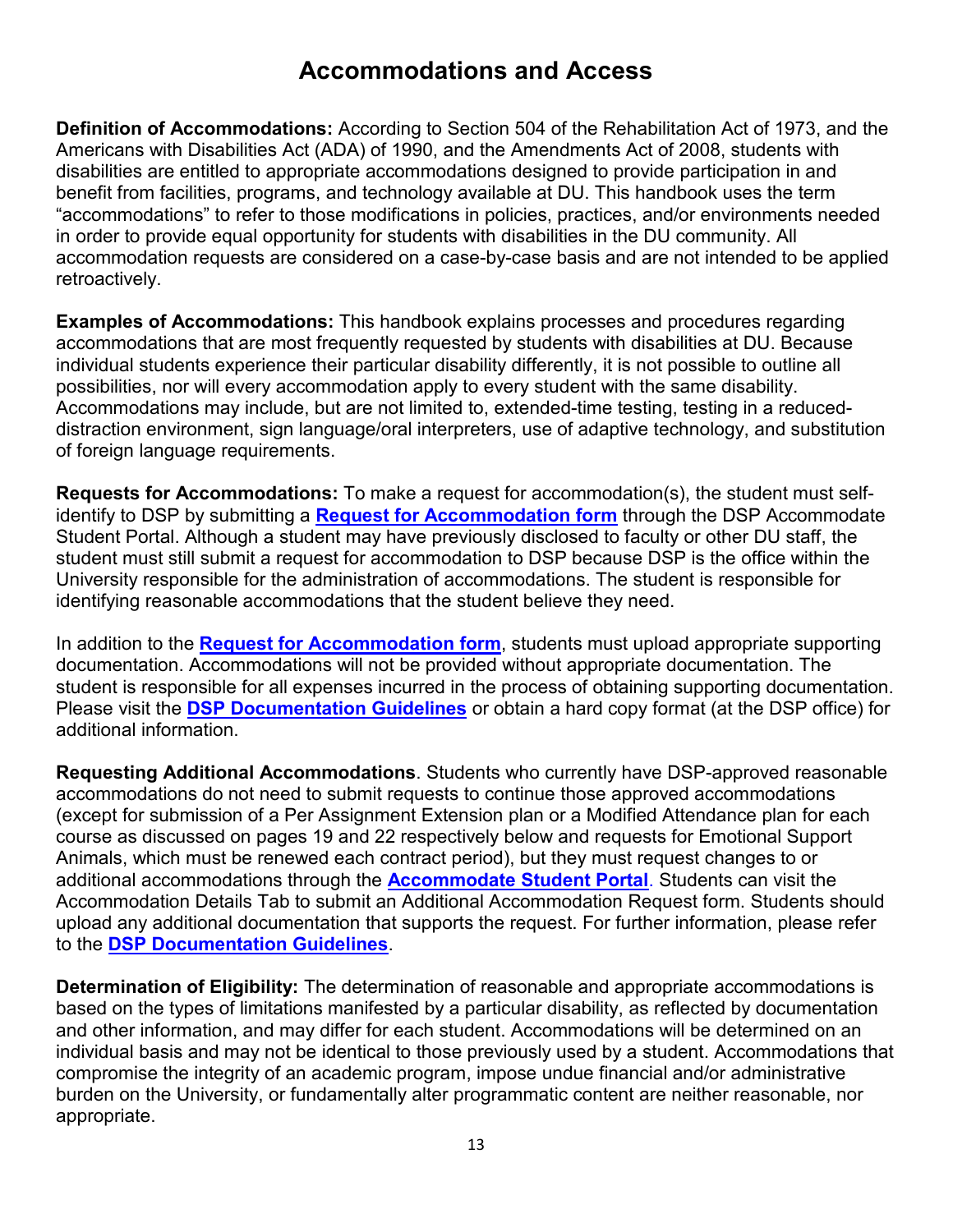**Eligibility Notification:** After the DSP staff have made a determination of whether a student is eligible for academic or programmatic accommodations, they will receive an Eligibility Notification through their University email account. For students who have been approved, email notification will include a list of the accommodations the student has requested and for which they have been approved. Additionally, referral to the DSP Student Handbook for process and procedure information relevant to the accommodations process will be included. Students not approved for requested accommodations will receive an email or phone call to discuss their request, and DSP staff will provide information about why the request was not approved.

**Law Students Please Note:** *Unless otherwise requested in writing, students who have been approved for academic and/or programmatic accommodations, and the appropriate Student Affairs staff in the Law School, will simultaneously be sent emails containing the Eligibility Notification.*

**Delivering Letters of Approved Accommodation to Instructors:** After a student has received their Eligibility Notification from a DSP Accommodations Specialist, the student is responsible for providing the Letter of Approved Accommodation (LOAA) to their instructor(s) through the **[Accommodate](https://du-accommodate.symplicity.com/)  [Student Portal](https://du-accommodate.symplicity.com/)**. **[The DSP website](https://www.du.edu/studentlife/disability-services/)** provides links on the right side of the page to access the Accommodate Student Portal, as well as guides and training materials for students and instructors about how to deliver, view, save and print LOAAs. To resolve questions about how to use the Accommodate Student Portal for the delivery of their LOAA's to faculty, contact the DSP reception desk for information or assistance or email [dsp@du.edu.](mailto:dsp@du.edu)

**Law Students Please Note:** *Students enrolled in the Sturm College of Law should disclose DSP approved accommodations to the Student Affairs Office and the Registrar, who will administer the accommodations. This notification cannot be completed through the [Accommodate Student Portal](https://du-accommodate.symplicity.com/). but should be completed in hardcopy or by email. Contact your Accommodations Specialist in DSP or the Student Affairs staff in the College of Law if you have questions.*

### **DSP Referral Associated with COVID-19**

#### *Note: DSP referrals associated with COVID-19 and being immunocompromised apply only while public health orders and Executive Orders from the Governor are in place.*

Having contracted COVID-19 or being at increased risk for complications associated with contracting COVID-19 is not, in and of itself, a disability as defined by the Americans with Disabilities Act (ADA). The University of Denver (DU) recognizes that some students may experience temporary conditions as a result of COVID-19, and DU may provide services to support students experiencing those shortterm impacts. The following information is intended to inform faculty, staff, and students when a referral to the Disability Services Program (DSP) is appropriate and how best to make such a referral.

DSP is the only office on campus authorized to review and determine eligibility for temporary adjustments due to being immunocompromised, temporary accommodations or ongoing accommodations associated with a disability, medical condition, or mental health condition. Because approval for temporary adjustments and temporary accommodations is different from approval for ongoing disability-related accommodations, students and employees who have questions about the temporary or ongoing status of a student's approved adjustment or accommodation should contact the DSP for clarification.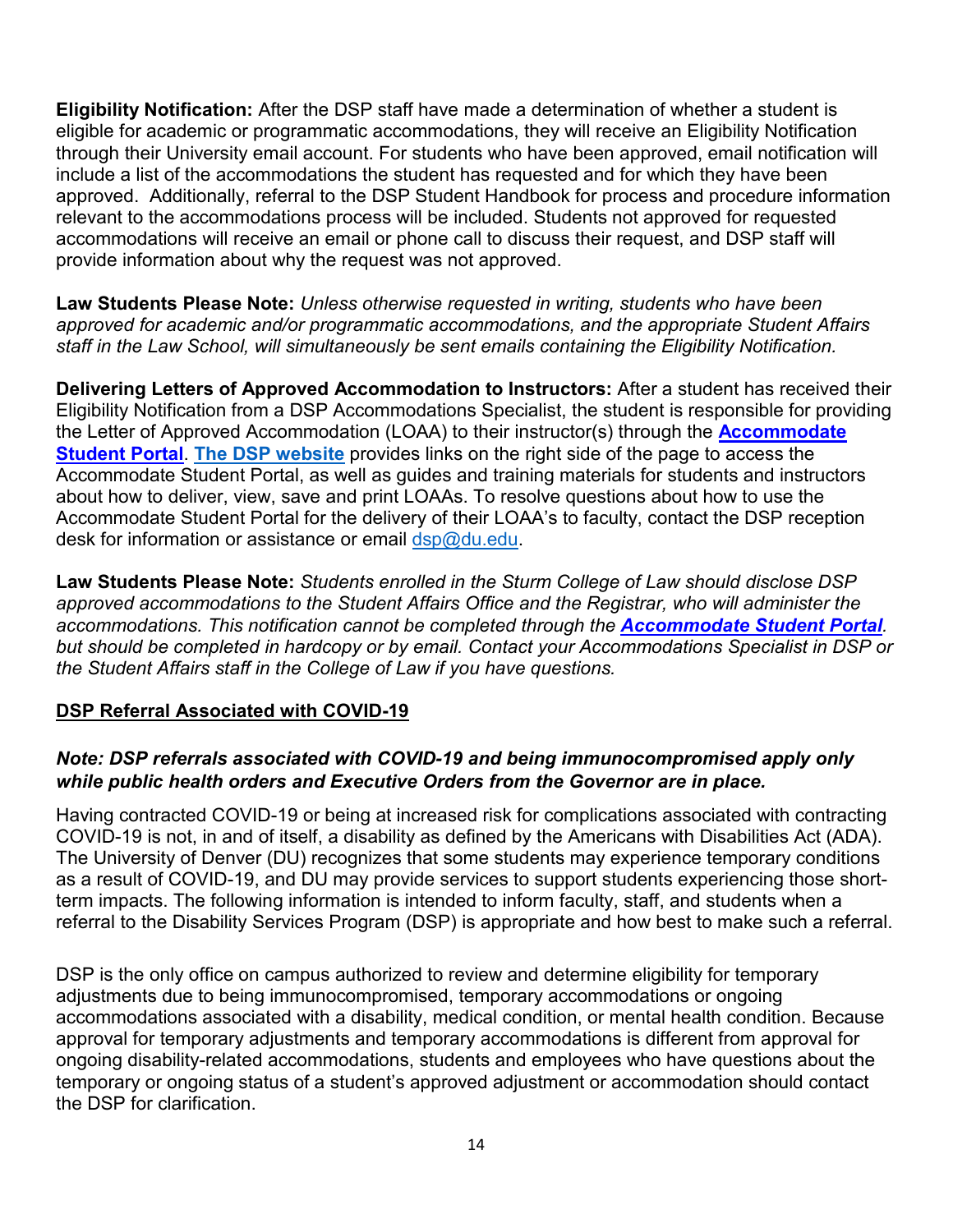Many, but not all, conditions that result in increased vulnerability associated with COVID-19 may rise to the level of disability. A referral allows DSP to determine whether there are appropriate adjustments or accommodations to consider, whether related to COVID-19 or not. Engaging with DSP is particularly important if/when a student indicates that an underlying health condition is impacting their ability to engage in daily activities of living and/or in academic activities.

- If a DU employee has a student who discloses that they are immunocompromised due to an underlying medical condition, treatment plan or medication regimen or are otherwise determined at a heightened risk respect to COVID-19, the employee should refer the student to the DSP.
- **The DSP is not the appropriate point of contact for students who have or disclose a COVID-19 infection involving little or no active symptoms or symptoms lasting less than 2 weeks.**
- For students with COVID-19 infections lasting more than 2 weeks or students with additional medical conditions that experience complications, referral to DSP is appropriate if the student would like to request temporary adjustments, temporary accommodations or ongoing accommodations.
- If a student who is immunocompromised wishes to request accommodations in Universitymanaged housing or a required meal plan, the employee should refer the student to DSP for additional information and/or initiate a request for adjustments or accommodations.
- Students who are immunocompromised, but who are asymptomatic and/or have tested negative for COVID-19 and would like to request academic adjustments due to their increased risk should first work with their academic advisor to determine what course options and delivery methods are available to reduce their exposure and/or best meet their needs.
- After working with their academic advisor, if a student would still like to request temporary adjustments or ongoing accommodations associated with being immunocompromised, the employee should refer the student to the **[DSP website](https://www.du.edu/studentlife/disability-services/index.html) or** DSP to initiate the request.
- Many people are experiencing increased anxiety associated with the state of the country and world resulting from COVID-19 and other recent events. In some cases, these feelings of anxiety may rise to the level of a disability. If a student reports experiencing anxiety or other mental health conditions that are interfering with their ability to engage in activities of daily living or academic pursuits, the employee should refer the student to the DSP and to **[Counseling Services in HCC](https://www.du.edu/health-and-counseling-center/counseling/index.html)**.
- When an employee refers a student to the DSP, the employee should follow up the conversation with an email to the student recapping the conversation and include a link to the **[DSP website](https://www.du.edu/studentlife/disability-services/index.html)**. This best practice allows the student to refer back to information shared, correct any misunderstandings following the meeting, promotes a common understanding of information covered during the conversation, and serves as documentation of the referral.
- Sample referral language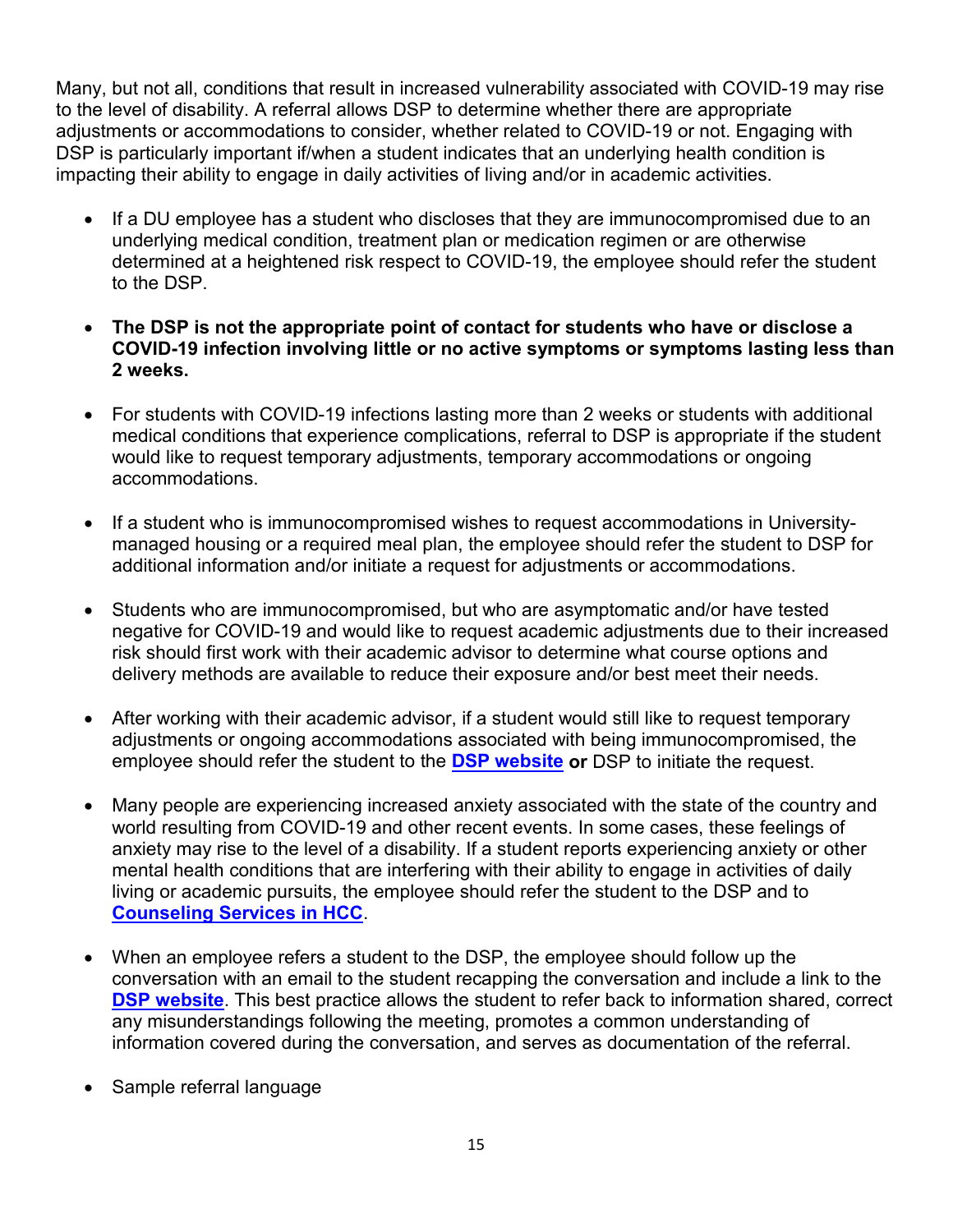$\circ$  Thank you for sharing your concern with me. The Disability Services Program (DSP) may be in a better position to assist you with addressing your concern(s). You can find additional information on the DSP website https://www.du.edu/dsp. by emailing DSP at [dsp@du.edu](mailto:dsp@du.edu) or by contacting the DSP by phone at 303-871-3241 (Relay: 711).

## <span id="page-15-0"></span>**Testing Accommodations**

The University will provide appropriate and reasonable test accommodations for students with disabilities who submit requests for such accommodations that are substantiated by appropriate documentation. Disabling conditions that may indicate a need for test accommodations include, but are not limited to, visual and hearing impairments, motor/manual limitations, brain injuries, learning disabilities, ADD/ADHD, psychiatric disabilities, and chronic conditions which may affect endurance. Temporary disabling conditions, such as physical injury or illness, may also be grounds for test accommodations. DSP will evaluate requests for test accommodations on a case-by-case basis.

Testing accommodations may include but are not limited to: extended time (time and a half is standard, but DSP will evaluate requests for extended time on a case-by-case basis), assistive technology and reduced distraction environment. The purpose of test accommodations is to measure the student's knowledge accurately while mitigating the effects of a disability. Faculty may consult DSP staff about how to implement DSP approved testing accommodations.

When using testing accommodations, students must follow the procedures outlined below and any additional processes and procedures communicated by the Testing Coordinator. Failure to do so may result in the student taking the exam in class rather than in the DSP testing center. Students must notify faculty for each class in which DSP has approved testing accommodations. DSP provides a Letter of Approved Accommodations (LOAA) to assist students with their communications with the faculty.

### PROCEDURES

Students approved for testing accommodations who want to take their tests and final exams in the DSP Testing Center must request to take **each quiz, test, and final exam** via the **[Accommodate](https://du-accommodate.symplicity.com/)  [Student Portal](https://du-accommodate.symplicity.com/)**, DSP's online scheduling system. The student must schedule all test requests for the same day and start time as the rest of the class. If a student needs to request an alternate test time due to a time conflict, the student must communicate their time conflict to their instructor(s) in advance to obtain instructor approval. The student and instructor must forward the instructor's approval for an alternate test time via email to **[dsp.testing@du.edu](mailto:dsp.testing@du.edu)** as soon as possible, preferably prior to the five (5) and ten (10) day advance test request deadlines. Where the instructor will proctor an exam for a student with an approved test accommodation, the student does not need to submit test request through the Accommodate Student Portal.

#### **Test Request Deadlines – Students with approved test accommodations must submit requests by the following deadlines:**

- Request to take a quiz, test, and/or midterm in the DSP Testing Center must be received by DSP at least five (5) calendar days in advance of the date of the quiz, test, or midterm.
- Request to take a final exam in the DSP Testing Center must be received by DSP at least ten (10) calendar days prior to the first day of the University final examination period.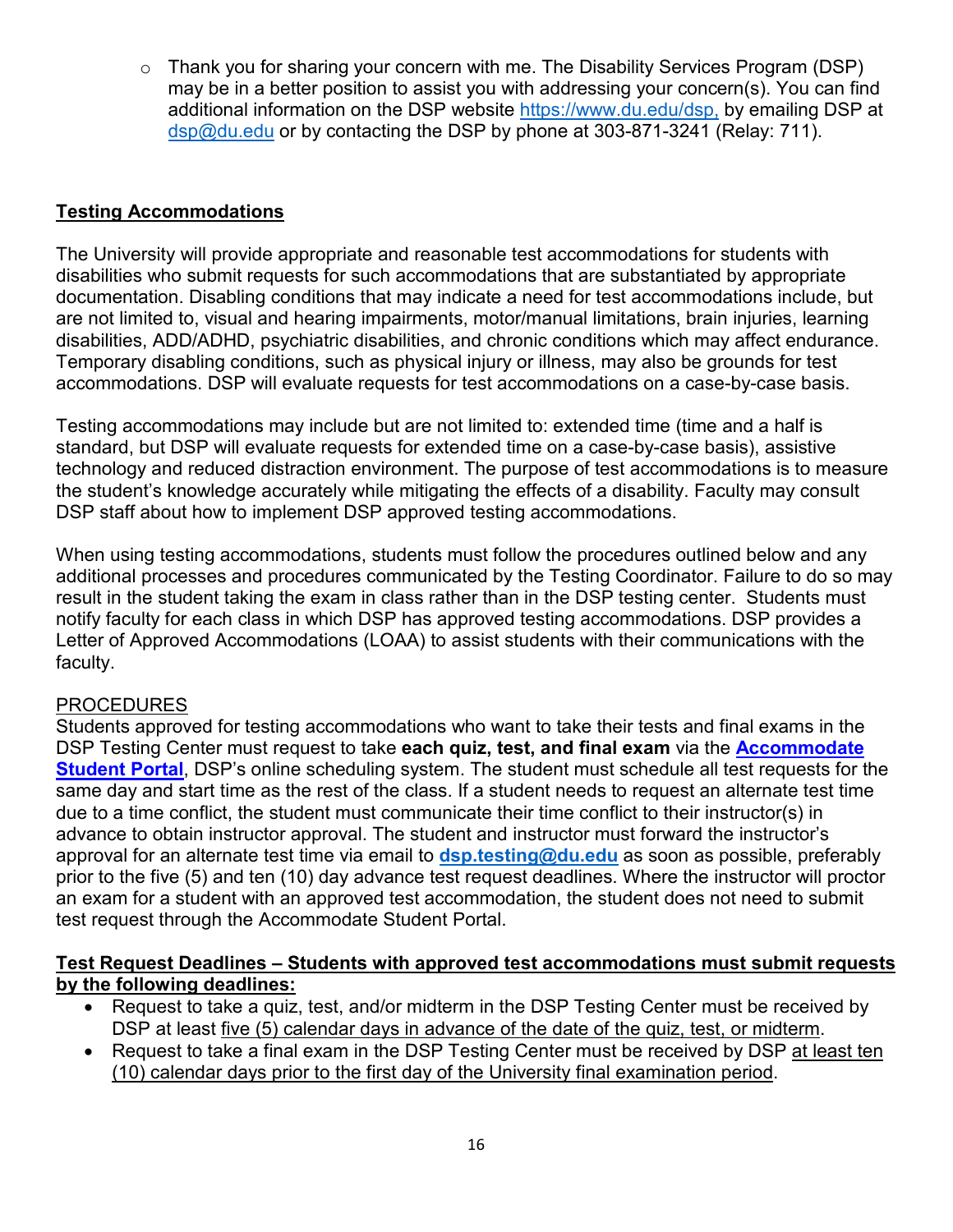Requests to take a quiz, test, midterm, and/or final exam during the Summer term in the DSP Testing Center must be received by DSP at least three (3) calendar days in advance of the date of the quiz, test, midterm, or final exam.

## **Test Request Determination Notification**

- If DSP **approves** a test or final exam request, DSP will send an email to the student and faculty member informing them of the approval.
- If DSP **does not approve** a test or final exam request, DSP will send the student an email informing them of the decision. The student must go to the classroom and take the quiz, test or final exam with the rest of the class.

## **Late Test Request Process (Accommodate)**

- DSP will use reasonable efforts to review test requests received less than five (5) days in advance or final exam requests received less than ten (10) days in advance.
	- o For summer terms, DSP will use reasonable efforts to review test or exam requests received less than three (3) days in advance.
- *Although DSP will use reasonable efforts to review late test requests, DSP may not be able to review all late test requests.*
	- $\circ$  If DSP approves or is unable to approve the late test request, DSP will send an email to the student.
	- $\circ$  If the student receives an email from DSP informing the student that the request was not approved, or if the student does not receive an email with a status update from DSP before the test time, the student must go to the classroom and take the test with the rest of the class.
- Students are permitted to submit **two (2)** late test requests per term. If a student submits a **third** late test request within the same term, DSP may require the student to schedule a meeting with a DSP staff member to review the test request process. If a student is required to meet with a DSP staff member and fails to do so within ten (10) business days of the meeting request, the student may be referred to the **[Office of Student Rights and Responsibilities](https://www.du.edu/studentlife/studentconduct/)**.

### **Make-Up Exam Request**

- **Non-disability related request:** If the student did not originally schedule to take their exam in the Testing Center on the same day as the rest of the class, DSP will follow the instructor's course policy and procedures for a make-up exam.
- **Disability related request:** If the student has an approved accommodation of an **Attendance Modification**, the student must communicate with the instructor and DSP to arrange a make-up exam.

Please visit the DSP website for more information regarding the **[Testing Center Processes](http://www.du.edu/studentlife/disability-services/testing-center/index.html) and [Procedures](http://www.du.edu/studentlife/disability-services/testing-center/index.html)**.

### **Procedures for Graduate Students Using Academic Department Facilities**

Graduate students who are eligible for testing accommodations are encouraged to work with the instructor and department to arrange extended time or other test related accommodations. If a professor/department cannot meet individualized testing needs, students may take exams in the DSP testing center using the procedures listed above.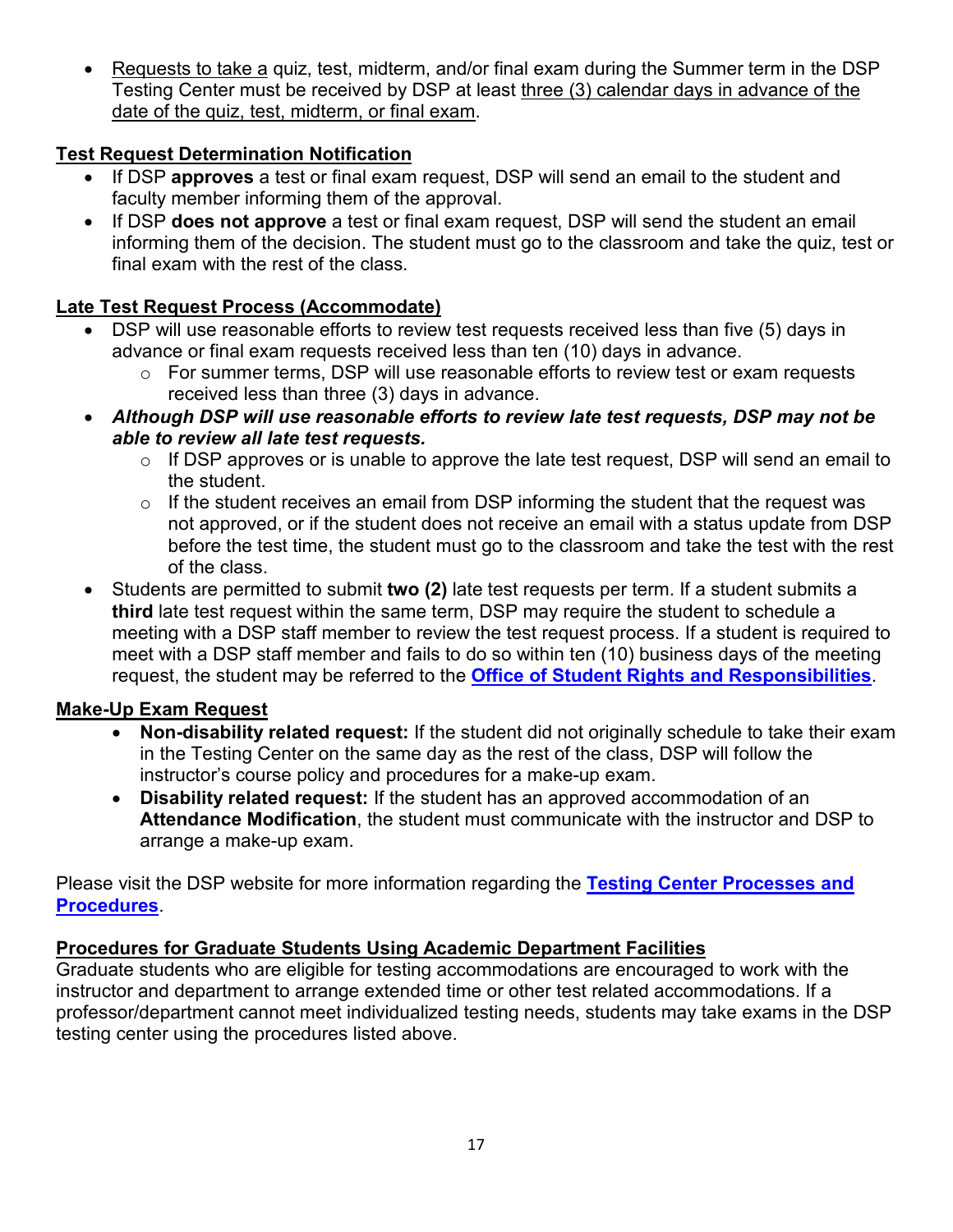## **Procedures for Law Students with Testing Accommodations**

Law School students typically do not contact instructors directly regarding disability issues or accommodations. Students should contact the Student Affairs office at 303-871-6113 or student affairs@law.du.edu to arrange testing.

## <span id="page-17-0"></span>**Early Registration**

Approval for the Early Registration accommodation must include current supporting documentation (see Documentation Guidelines) and indicate a disability related need that would warrant early registration as an accommodation. Reasons for Early Registration include but are not limited to:

- 1. Student requires pre-arranged support services, such as sign language interpreters that are necessary for accommodation.
- 2. Student has physical constraints due to mobility loss, speed and/or endurance.
- 3. Student has physical or cognitive restrictions due to fatigue, sleep disorders, medication side effects, or sustained concentration as verified by a physician, medical reports, or psychoeducational evaluation.
- 4. Student requires medical treatment/intervention/therapy that highly impacts scheduling.

## PROCEDURES FOR EARLY REGISTRATION

- Student submits a **[Request for Accommodation form](https://du-accommodate.symplicity.com/public_accommodation/)** or indicates request in writing.
- If approved, DSP staff informs Registrar and the student.
- DSP staff cannot give students who receive Early Registration their Alternate PIN.
- Students with temporary disabling conditions may receive Early Registration when appropriate.

## <span id="page-17-1"></span>**Temporary Accommodations**

Students with seasonal or short-term illness (i.e. flu, cold, conjunctivitis), and other brief medical conditions should work directly with their instructors to discuss informal arrangements. DSP can provide **[Temporary Accommodations](https://du-accommodate.symplicity.com/public_accommodation/)** for longer-lasting injuries or illnesses, including, but not limited to, broken bones, concussions, and on-going illnesses lasting multiple weeks.

Approval for accommodations or adjustments are decided on a case-by-case basis; approval may apply to one assignment or instances or may apply to the course work in a single class or to course work in every class in addition to other University programs, services and/or activities. DSP will determine the reasonableness of requested accommodations based on the information provided by the student and any supporting documentation for an appropriate clinician.

After a student has been determined eligible for Temporary Accommodations, the DSP will provide a Letter of Approved Accommodation (LOAA) to the appropriate faculty or University personnel detailing the accommodation(s) that have been approved and timelines for eligibility.

Students approved for Temporary Accommodations should follow the processes and procedures outlined in this handbook associated with the accommodations for which they've been determined eligible.

## <span id="page-17-2"></span>**Course Substitutions**

Students with disabilities must complete all academic and internship requirements for the degree(s) they are pursuing. Occasionally, limitations of a disability will warrant substitution of a course or series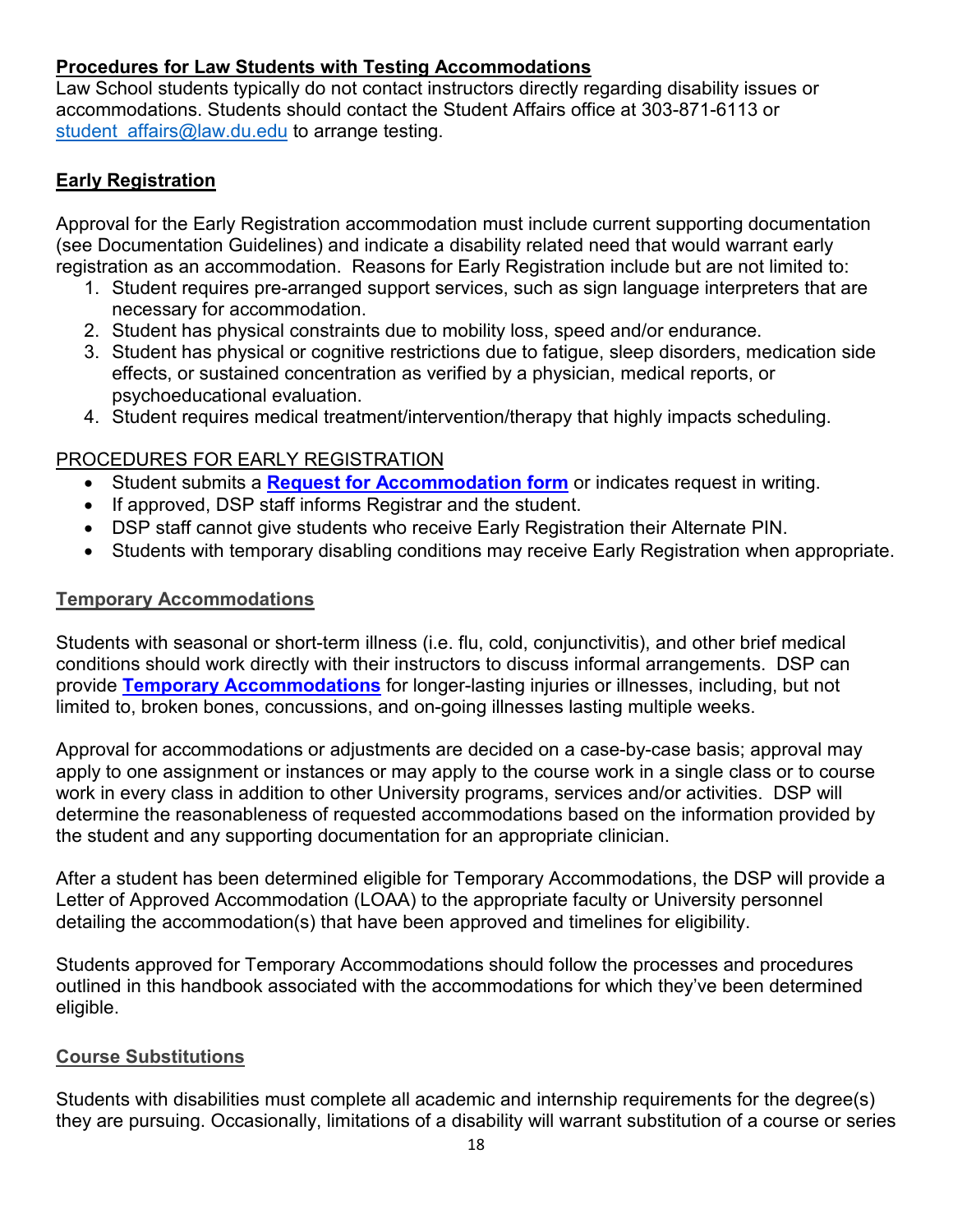of courses. In such cases, it is important to note that these class requirements will not be waived, but rather substituted with other courses. A substitution course must be of equal academic rigor, meet the academic standards of the department in which the substitution is requested, and the students' documentation must clearly support the request.

In some instances, however, a course substitution would not be considered an appropriate accommodation. These include:

- The class is an integral part of the program, major, or minor; substitution would jeopardize the integrity of the program of study.
- The substitution could not fulfill the competency required for a particular degree.
- The documentation of disability does not support the need for such accommodation.
- Appropriate academic deans and chairs of departments will be engaged to determine whether or not a class or series of classes is integral to the program. If a student cannot meet requirements that are proven to be integral to a specific program despite other appropriate accommodations, the student may be considered not qualified to pursue that particular course of study. In such a situation, academic, career, and personal counseling resources are available at the University to assist the student.

## CRITERIA FOR COURSE SUBSTITUTIONS

Requests for course substitution must include current documentation that demonstrates the need for the substitution; documentation guidelines can be found online a[t](http://www.du.edu/studentlife/disability/dsp) [www.du.edu/dsp](http://www.du.edu/dsp)[.](http://www.du.edu/studentlife/disability/dsp) Documentation that offers comparative data from more than one assessment instrument may be required. However, a student has the right to submit documentation other than what is preferred.

Statements from instructors, previous or current, indicating academic issues may also be useful in supporting a request but are not required. Transcripts that show secondary or postsecondary grades in the area impacted by the request may be considered.

## PROCEDURES FOR COURSE SUBSTITUTIONS

- Submit **[Request for Accommodations](https://du-accommodate.symplicity.com/public_accommodation/)** to DSP; a meeting with DSP staff to discuss the request is recommended. Submit appropriate documentation.
- Undergraduates after the substitution course has been approved and completed, and the grade assigned, it is the student's responsibility to request that the course be moved to the correct category on the transcript. DSP staff or faculty advisor will inform the Office of the Registrar that the substitution has been approved.

## <span id="page-18-0"></span>**Per Assignment Extensions**

All University of Denver students are responsible for fulfilling the essential requirements, including completion dates for assignments, of the applicable course, program, or degree. However, the University recognizes that some students' disabilities or medical conditions may impact their ability to complete assignments by the stated due date. These may include, but are not limited to, disabilities or medical conditions that are episodic in nature, that fluctuate in severity, or that may require hospitalization.

Students with a documented disability or medical condition may request approval from the Disability Services Program (DSP) for Per Assignment Extensions as an accommodation. These procedures address when this accommodation may be appropriate; how to determine whether this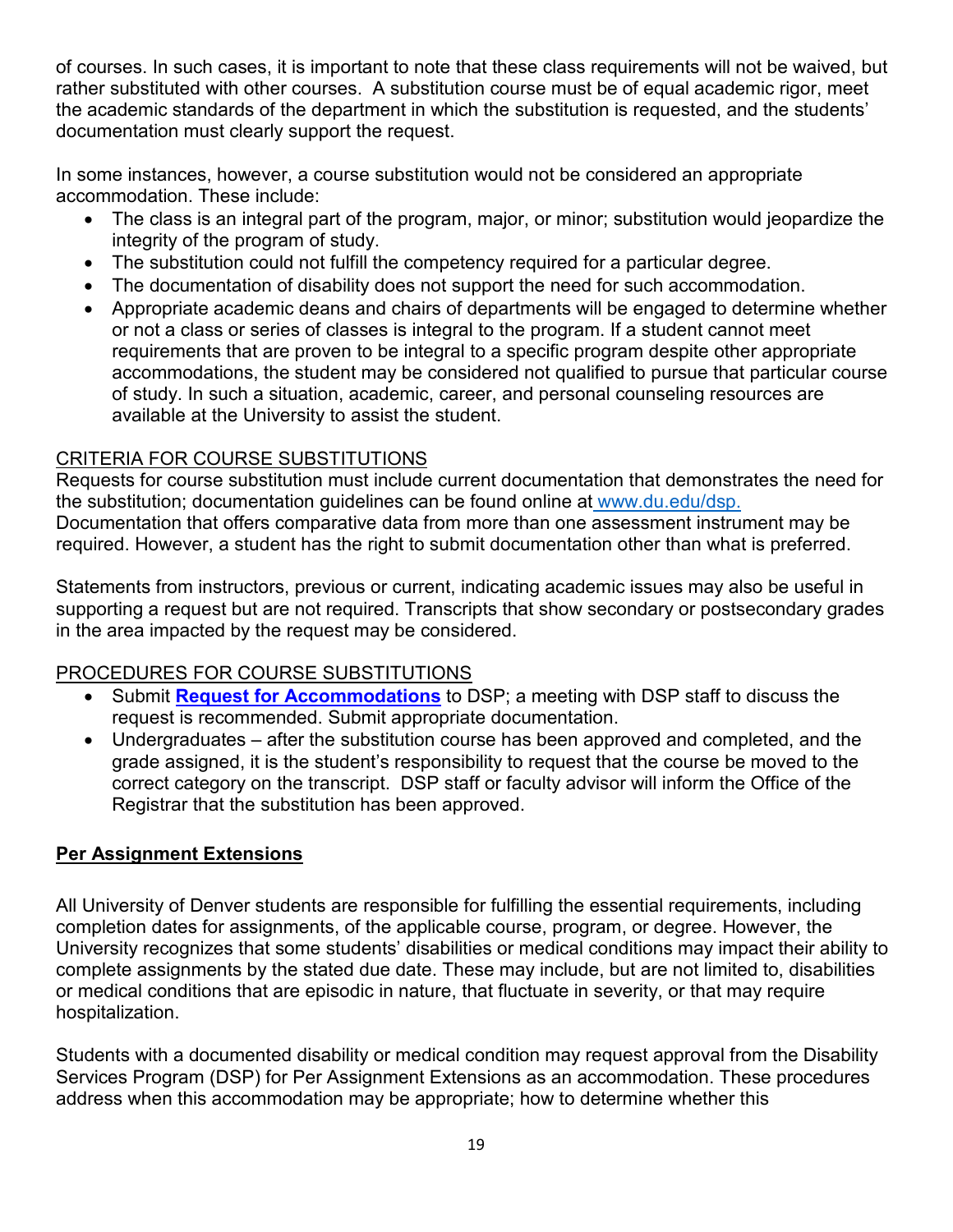accommodation is reasonable based on course requirements; and how to implement this accommodation.

Based on the information provided by the student, DSP determines whether the student is eligible for a Per Assignment Extension as a reasonable accommodation. Following DSP's decision that the student is eligible for this accommodation, DSP will issue a Letter of Approved Accommodation (LOAA) for the student to provide to instructors. Receiving a LOAA that includes a Per Assignment Extension does not provide the student with an automatic extension for each assignment, extensions of undefined length, or retroactive extensions for previous assignments, except in extraordinary circumstances. Students with an approved Per Assignment Extension accommodation remain responsible for all academic activities (attendance, assignments, required readings, quizzes/tests/exams, etc.), are subject to the evaluation standards specified in the syllabus, and must work with the instructor regarding implementation of the accommodation with respect to each assignment.

After the student provides the instructor with the LOAA for a Per Assignment Extension, the instructor has the discretion to determine how or whether to modify due dates for particular assignments based on the instructor's assessment of the core requirements for the course. Under applicable law, the University must provide reasonable accommodations, but is not required to fundamentally alter, waive, or lower essential course requirements, academic standards, or educational experiences or outcomes in implementing the Per Assignment Extension.

Students seeking extensions for all assignments for a course should explore other options such as a reduced course load. If a student experiences an unexpected illness or injury or a recent diagnosis, onset or change in condition, the student may consider withdrawal from a course, an incomplete grade, or pursuing a **[Medical Leave of Absence](https://www.du.edu/studentlife/studentsupport/media/documents/du-medical-leave-of-absence-and-reentry.pdf)**.

### IMPLEMENTATION OF ACCOMMODATION:

- Students must provide their instructor(s) with a Letter of Approved Accommodations (LOAA) via the **[Accommodate Student Portal](https://du-accommodate.symplicity.com/)** on the **[DSP website](https://www.du.edu/studentlife/disability-services/)**.
- DSP will notify the student and the instructor of the approved Per Assignment Extension for the course via their University email address. *If the student does not complete and submit a* Per Assignment Extension *to DSP, then DSP will not approve course specific extensions and will not monitor disability or medical condition-related extensions.*
- Students may work directly with instructors, or the student can seek assistance from DSP staff to interact with the instructor, to establish course requirements, potential extension requests and the impact of the assignment extension request and to complete and submit the **[Per](https://www.du.edu/studentlife/disability-services/media/documents/per_assignment_extension_plan_form_081519.pdf)  [Assignment Extension Plan](https://www.du.edu/studentlife/disability-services/media/documents/per_assignment_extension_plan_form_081519.pdf)** form to DSP.
- DSP staff review submitted forms to determine the course specific adjustments for individual assignments.
- Having approval for a Per Assignment Extension does not automatically provide a student with an extension of the due date for all course assignments.
- DSP does not apply extensions to assignment due dates retroactively except in extraordinary circumstances.
- This accommodation does not provide unlimited extensions of assignment due dates.
- Prior to using the Per Assignment Extension accommodation each term, the student must complete and submit to DSP a Per Assignment Extension Plan form for each course for which the student seeks an accommodation of the assignment due dates.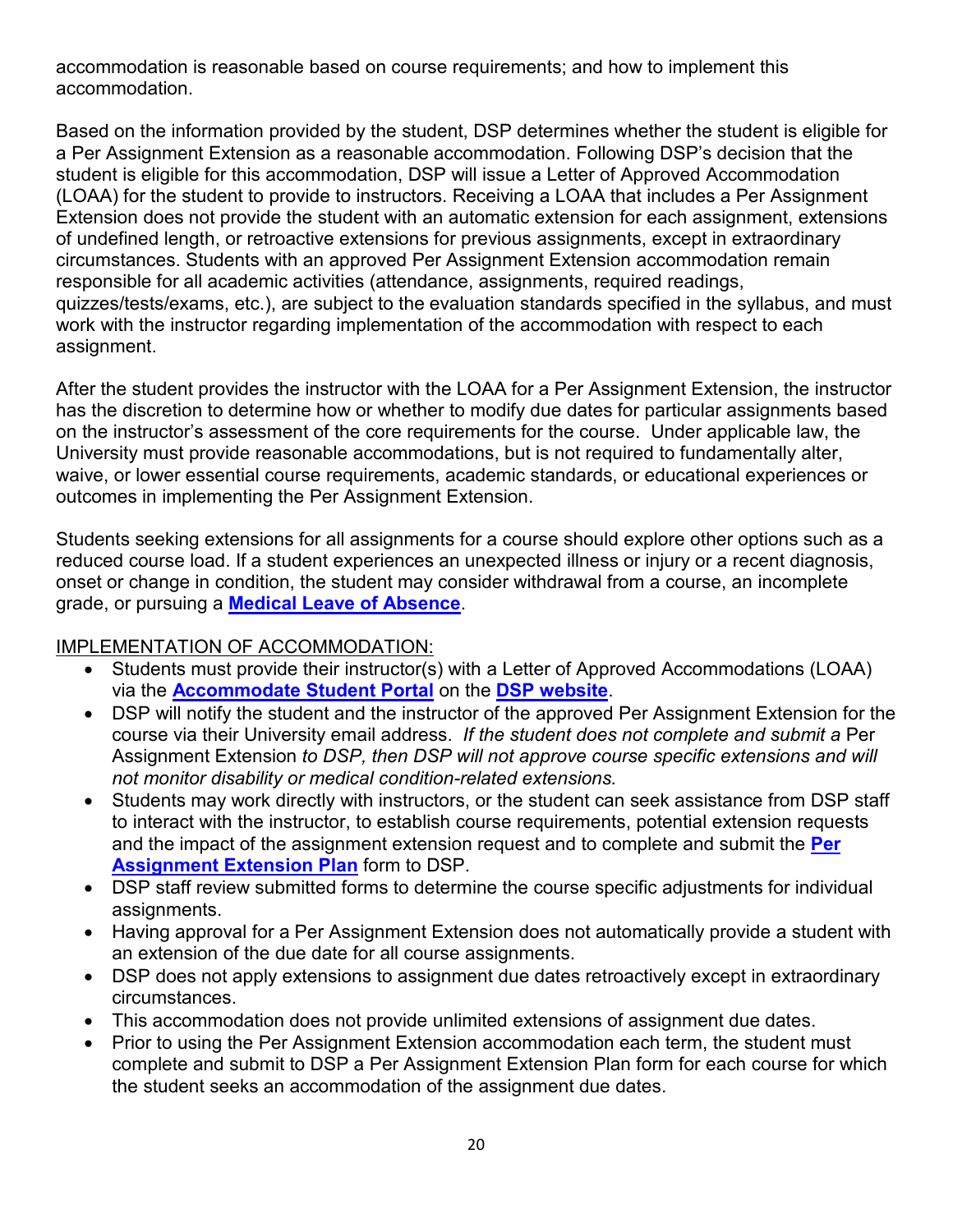- An approved Per Assignment Extension generally provides students with up to two (2) additional business days from the original due date to turn in an assignment. If the instructor determines that a particular assignment does not warrant a two (2) additional business day extension, the instructor should discuss the appropriate extension length with the student.
- If a student requests multiple extensions on any one assignment, the instructor should review such requests carefully, but the instructor retains the discretion to make the final decision regarding the applicable due date.

## STUDENT RESPONSIBILITIES

- Students are expected to manage their time and proactively work on assignments. Students should consider potential challenges related to their individual circumstances, impact of their disability/medical condition, other coursework requirements and other obligations (e.g., extracurricular activities, work, family obligations).
- At the beginning of each term and before requesting an extension on any assignment, students must submit a completed Per Assignment Extension Plan form to DSP for each course for which the student seeks an accommodation of the assignment due dates.
- The student should discuss each request to implement the Per Assignment Extension with the instructor as early as possible. DSP strongly recommends that students and instructors confirm any extension in the due date for an assignment in writing (email) to avoid misunderstandings.
- Students should contact DSP if they have any concerns after discussing the Per Assignment Extension Plan with the instructor.
- Students should submit any work completed by the original due date and submit the completed assignment by the revised due date, pursuant to the extension.

## INSTRUCTOR RESPONSIBILITIES

- After the student and/or DSP initiates a request to implement this accommodation, the instructor must consider each request on a case-by-case basis and engage in the interactive process by working with the student and DSP, as applicable, to complete the Per Assignment Extension Plan form.
- The instructor must conduct a comprehensive examination of the essential course requirements, academic standards, and educational experiences or outcomes for each request for an extension to determine the impact of this accommodation.
- If, based on this analysis, the instructor determines that an assignment extension *may* alter an essential course requirement, academic standard or educations experience or outcome, the instructor *must* consult with DSP to determine what course-specific adjustments may be reasonable.
- If a student has excessive absences/extensions, even pursuant to a DSP approved accommodation, the instructor should consider submitting a referral through **[Student](https://www.du.edu/studentlife/studentsupport/index.html)  [Outreach and Support \(SOS\)](https://www.du.edu/studentlife/studentsupport/index.html)** so that the student may explore options such as a reduced course load, course withdrawal, or a **[Medical Leave of Absence](https://www.du.edu/studentlife/studentsupport/media/documents/du-medical-leave-of-absence-and-reentry.pdf)**.

## EVALUATING THE IMPACT ON ESSENTIAL COURSE REQUIREMENTS

- What does the course description and syllabus state regarding assignment due dates and submission of late work?
- Has the faculty member consistently applied the policy regarding due dates and submission of late work?
- How do assignment due dates relate to course requirements?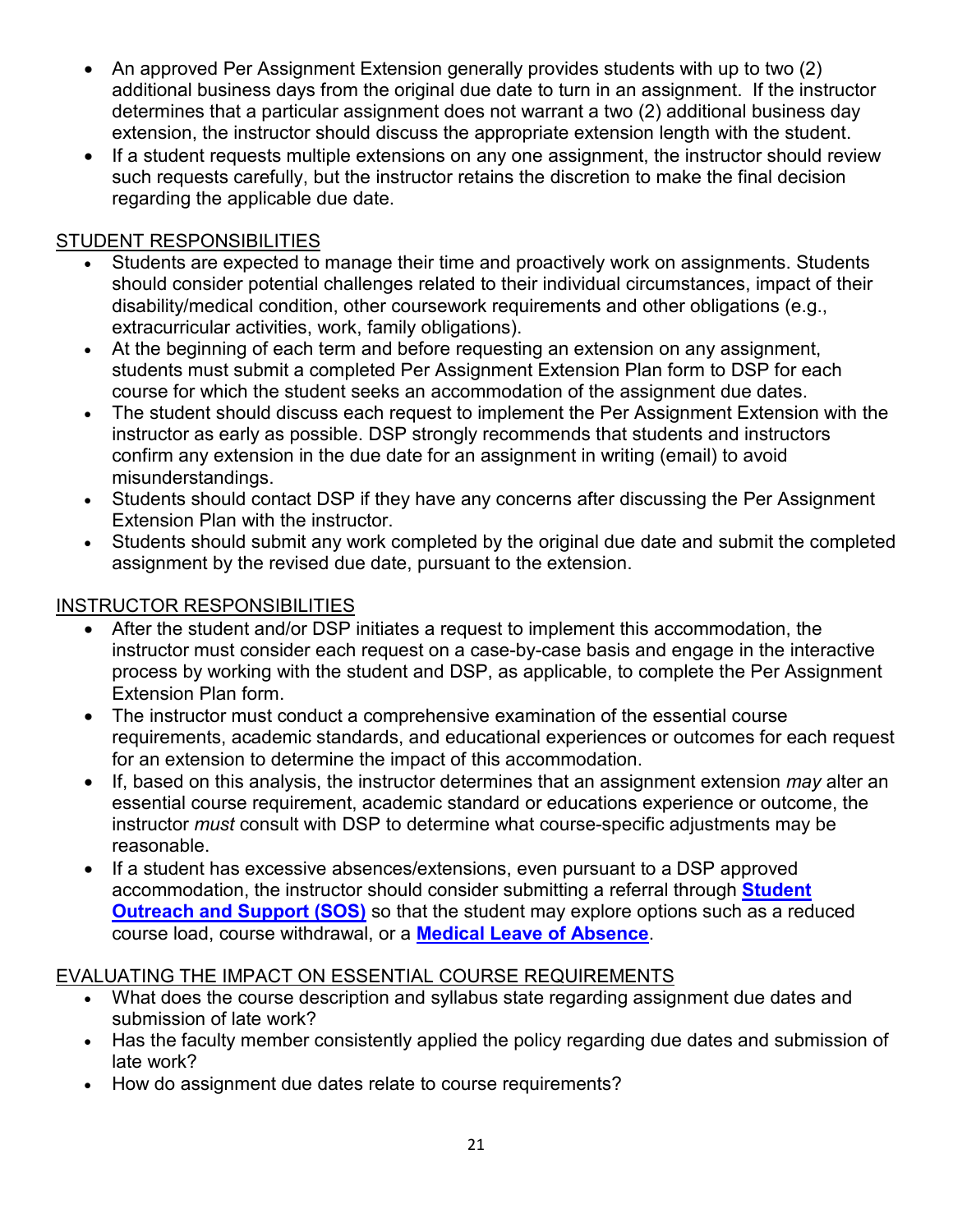- Would an extension (or multiple extensions) on the assignment fundamentally alter the course?
- Is timely completion of assignments part of an essential method of learning in this course?
- Does timely completion of assignments constitute a significant component of the learning process?
- Is the individual's class participation and/or learning dependent on the timing of the completion of the assignment?
- To what degree does a student's delay in submission of assignments constitute a significant loss of the educational experience for other students in the class?
- Is the completed assignment used to teach or inform class content during the subsequent class meeting(s)?
- Is the assignment structured such that students depend on each other to complete the coursework?

## OPTIONS TO CONSIDER

In consultation with DSP, instructors can often find reasonable, equivalent options for students to complete essential course requirements without compromising academic standards. The instructor can determine these options on a case-by-case basis in response to the impact of the disability or medical condition, the course requirements, and the instructor's expectations.

- Instructors should specify due dates for assignments, papers, and projects in the course syllabus provided to students at the beginning of the term.
- Instructors should avoid announcing due dates or changes to due dates with insufficient prior notice.
- Instructors should provide students with advance notice of future assignments and expected due dates.
- When implementing a Per Assignment Extension, the instructor should ask the student to submit all work completed by the original due date and with a short extension to complete any remaining work on the assignment. The instructor should specify this arrangement in the Per Assignment Extension Plan.
- At the instructor's discretion, and if the student is eligible, the instructor may assign a grade of "Incomplete" to allow the student an opportunity to fulfill course requirements. See the **[Incomplete Grades](https://www.du.edu/registrar/records/incompletegrade.html) Policy** on the Office of the Registrar website. Note: this is not an accommodation through DSP.
- The instructor may allow the student to complete the remainder of the course through independent study after conferring with department/unit administrators to determine if this is acceptable.

## BEST PRACTICES

Consistent with Universal Design for Learning (UDL) principles, instructors should include in each syllabus:

- An explanation of course goals and objectives;
- Name of textbooks and any other required materials;
- Instructor's office hours:
- An explanation of how the instructor determines a student's grade;
- Clearly stated assignment timelines and due dates;
- An explanation of any additional reading, papers, projects and examination which the instructor expects to give or assign.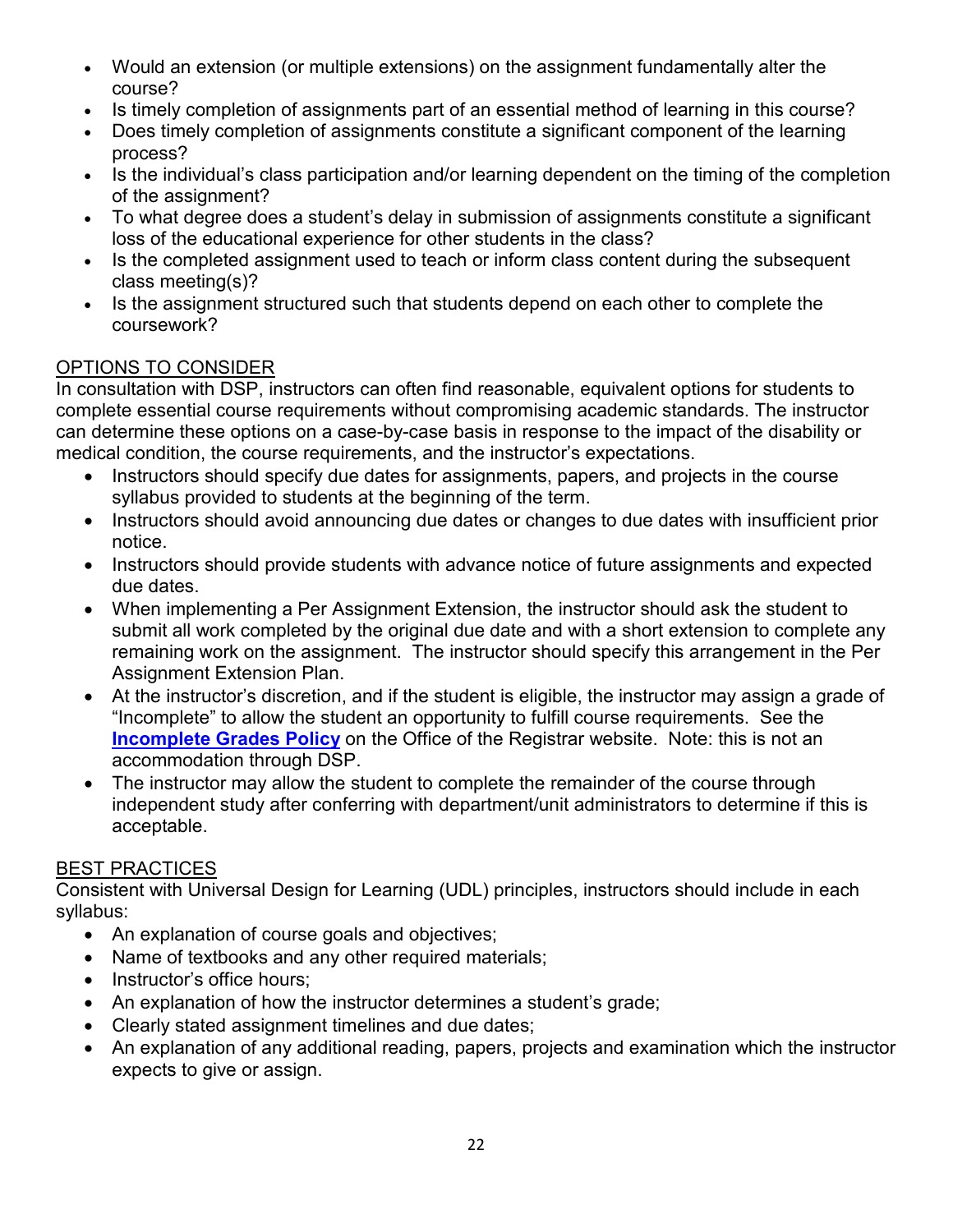## <span id="page-22-0"></span>**Modified Attendance**

Regular class attendance is essential for the academic success of all University of Denver students. The Disability Services Program (DSP) supports and adheres to the **[University of Denver's](http://bulletin.du.edu/undergraduate/aboutdu/academiccalendar/attendance/)  [attendance policy:](http://bulletin.du.edu/undergraduate/aboutdu/academiccalendar/attendance/)**

<http://bulletin.du.edu/undergraduate/aboutdu/academiccalendar/attendance/>

All University of Denver students are responsible for fulfilling the essential requirements, including attendance expectations, of the applicable courses, programs, or degrees. However, the University recognizes that some students' disabilities or medical conditions can be chronic, cyclical, episodic or random and may impact the student's ability to fulfill attendance requirements. These may include, but are not limited to, inflammatory bowel diseases; seizure disorders; diabetes; mental health conditions experiencing acute exacerbation; various autoimmune disorders; or conditions requiring treatment such as chemotherapy or dialysis.

Seasonal illness (i.e. flu, cold, conjunctivitis), non-disability related absences, and disabilities or medical conditions not disclosed to DSP through the applicable process are not subject to modification of attendance requirements pursuant to these procedures. Students with short-term illnesses should work directly with their instructors to discuss informal arrangements for absences. DSP can provide **[Temporary Accommodations](https://du-accommodate.symplicity.com/public_accommodation/)** for longer-lasting injuries or illnesses, including, but not limited to, broken bones, concussions, and on-going illnesses lasting multiple weeks.

Students with a documented disability or medical condition may request a **[Modified Attendance](https://www.du.edu/studentlife/disability-services/media/documents/modified_attendance_plan_form_081519.pdf)  [Plan](https://www.du.edu/studentlife/disability-services/media/documents/modified_attendance_plan_form_081519.pdf)** as an accommodation. These procedures address when this accommodation may be appropriate; how to determine whether this accommodation is reasonable based on course requirements; and how to implement this accommodation.

Based on the information provided by the student, the DSP determines whether the student is eligible for a Modified Attendance Plan as a reasonable accommodation. Following DSP's decision that the student is eligible for this accommodation, DSP will issue a Letter of Approved Accommodation (LOAA) for the student to provide to instructors. Receiving a LOAA that includes a Modified Attendance Plan does not provide the student with unlimited absences or excuse prior absences retroactively, except in extraordinary circumstances. Students with an approved Modified Attendance Plan remain responsible for all material covered while they are absent from class, all academic activities (assignments, assessments, required readings, quizzes/tests/exams, etc.), and are subject to the evaluation standards specified in the syllabus.

After the student provides the instructor with the LOAA containing Modified Attendance as an approved accommodation, the instructor has the discretion to determine how or whether to modify their class attendance policy based on the instructor's assessment of the core requirements for the course. Under applicable law, the University must provide reasonable accommodations, but is not required to fundamentally alter, waive, or lower essential course requirements, academic standards, or educational experiences or outcomes when implementing the Modified Attendance Plan.

### IMPLEMENTATION OF ACCOMMODATION

• Students must provide their instructor(s) with a Letter of Approved Accommodations (LOAA) via the **[Accommodate Student Portal](https://du-accommodate.symplicity.com/)** on the **[DSP website](http://www.du.edu/dsp)**.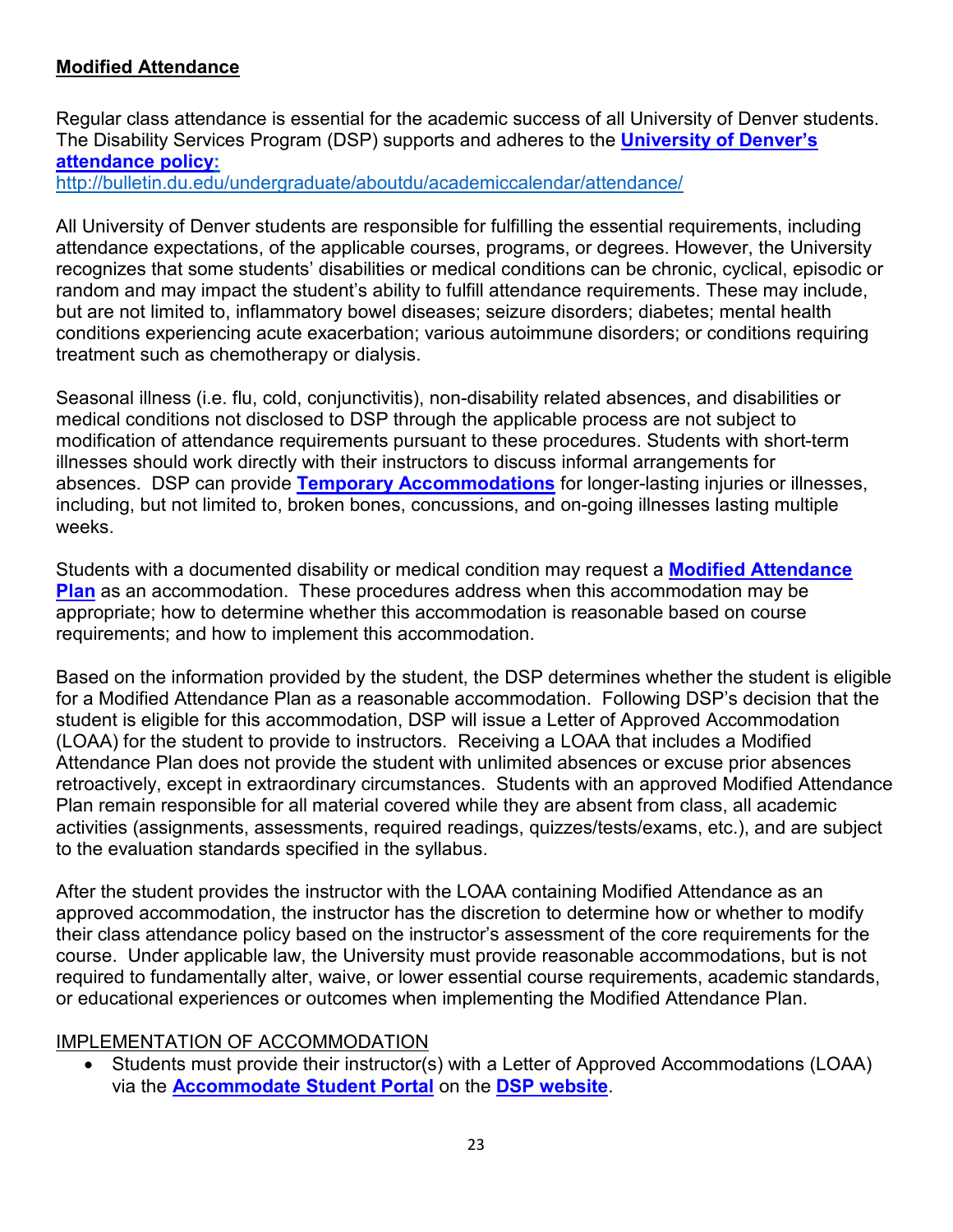- Prior to using the Modified Attendance accommodation each term and before a disabilityrelated absence, students must complete and submit to DSP a Modified Attendance Plan form for each course for which the student seeks an accommodation of the attendance requirements.
- Students may work directly with instructors, or the student can seek assistance from DSP staff to interact with the instructor to establish course requirements, the impact of absences and potential attendance modification(s), and to complete and submit the Modified Attendance Plan form to DSP.
- DSP staff review submitted forms to determine the course specific adjustments related to attendance.
- DSP will notify the student and instructor of the approved Modified Attendance Plan for the course via their University email address. *If the student does not complete and submit a Modified Attendance Plan to DSP, then DSP will not approve course specific attendance modifications and DSP will not monitor disability or medical condition-related absences.*
- Having an approved Modified Attendance Plan does not provide the student with unlimited absences.
- Except in extraordinary circumstances DSP does not excuse prior absences retroactively.

## STUDENT RESPONSIBILITIES

- Students should consider their disability-related needs when choosing courses and developing their course schedules, such as scheduling classes at a certain time of day and/or scheduling breaks between classes.
- Students should review the course syllabus prior to the add/drop deadline for each to learn the attendance and other essential course requirements. Students may also inquire about these requirements by contacting instructors or academic departments prior to the start of the term.
- At the beginning of each term and before a disability-related absence, students must submit a completed Modified Attendance Plan form to DSP for each course for which the student seeks an accommodation of the attendance requirements.
- Students should make reasonable efforts to attend every class/course meeting.
- Students with an approved Modified Attendance Plan need to communicate their absence in advance, when possible, to the instructor(s) and DSP staff  $(dsp@du.edu)$ .
- In the case of an emergency or unexpected disability-related absence, students must inform the instructor(s) and DSP as soon as possible, but no later than one (1) business day, after the student returns to classes.
- The student must stay current with and complete all required coursework and must obtain materials and notes for classes missed due to disability-related absence.
- Students must understand that, even with an approved Modified Attendance Plan, failure to attend class could negatively impact their grades and mastery of course content.
- Students should contact DSP staff if they have any concerns after discussing the Modified Attendance Plan with the instructor.

## INSTRUCTOR RESPONSIBILITIES

- After the student and/or DSP initiates a request to implement this accommodation, the instructor must consider each request on a case-by-case basis and engage in the interactive process by working with the student and DSP, as applicable, to complete the Modified Attendance Plan form.
- The instructor must conduct a comprehensive examination of the essential course requirements, academic standards, and educational experiences or outcomes to determine the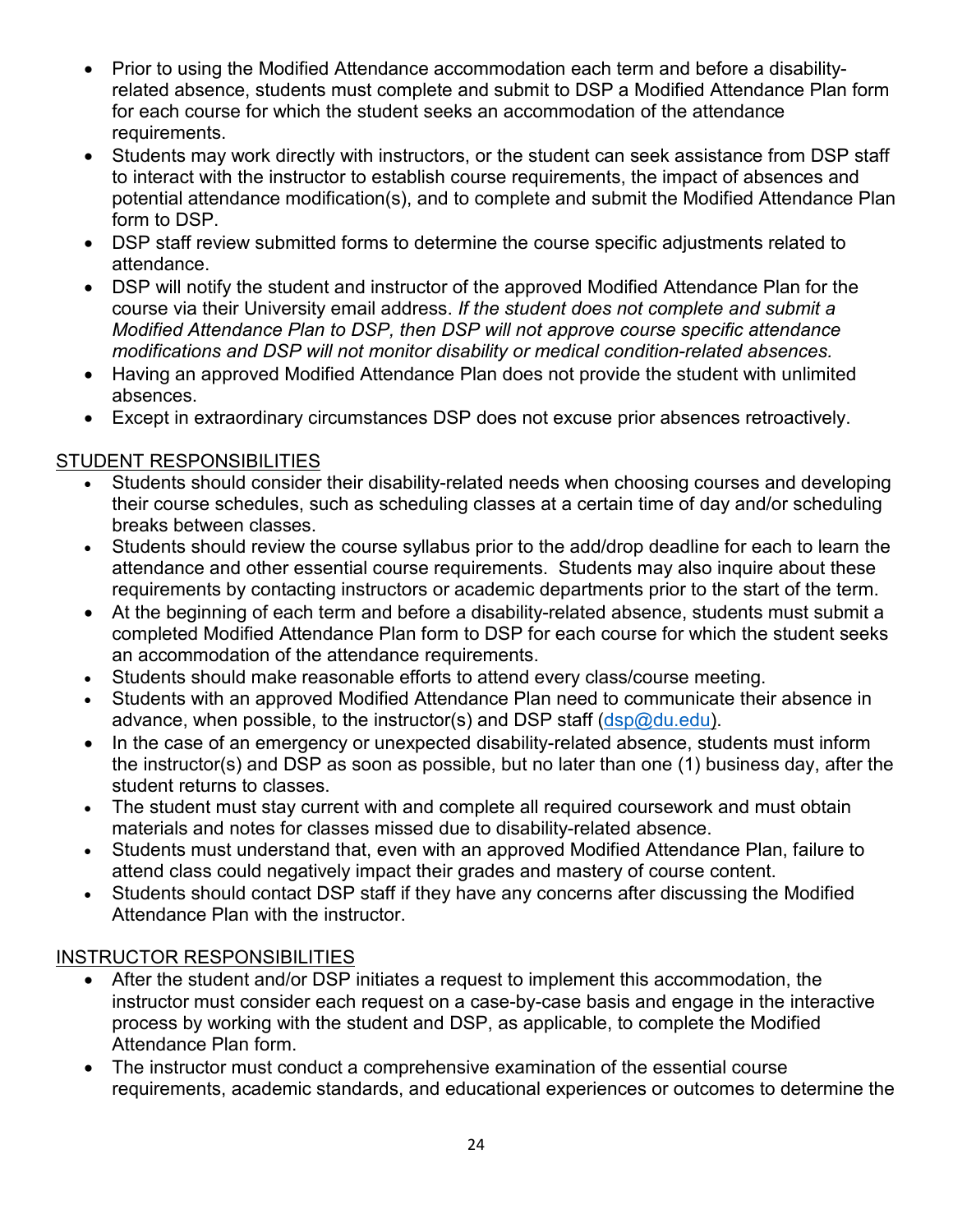impact of this accommodation. Generally, one or two excused absences, in addition to those permitted in the syllabus, should not constitute a fundamental alteration to a course.

- If, based on this analysis, the instructor determines that a modification in attendance *may* alter an essential course requirement, academic standard or educations experience or outcome, the instructor *must* consult with DSP to determine what course-specific adjustments may be applicable.
- If a student has excessive absences, even pursuant to a DSP approved accommodation, the instructor should consider submitting a referral through **[Student Outreach and Support](https://www.du.edu/studentlife/studentsupport/support_outreach/index.html)  [\(SOS\)](https://www.du.edu/studentlife/studentsupport/support_outreach/index.html)** so the student may explore options such as reduced course load, course withdrawal, or a **[Medical Leave of Absence](https://www.du.edu/studentlife/studentsupport/media/documents/du-medical-leave-of-absence-and-reentry.pdf)**.

## EVALUATING THE IMPACT ON ESSENTIAL COURSE REQUIREMENTS

Consider the following factors to determine if attendance is an essential course requirement:

- What does the course description and syllabus state regarding attendance requirements?
- To what extent is there classroom interaction between the instructor and students and amongst all the students?
- Do student contributions in class constitute a significant component of the learning process/educational experience for both the individual student and the other students in the class?
- Does the fundamental nature of the course rely upon student participation as an essential method of learning?
- What elements of the course are used to calculate the final course grade?
- Can other course elements be reasonably substituted for attendance?

Attendance may be vital in courses that involve significant interaction, in-class participation, or where content mastery depends on attendance. In such courses, there may be limited adjustment options available. Examples of these courses and course elements may include:

- Labs
- Practicums
- Internships
- Language learning
- Mathematics courses
- Public speaking/communications courses
- Group presentations
- Group performances
- Class presentations
- Guest speaker

## OPTIONS TO CONSIDER

In consultation with DSP, instructors can often find reasonable, equivalent attendance options for students to complete essential course requirements without compromising academic standards. The instructor can determine these options on a case-by-case basis in response to the impact of the disability or medical condition on attendance, the course requirements, and the instructor's expectations.

Among the options an instructor may consider as a reasonable adjustment for an absence:

- Assigning comparable alternate work.
- Altering the timelines for coursework and quizzes/tests/exams.
- Allowing the student to attend a different section of the same course to obtain lecture material, unless doing so would negatively impact the other section of the course.
- Reviewing missed information/materials with the student during office hours.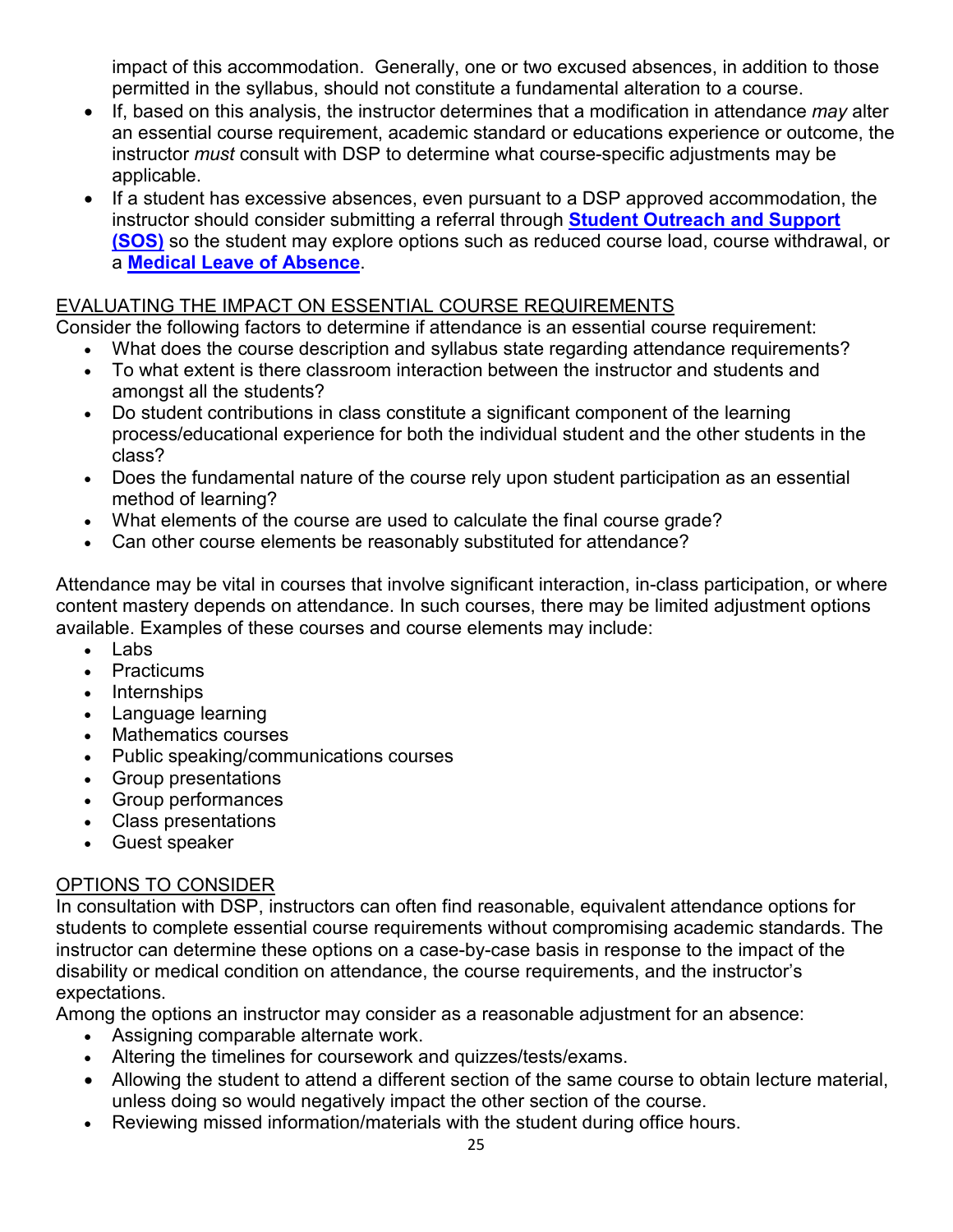- Allowing and encouraging the student to obtain missed material/notes from a classmate.
- Permitting the student to attend class remotely (via Zoom or comparable technology, as arranged by the instructor).
- Allowing the student to complete the remainder of the course through independent study after conferring with department/unit administrators to determine if this is acceptable.
- At the instructor's discretion, and if the student is eligible, the instructor may assign a grade of "Incomplete" to allow the student an opportunity to fulfill course requirements. See the **[Incomplete Grades Policy](https://www.du.edu/registrar/records/incompletegrade.html)** on the Office of the Registrar website. Note: this is not an accommodation through DSP.

#### BEST PRACTICES

Consistent with Universal Design for Learning (UDL) principles, instructors should include in each syllabus:

- An explanation of course goals and objectives;
- Name of textbooks and any other required materials;
- Instructor's office hours;
- An explanation of how the instructor determines a student's grade;
- Clearly stated attendance requirements;
- An explanation of any additional reading, papers, projects and examinations which the instructor expects to give or assign.

### <span id="page-25-0"></span>**Alternate Format Textbooks and Written Materials**

The University will provide printed materials in alternate formats for visually impaired and blind students as well as those students with other disabilities who qualify for this accommodation. The University is responsible only for providing alternate formats of materials (textbooks, etc.) that are required for the course as specified by the instructor and/or syllabus. The primary format is e-text (e.g. PDF), but the student may request alternate formats from the DSP.

#### **RESOURCES**

Although DSP will prepare alternate format texts (AFT) for students when requested, students may obtain quicker access to materials using other resources for audio and e-texts. For a list of resources contact the DSP Alternate Format Text Manager or other DSP staff. Students using these resources are responsible for fees incurred to obtain the alternate format from that resource, and students must follow the applicable policies for that organization/agency.

#### PROCEDURES

• To request materials to be converted into alternate format text, students must complete and submit the Alternate Format Text (AFT) Request form, which can be found under the under Accommodation Details in the **[Accommodate Student Portal](https://du-accommodate.symplicity.com/)**. To request AFT from DSP, students must have a DSP-approved accommodation for the AFT.

Students must purchase all books that the University is converting to, or obtaining in, alternate format (except those obtained from Bookshare). The student must provide DSP with proof of purchase or ownership (e.g. receipt or other order confirmation) through the AFT Request form.

- As required by copyright law, students receiving alternate format texts must be the sole user of those files, and the students must not redistribute the files in any manner or format.
- Students may be required to provide DSP materials (textbooks, course packs, and class handouts) to be scanned and converted into alternate format(s). DSP will attempt to return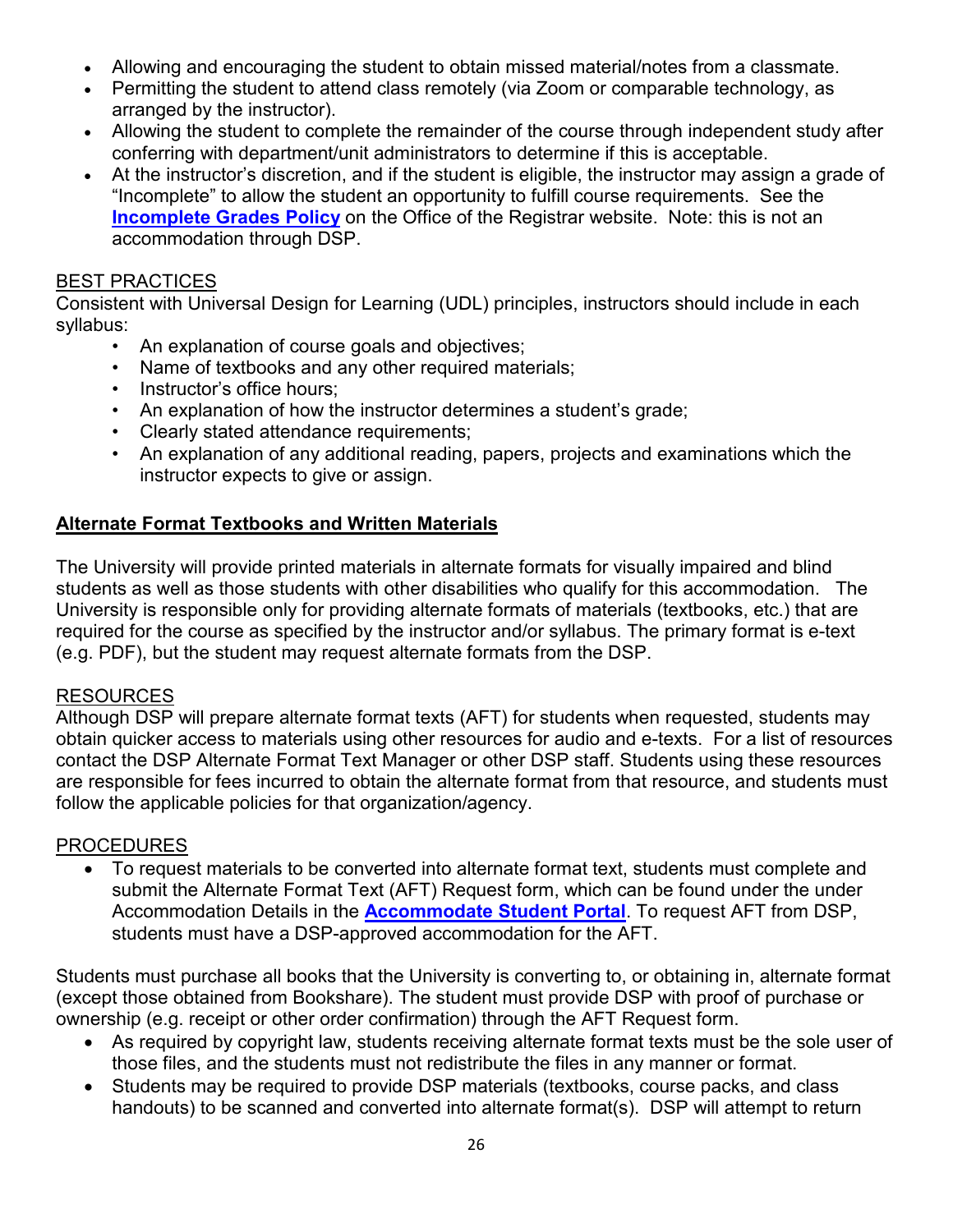books/materials in a condition that allows for resale, but students may not receive full resale value for the materials.

- If the student can demonstrate a need for an original book/material in addition to the alternate format, DSP will provide a second copy as a loan. The student must demonstrate need through documentation and conversations with DSP staff.
- Several variables affect the timeframe within which books are processed, and therefore DSP cannot provide a definitive turnaround time. In some instances, it *may* take DSP up to 3 – 4 weeks to fulfill requests.

Students may obtain additional procedures and information regarding AFT from the Alternate Format Text Manager, other DSP staff and the DSP website.

## <span id="page-26-0"></span>**Assistive Technology**

The University of Denver is aware that assistive technology can provide persons with disabilities greater independence in pursuing academic goals. In most cases, the need for assistive technology must be justified through documentation (i.e. an assistive technology evaluation report, or past use of specific assistive technology) and requested by the student.

Students with disabilities are encouraged to be familiar with technology specific to their individual disability since the University does not provide in-depth training in the use of such technology. The DSP staff or the University ADA Coordinator can provide information about community resources that are available for a technology evaluation and/or training.

DSP has established an Assistive Technology Lab in Ruffatto Hall. The lab is used to train students on various assistive technologies as well as for the production of tactile graphics, Braille, and alternate format texts. The lab contains many of the latest state-of-the-art software applications and equipment that bolster the academic experiences of students with disabilities.

### <span id="page-26-1"></span>**Assistants and Attendants**

Class Assistants: The University will provide academic assistants for classroom or lab work for students whose documented disabilities demonstrate a need; example: biology lab where students must physically take and record measurements or mix chemicals.

The Disability Services Program (DSP) staff will work with the student and instructor to identify the type of assistant needed. DSP will contract with the assistant for pay. Assistants are not tutors and will not be available to assist students outside of the classroom or lab unless prior arrangements with DSP are made. If an assistant is not suitable then DSP will make every attempt to find a replacement; students may suggest names of possible assistants but may not contract for their services without the approval of DSP.

Assistants should not interact with instructors or other students in the class unless needed for clarification of a task; communication should be with the student enrolled in the class. Assistants will not attend class that the student does not attend; assistants may not be utilized as note takers or scribes unless previously approved with DSP.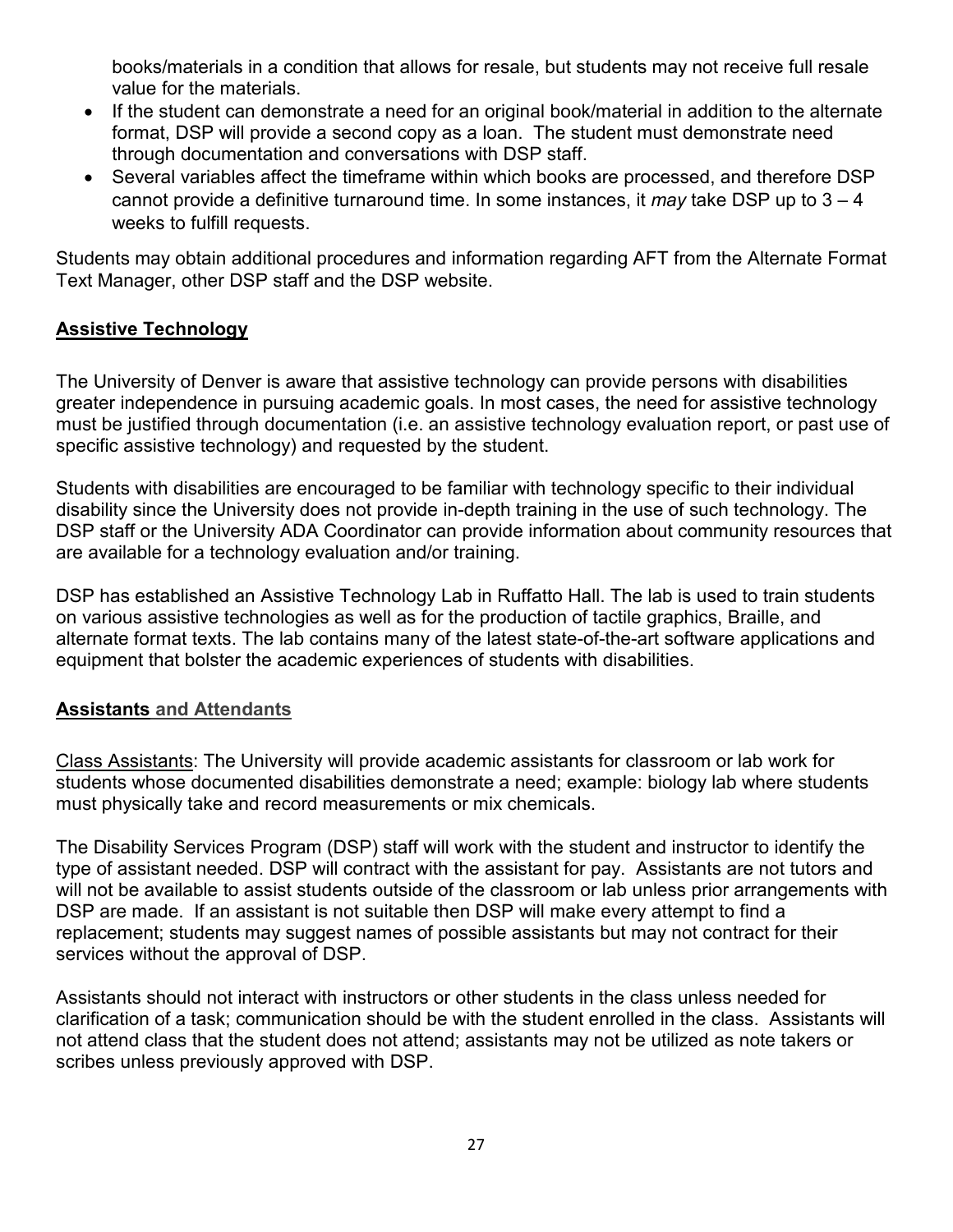Personal Attendants: If a student with a disability requires a personal attendant, the student should notify DSP, who will then notify instructors of their needed presence in the classroom. The University may require medical documentation of the need for an attendant. Personal attendants are not employees of the University but are employed by the student.

Attendants should not interact with instructors or other students in the class unless the student with a disability is unable to communicate; DSP will work closely with the student and the instructor to determine if and when it is appropriate for an attendant to facilitate communication.

Assistants and attendants are expected to follow the **[University Honor Code](http://www.du.edu/honorcode)**. Information regarding the Honor Code can be found at [www.du.edu/honorcode.](http://www.du.edu/honorcode)

### **Service Animals**

Service Animal: is one that has been, or is in the process of being, specially trained as a "guide animal" for a blind or visually impaired person, a "hearing dog" for persons who are Deaf or hard-ofhearing, or a "service animal" for persons with other disabilities. No other species of animals other than dogs or miniature horses will be considered or allowed at the University. Students who have a Service Animal or service animal in training are not required to obtain approval, or notify University personnel of the need for, or presence of the animal. However, it is recommended that the student communicate with DSP so that other possible accommodations can be discussed.

*Under Colorado law (C.R.S. 24-34-803), persons with disabilities have the right to be accompanied by a service animal specifically trained for such persons to obtain access to public streets, facilities*  and services, public transportation, places of public accommodation, and housing offered for rent or *lease. A trainer accompanied by a service animal has the same rights to access, except with respect to housing.*

Access to the University of Denver by service animals includes, but is not limited to: classrooms, laboratories, public meeting and dining facilities, and residence halls. However, it is recognized that some areas, such as laboratories, may create a risk for either the animal and/or other participants due to the nature of the activity, such as the use of chemicals, infectious materials, or the risk of contamination. The student, in conjunction with the appropriate faculty member, will be asked to evaluate such conditions and if needed, alternative accommodations may be put into place.

The law provides that the owner or person having custody of a service animal is liable for any damages to persons, facilities, or premises caused by a service animal, including one that is in training. It is expected that a service animal will behave so as not to be a disruption or danger to others.

It is recommended that service animals or animals in training wear visible insignia appropriate to the type of service; (e.g. harness for a guide animal, orange leash for a hearing animal, yellow vest for a service animal) to distinguish the purpose of the presence of the animal. If a student needs help with the care of a service animal, the student is responsible for locating and paying for this service; DSP may be of help in locating appropriate services.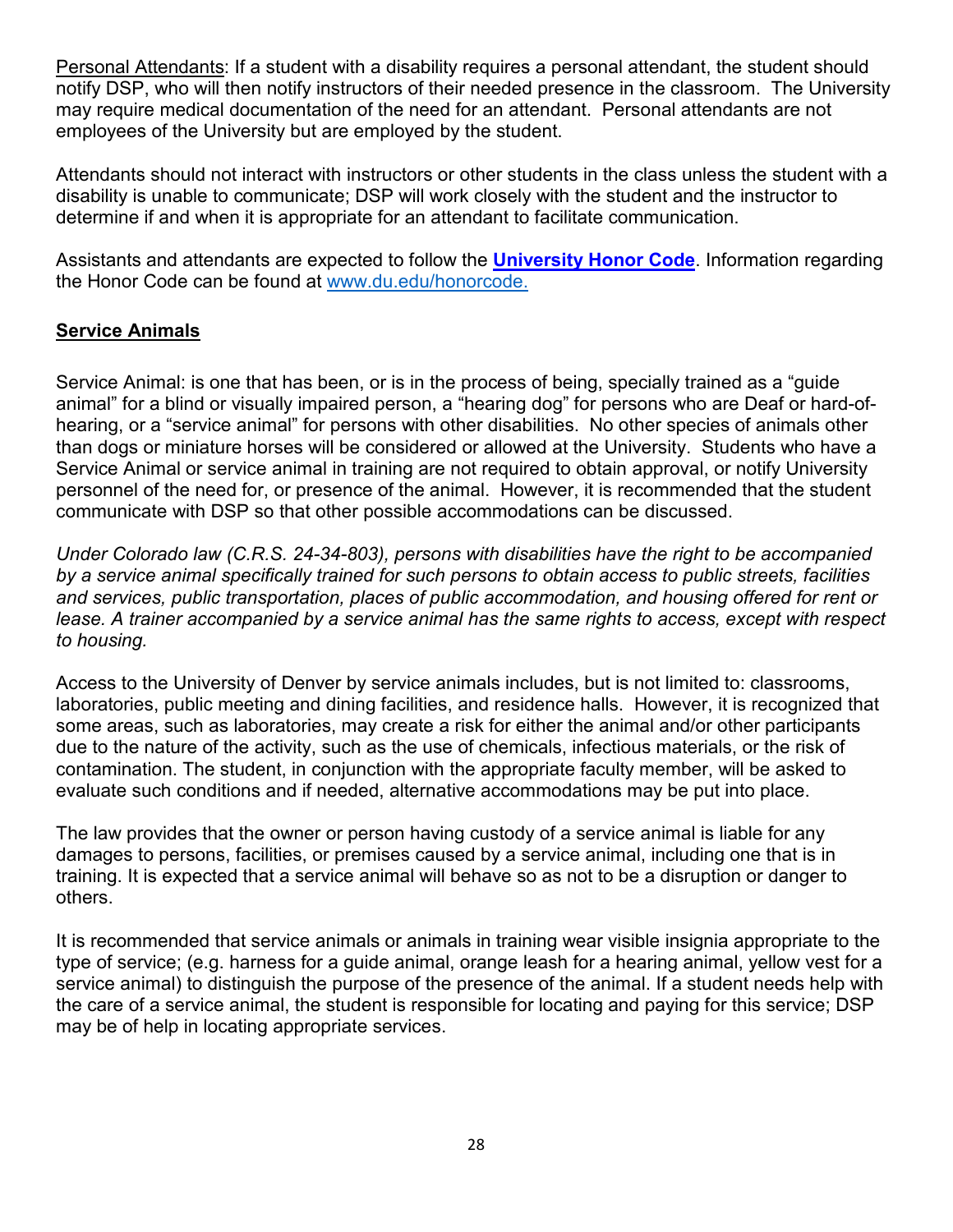## <span id="page-28-0"></span>**Emotional Support Animals**

Emotional Support Animals (ESA): Students seeking to have an ESA in University-owned or operated housing must receive approval through DSP before bringing the animal on campus. Students must complete and return the **[Request for Accommodation form](https://du-accommodate.symplicity.com/public_accommodation/)** and provide supporting documentation as specified in the **[Documentation Guidelines for Emotional Support Animals](https://www.du.edu/studentlife/disability-services/media/documents/esa_doc_guidelines_8-1-18.pdf)**. The student must demonstrate a relationship or nexus between the individual's disability and the assistance the animal provides, by submitting supporting documentation from an appropriate licensed healthcare or mental healthcare provider, dated within 6 months prior to moving into University-owned or operated housing.

The University engages in an interactive process with students requesting to have an ESA in University-managed housing to determine whether the request is reasonable and does not pose an undue hardship on the University or present a danger to members of the community or their property.

Typically, the University does not allow multiple ESA's. However, the University will evaluate such requests on a case-by-case basis, considering the information contained in supporting documentation as well as the size and/or species of the animal(s).

Once the student has received approval through the DSP, the student must meet with Housing and Residential Education (HRE) staff, prior to bringing the ESA into University-managed housing, to review and complete the ESA Resident Agreement and provide the following documentation:

- Copy of animal's registration for city and county of Denver, if applicable to the type of animal.
- Veterinarian recommended vaccinations.
- The animal is spayed/neutered, as applicable.
- A current photograph of the ESA to HRE and DSP so that staff can identify the ESA. The photograph will be shared with HRE and/or University staff on a need to know basis only
- Contact information for an alternate caregiver who lives off-campus, to provide care for the ESA in the event that the owner becomes unable to care for the ESA.

Approved ESA's are not permitted in any University facilities other than the student's assigned individual living accommodation, including, but are not limited to, kitchens and food service preparation areas. The student is responsible for maintaining control of the ESA at all times and for any disruption caused by the ESA in University-managed housing. The student is responsible for caring for the ESA, including but not limited to immediately cleaning up after and properly disposing of the animal's waste in a safe and sanitary manner. If a student is personally unable to care for the ESA, the student is responsible for arranging and paying for this service.

#### <span id="page-28-1"></span>**Campus Housing Accommodations**

Residency Requirement and Meal Plans: The two-year live-on requirement is a commitment between the undergraduate students and the University of Denver to enhance the students' experience and success. This commitment requires students to live on campus and have a meal plan for two years. For more information about the two-year live-on requirement, fulfilling the requirement or requesting a release for Live at Home, Financial or Special reasons, please visit the <https://www.du.edu/housing/resources/index.html> portion of the HRE webpage.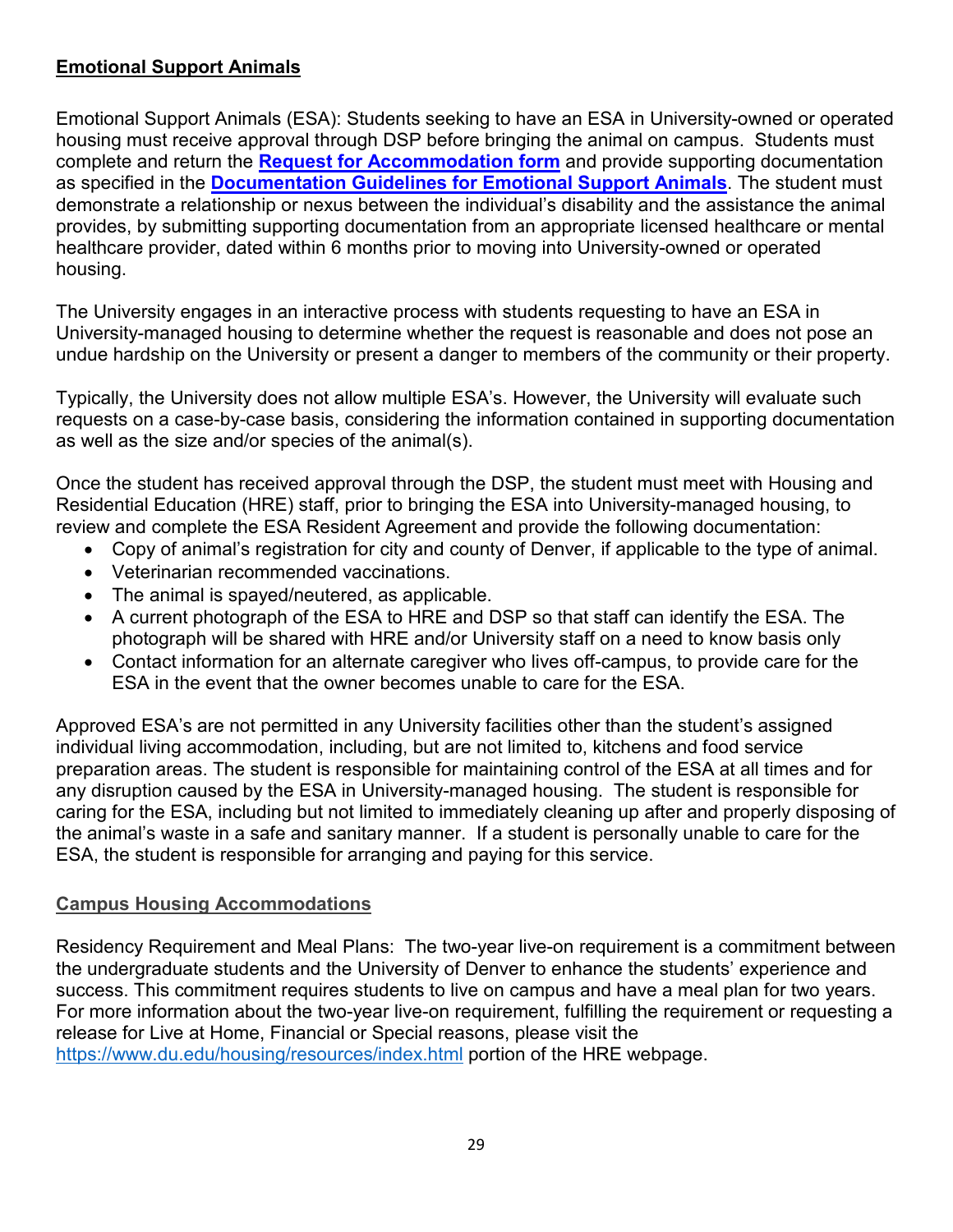## PROCEDURES

Students with documented disabilities (i.e., physical, medical, mental, psychiatric, sensory, etc.) who request a housing accommodation/modification must do the following:

- Submit an **[application to Housing and Residential Education \(HRE\)](http://go.du.edu/apply-for-housing)** through the standard housing application process at [go.du.edu/apply-for-housing,](http://go.du.edu/apply-for-housing) by no later than the stated deadline.
- Submit a **[Request for Accommodations](https://du-accommodate.symplicity.com/public_accommodation/)** to DSP. This request may be made at any time; however, if the student submits a request to DSP after the housing application deadline, and HRE has already made housing assignments, then HRE may not be able to implement the approved accommodation until such time as HRE has an appropriate placement available. In these circumstances, HRE may place the student on a waiting list or the student may initiate a request for a release from the housing contract.

If a student acquires a disability or has a change in a medical condition that necessitates a modification in existing housing, the University will make reasonable efforts to implement the modification in the student's current assigned living space or move the student to another assigned living space.

Housing/Meal Plan Release Request(s): To initiate a request for the University to grant a release from the live-on requirement, students must meet with a Housing staff member. The Housing main office is located in Nagel 136 and is open Monday through Fridays from 8:00 am – 4:30 pm.

- 1. Schedule a time to meet with a Housing staff member. Students can call, email, or visit the Housing main office to make an appointment.
- 2. For medical conditions/disability related requests download the **[Live-On Release Request](https://www.du.edu/studentlife/disability-services/media/documents/live_on_requirement_release_request_form_a.pdf)  [Form.](https://www.du.edu/studentlife/disability-services/media/documents/live_on_requirement_release_request_form_a.pdf)**
- 3. Print and complete the form in its entirety. **DSP will not process incomplete forms.**
- 4. Attach supporting documentation (as specified in the **[documentation guidelines section on](https://www.du.edu/studentlife/disability-services/students/index.html)  [the Students page of the DSP website](https://www.du.edu/studentlife/disability-services/students/index.html)**).
- 5. Return the completed Live-On Release Request form and supporting documentation to the DSP office via:
	- $\circ$  Email to [dsp@du.edu](mailto:dsp@du.edu)
	- $\circ$  In person, suite 440, Katherine Ruffatto Hall, 1999 E Evans Ave.
	- o Fax: 303-871-2248
- 6. DSP sends confirming receipt: DSP will email students a receipt confirming their submission via their du.edu email address within three to five (3 to 5) business days.
- 7. Students receive decisions via their du.edu e-mail. The Live-On Release Committee meets regularly and will notify students within two (2) business days of their decision.

8.

## <span id="page-29-0"></span>**Students with Hearing Loss: Requesting Communication Access Service Providers**

For enrolled students with hearing loss who are approved for the accommodation of communication access service providers, the University will provide qualified service providers to facilitate communication. These service providers do not act as a note taker, tutor, or messenger for the student.

The University arranges for these service providers at no cost to the student for ongoing and/or onetime events, such as classes, academic meetings/appointments, and University-sponsored programs. Because the University hires qualified service providers on a short term, hourly basis, students must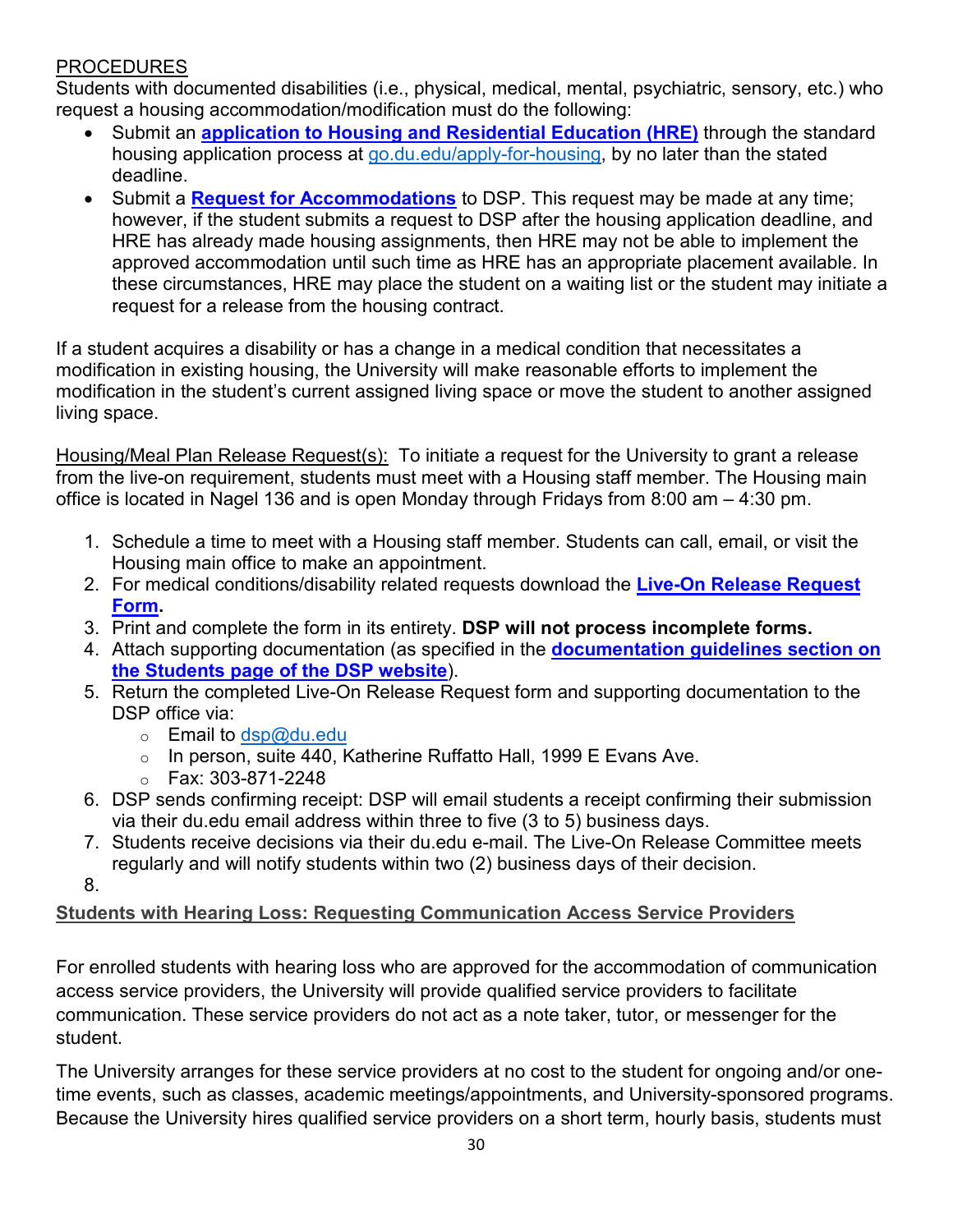submit a request in advance through DSP to have DSP schedule a service provider for the specified event. The University will pay for requested and scheduled service providers for a Universitysponsored program whether or not students with hearing loss attend the program, as long as the program is open to the public.

For additional information about the process and procedures associated with requesting and using communication access service providers, visit **[Students with Hearing Loss: Requesting](https://www.du.edu/studentlife/disability-services/students/accommodations.html) [Communication Access Services](https://www.du.edu/studentlife/disability-services/students/accommodations.html)** on the DSP website at [https://www.du.edu/studentlife/disability](https://www.du.edu/studentlife/disability-services/students/accommodations.html)[services/students/accommodations.html](https://www.du.edu/studentlife/disability-services/students/accommodations.html) or contact DSP.

### PROCEDURES FOR REQUESTING COMMUNICATION ACCESS SERVICE PROVIDERS

To request communication access service providers, students must log into **[Microsoft 365](http://office365.du.edu/)** using their du.edu email address to complete the **[Communication Access Request form](https://forms.office.com/Pages/ResponsePage.aspx?id=N3A8b8KF5kCd7BiwLSiSiHWNVF2toxpKgum1tT4EWShUME84V0NDUERMMjJaSzE5S1RGU1NET0oxMC4u)** found on the DSP website. The form should be completed one-time for each course, prior to the beginning of each term. For non-recurring events, students must complete the form for each event. Students should make requests for ongoing or one-time events through the **[Communication Access Request form](https://forms.office.com/Pages/ResponsePage.aspx?id=N3A8b8KF5kCd7BiwLSiSiHWNVF2toxpKgum1tT4EWShUME84V0NDUERMMjJaSzE5S1RGU1NET0oxMC4u)** as far in advance as possible. DSP will use reasonable efforts to find a qualified service provider. Submitting a requesting for service providers 72 hours' or more in advance greatly increases DSP's ability to arrange services for requested events.

#### <span id="page-30-0"></span>**Note Takers and Audio Recordings**

Note Takers: Students with disabilities/medical conditions that limit their ability to take notes in class may be eligible for note takers. Examples of disabilities which may affect notetaking ability include, but are not limited to, learning disabilities, motor/dexterity loss, hearing loss, and vision loss.

Other students, enrolled in the same class(es) in which notes are needed, are the primary source of qualified note takers. (Faculty and graduate teaching assistants are not required to provide lecture notes or supplemental notes to students.) It is the student's responsibility to contact instructor(s) either prior to the beginning of a term or early in the term to request that an anonymous announcement be made in class regarding the need for a note taker (sample announcements are available from DSP.)

Note takers, faculty, and graduate teaching assistants are not responsible for providing notes for classes that a student does not attend. Medical and emergency situations will be reviewed on an individual basis.

#### PROCEDURES

Contact DSP staff regarding procedures to ensure this accommodation proceeds in a timely and appropriate manner.

#### Note Takers

- Contact instructors regarding need for note takers. Students may procure their own note takers without the assistance of instructors but should follow all other procedures.
- Note takers and student receiving notes agree on format of notes and delivery. Both students complete and return Note Taker Agreement form which can be found on the DSP website or the DSP offices. DSP gives note takers a one-time credit, per class, to the University bookstore.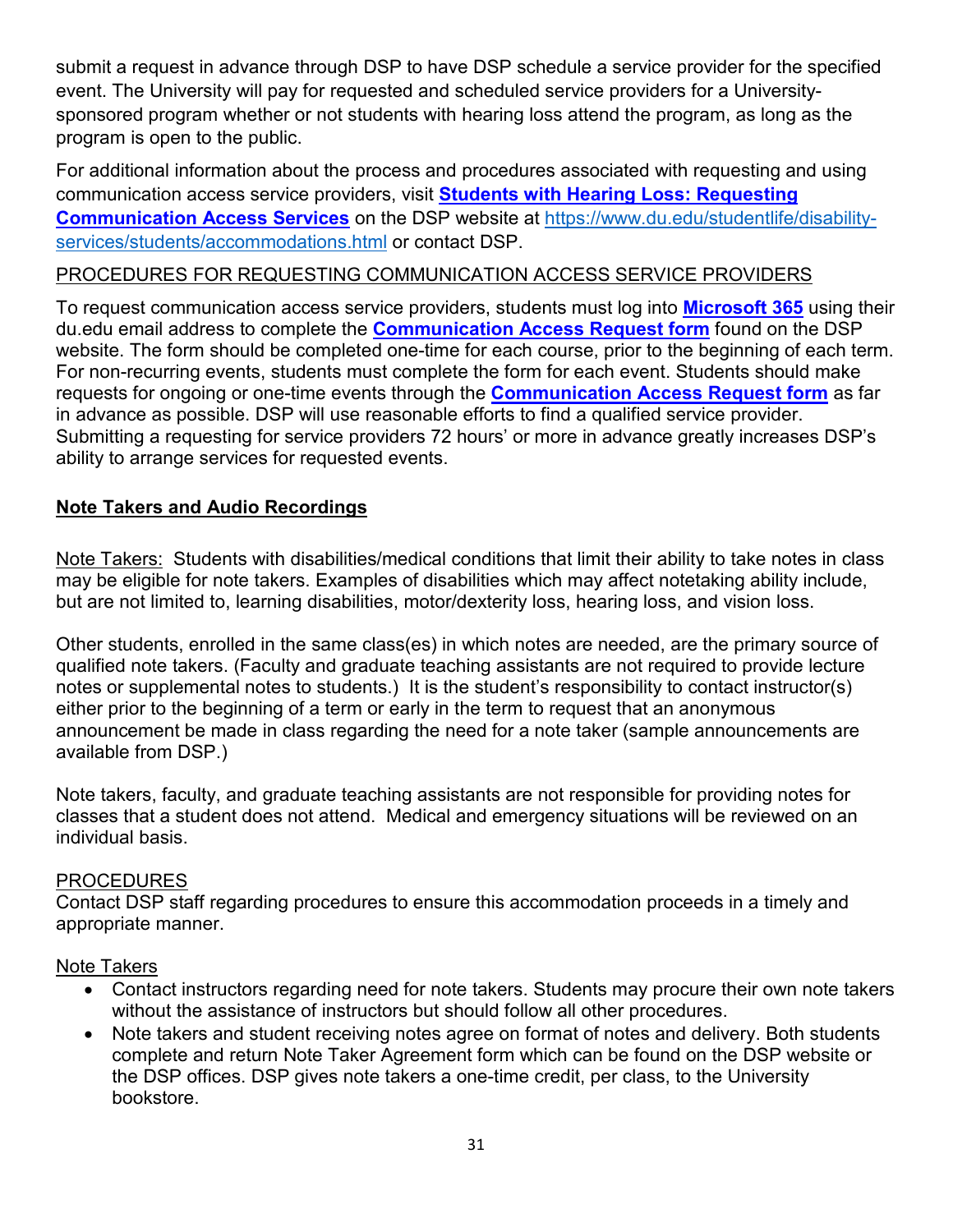- If a note taker is unavailable or proves to be inadequate, the student receiving the notes is responsible for notifying DSP and/or the instructor promptly.
- Law students who have this accommodation should contact the Student Affairs office to make arrangements; 303-871-6113 or student affairs@law.du.edu.

Audio Recording: Audio recording lectures, class discussions, or other events not open to the general community may be permitted but should be discussed, in advance, with the instructor or speaker. If needed as an accommodation due to a disability or medical condition, then a **[Request for](https://du-accommodate.symplicity.com/public_accommodation/)  [Accommodation](https://du-accommodate.symplicity.com/public_accommodation/)** must be submitted to DSP along with appropriate documentation.

#### PROCEDURES

- Students who have Audio Recordings as an accommodation may be required by instructors to complete the **[Audio Recording Memorandum of Understanding](https://www.du.edu/studentlife/disability-services/media/documents/mou_recording_lectures.pdf)** that outlines students' rights and responsibilities. This form is available on the **[DSP website](http://www.du.edu/dsp)**.
- In general, the agreement outlines the understanding between the instructor and student in regards to any circumstances where recording is not appropriate (e.g. private information shared in a psychology or social work class); and any restrictions on sharing of audio files.
- Students with this accommodation are responsible for providing their own recording device; Smart Pens may be available for temporary loan to students.

### <span id="page-31-0"></span>**Classroom Changes**

Since some classrooms on the DU campus are not readily accessible to persons with disabilities, classes/programs may need to be relocated to accessible locations. The University will relocate classes and other University-sponsored programs to ensure that students with mobility loss have access. Departments are highly encouraged to consider accessibility when planning programs. NOTE: The University of Denver is striving to make the campus accessible to persons with disabilities. All new construction and major renovations comply with federal accessibility standards.

#### **PROCEDURES**

To request a room change because of inaccessibility, students should contact DSP staff, who will work closely with the Office of the Registrar to make these changes as quickly as possible.

It is important to request room changes well ahead of time. Students should follow these steps to help ensure that any necessary changes are made before classes begin:

- Students who have mobility and/or physical access issues are usually afforded the accommodation of Early Registration in order to facilitate smooth classroom transitions and any physical access issues. These students should register as soon as allowed and make efforts to evaluate assigned classrooms and transportation routes.
- If changes are needed or there are questions about accessibility, students should contact DSP for assistance and provide the course and section number of the class(es)
- Class changes due to accessibility issues during the Drop/Add period will be addressed as quickly as possible, but there may be a delay while the Registrar's office attempts to locate a suitable classroom and notifies the instructor and other students.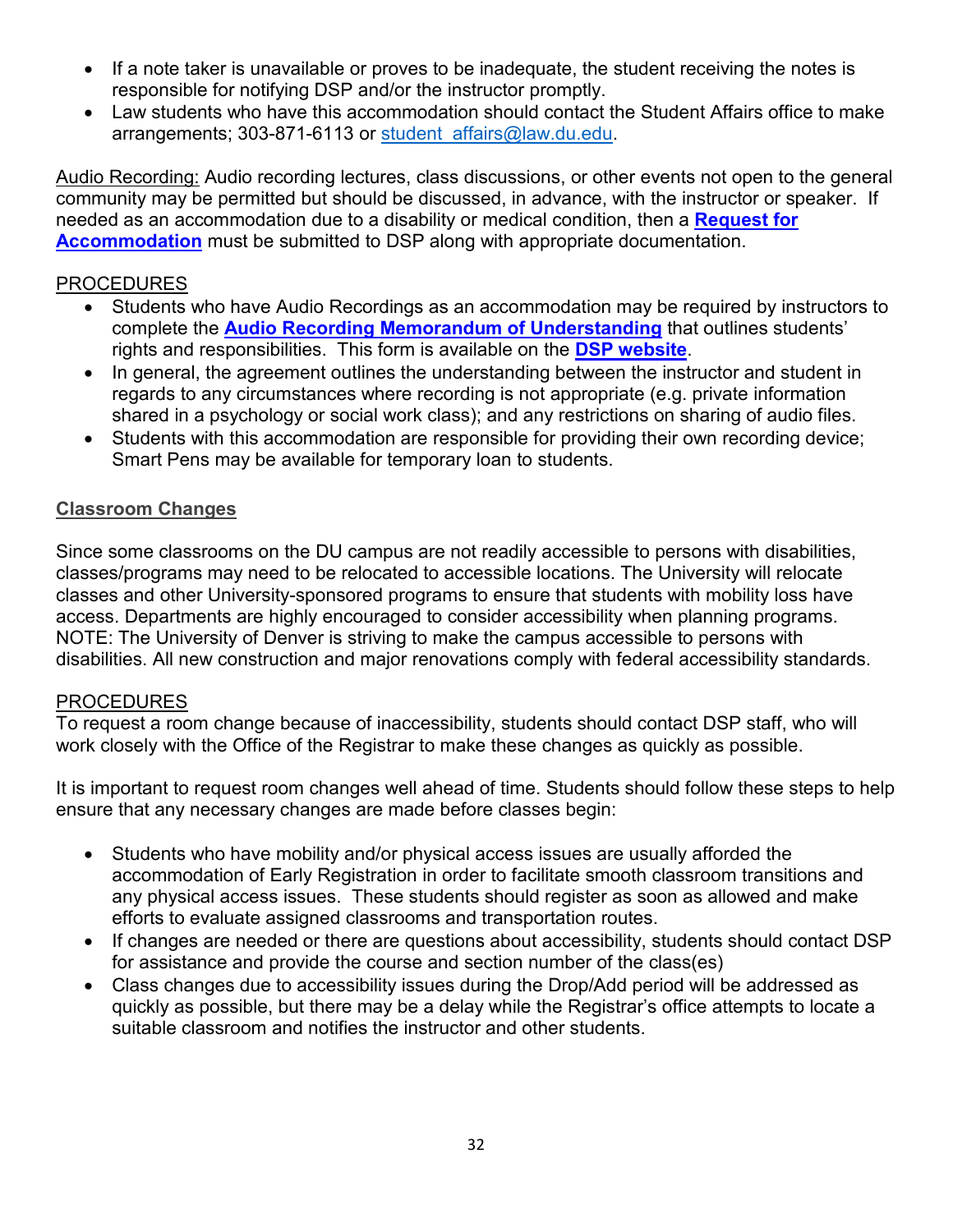## <span id="page-32-0"></span>**Student Grievances and Accommodation Appeals**

After an enrolled student has submitted a request for accommodation, academic adjustment or auxiliary aid related to their disability through the Disability Services Program (DSP), if the student is not satisfied with DSP's response to the request or the implementation of an approved accommodation or academic adjustment, the student should use this grievance process for a prompt and equitable resolution of their concerns. This grievance process applies to: (1) DSP's denial of accommodations or academic adjustments; (2) DSP's approval of alternative accommodations or academic adjustments, other than the one(s) the student requested; and (3) a faculty or staff member's implementation of an approved accommodation or academic adjustment. To the extent permitted by state or federal law, a student may also file a complaint with the applicable state or federal agency. Complainants must initiate this grievance process within sixty (60) business days of becoming aware of the event(s) that prompted the grievance.

This process does not apply to University employees' requests for accommodations. Employees with concerns about requests for accommodation should contact the ADA Coordinator at [ADA.Coordinator@du.edu](mailto:ADA.Coordinator@du.edu) in the Office of Equal Opportunity and Title IX.

If the complaint involves charges of unlawful discrimination, rather than using this grievance process, the student should report their concerns to the [Office of Equal Opportunity & Title IX,](https://www.du.edu/equalopportunity/) https://www.du.edu/equalopportunity/, by phone at 303-871-7016, by email at [TitleIX@du.edu.](mailto:TitleIX@du.edu)

During the grievance process, except when the Director of DSP notifies the parties otherwise, all parties are expected to continue to implement the accommodation(s) as specified in the original DSP decision until the grievance process is complete.

**First Level:** Complainants should initiate an attempt to resolve their concerns beginning at the lowest level and progressing to higher levels if necessary. Therefore, the complainant should first discuss the issue with the DSP Accommodations Specialist most familiar with the situation. Often the complainant and DSP can reach a resolution after scheduling an appointment with the DSP staff member and communicating concerns or frustrations in a clear and respectful manner. In cases in which the Associate Director served in the capacity of an Accommodations Specialist in making the initial decision about the accommodation or academic adjustment, and the complainant is not satisfied with the resolution achieved in the first level, the complainant should initiate the attempt to resolve their concerns at the third level.

**Second Level:** If, in the opinion of either the complainant or the Accommodations Specialist, the parties have not reached a satisfactory resolution at the first level, the party who is not satisfied with the resolution should then make an appointment to discuss the matter with the Associate Director of the DSP. The complainant and the Accommodation Specialist should be prepared to share the following with the Associate Director during the meeting:

- the nature of the complaint,
- relevant dates,
- information about attempts to resolve the complaint, and
- results of the attempts to resolve the complaint.

The Associate Director will notify relevant parties within five (5) business days of their decision unless the Associate Director extends this deadline as needed to allow for gathering and reviewing relevant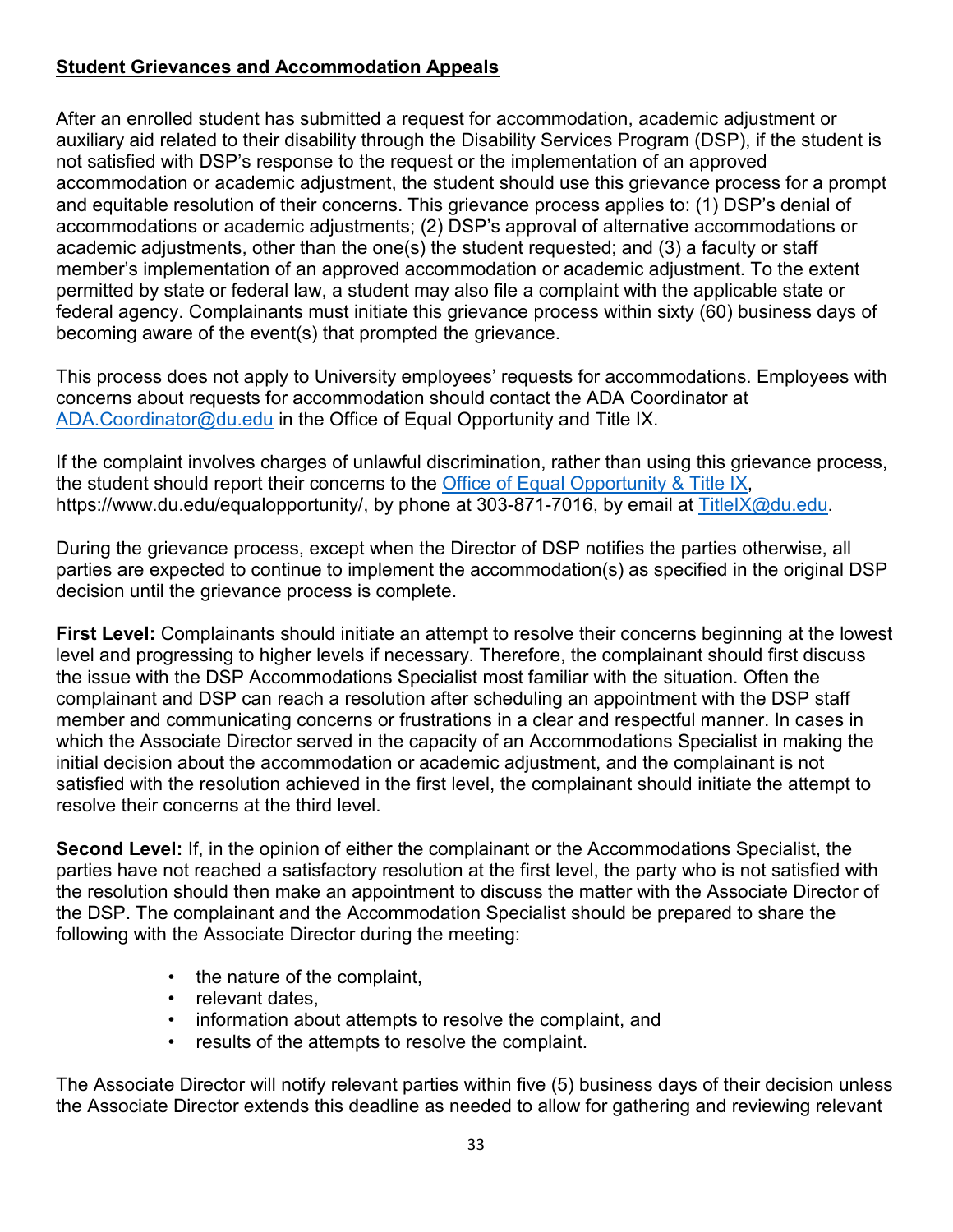information. If the parties fail to resolve a complaint at the second level, the complainant may proceed to file a grievance with the Director of the DSP or their designee.

**Third Level:** If a complainant chooses to file a grievance with the Director of the DSP or their designee, the complainant must file within fifteen (15) business days of the second level meeting with the Associate Director or within fifteen (15) business days of the first level meeting if the Associate Director served in the capacity of an Accommodations Specialist in the first level. The complainant must submit the grievance in writing and, at a minimum, include the following:

- a clear description of the issue being grieved,
- the identity of any party or parties involved in the complaint,
- the specific remedy or remedies requested,
- information about previous attempts to resolve the complaint, and
- results of the attempts to resolve the complaint.

The Director of the DSP or their designee will issue a decision in writing within five (5) business days, unless the Director of the DSP extends this deadline as needed to allow for gathering and reviewing relevant information. In such circumstances, the Director will provide written notice to the complainant of the need for an extension and provide an updated deadline for a decision, which is not to exceed fifteen (15) business days from the date of submission of the complaint.

Should the Director of the DSP fail to issue a timely decision to the complainant's grievance, the complainant may inform the Vice Chancellor for Student Affairs. The Vice Chancellor or their designee has the discretion to assign another University administrator to decide the complainant's grievance.

**Fourth Level:** If in the opinion of the complainant, the Director of the DSP or their designee does not provide a satisfactory resolution, the complainant may appeal the decision made at the third level. The complainant must file the appeal with the Associate Vice Chancellor of Student Affairs or their designee within ten (10) business days of the date of the decision of the Director of the DSP or their designee. The appeal must be in writing, and, at a minimum, include the following:

- a copy of the grievance filed at the third level, and
- the complaint's detailed rationale why the decision of the Director of the DSP or their designee was erroneous.

The purpose of the appeal is to review the record on which the Director of the DSP or their designee based their decision. The complainant should not submit new information or supporting documentation with the appeal. If a student has new information or supporting documentation related to the request for an accommodation or academic adjustment that is at issue in the grievance, the student should submit that material to DSP and ask that DSP reevaluate the previous decision based on the new information or supporting documentation. The Associate Vice Chancellor or their designee will issue a decision in writing to the complainant and the Director of the DSP within fifteen (15) business days of the date on which the complainant submits the appeal. This decision shall include the following:

- relevant findings of fact,
- the resolution of the appeal,
- the rationale for the decision,
- any additional action required by DSP or the complainant, and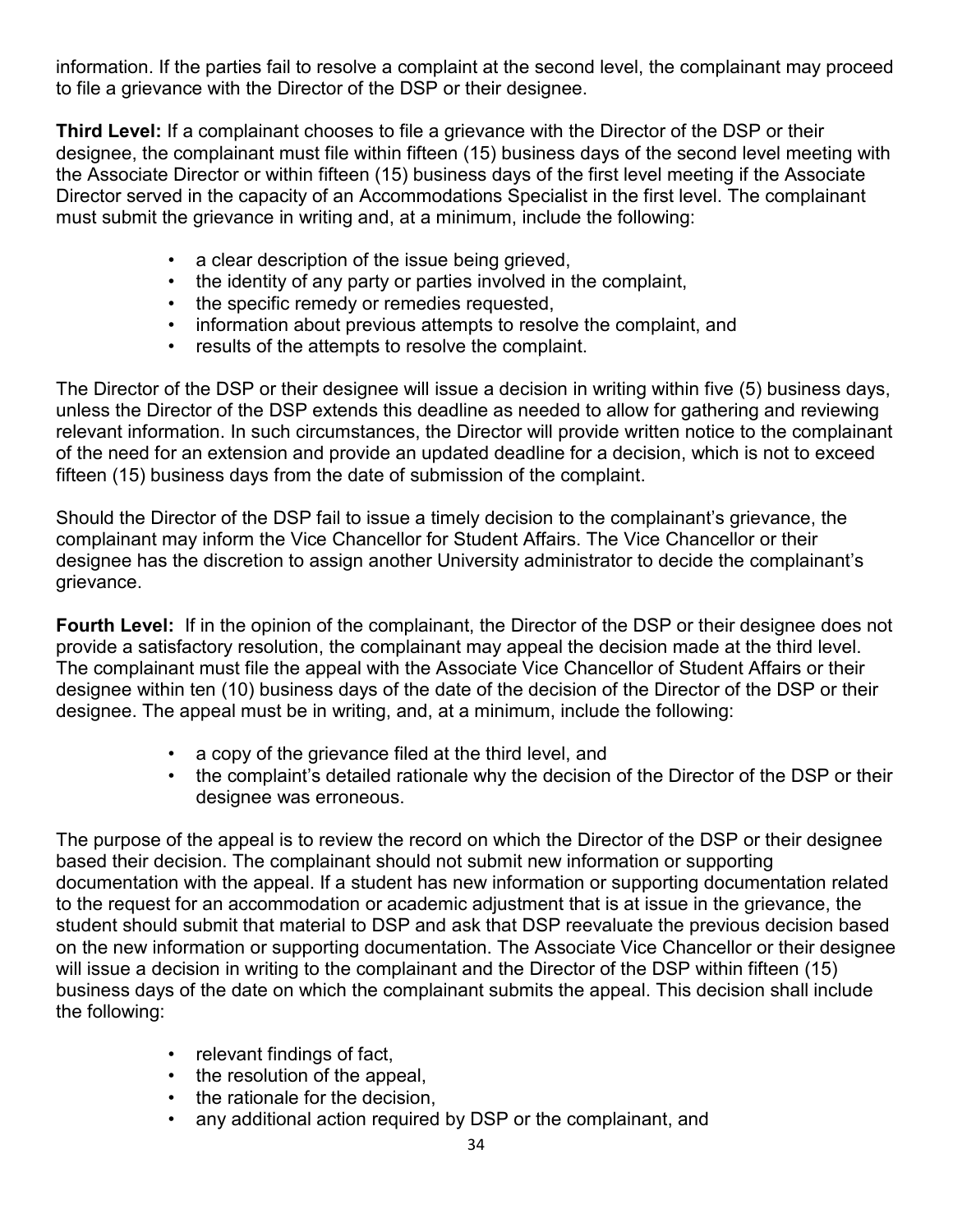• the remedy and/or alternative remedies.

The decision of the Associate Vice Chancellor or their designee is final and not subject to further appeal.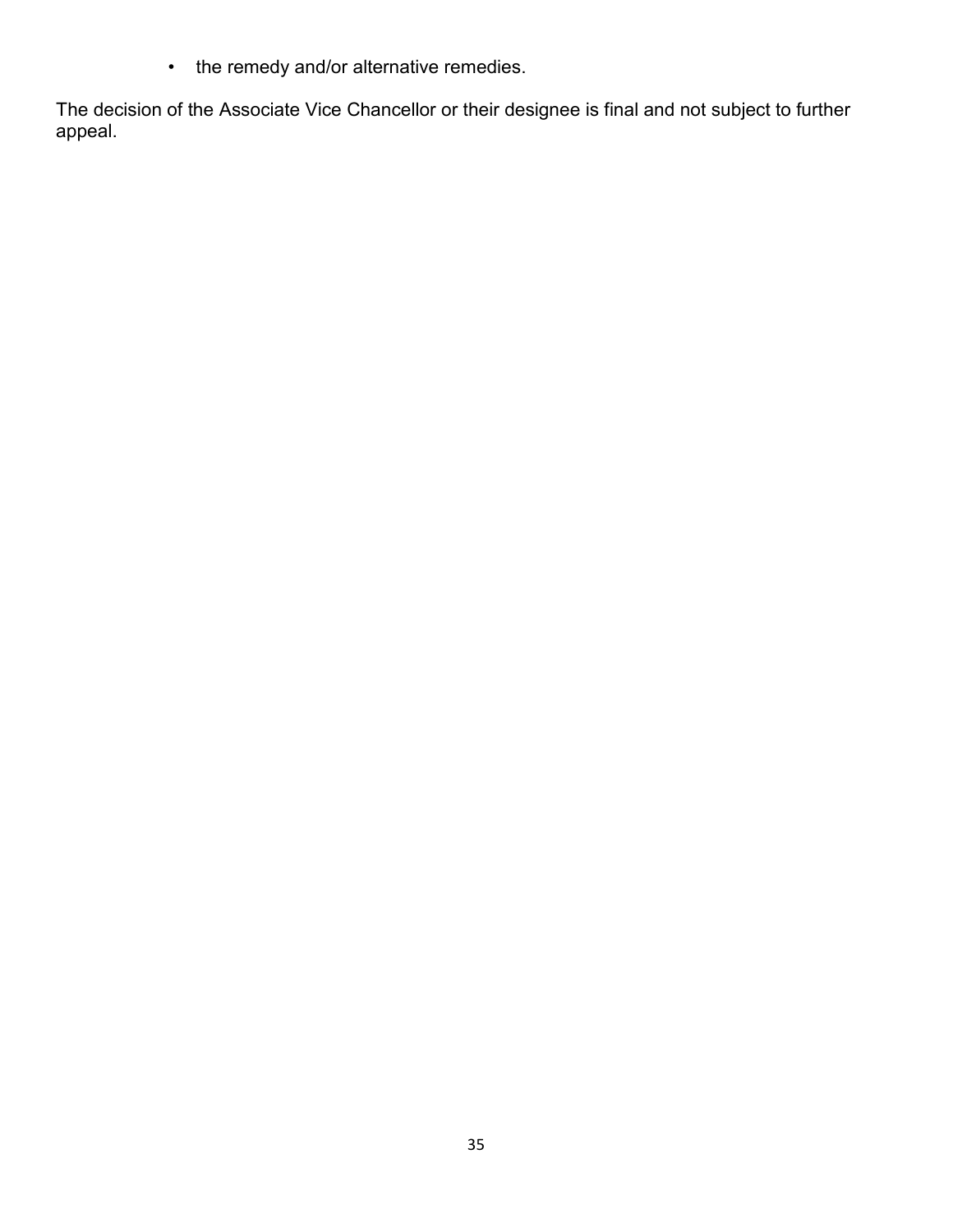## **Resources**

<span id="page-35-0"></span>Students may use disability related resources and services other than DSP. Although DSP staff can assist in identifying such resources, we do not endorse one over another nor pay for services or products.

## <span id="page-35-1"></span>**Academic Support Services: Campus and Community**

Campus:

- **[Academic Advising](http://www.du.edu/studentlife/advising/index.html)**: [www.du.edu/studentlife/advising.](http://www.du.edu/studentlife/advising) Email: [advising@du.edu.](mailto:advising@du.edu) Phone: 303- 871-2455.
- **[Writing Center](http://www.du.edu/writing/)** (located in Anderson Academic Commons) [www.du.edu/writing/](http://www.du.edu/writing/)
- **[Math Center](https://science.du.edu/math)** (located in Anderson Academic Commons) https://science.du.edu/math
- Tutoring: students needing private tutors should contact their instructors for the names of upper level/graduate students who are proficient in the subject/course material. If the instructor does not know potential tutors, then the course department may have names of possible tutors. The cost of private tutors is borne by the student as it is not an accommodation at the University.

Community:

• DSP can assist students in finding appropriate resources for academic support and coaching. The department does not endorse one service/agency/company over another, and any costs associated with these services are borne by the student.

## <span id="page-35-2"></span>**Learning Effectiveness Program (LEP)**

A Fee-for-Service Program Serving Undergraduate and Graduate Students.

The Learning Effectiveness Program (LEP) at the University of Denver is an enhanced academic support program serving undergraduate and graduate students at the University of Denver with Learning Disabilities, ADHD, or a history of learning differences. Students elect to enroll in the LEP, a fee-based program offering comprehensive academic support services. Students enrolled in the LEP sign a yearly contract.

The LEP is designed to assist students in developing compensatory and academic skills. These skills are not only useful during the student's college experience, but also readily transfer to the world of work.

- Academic Counselors: meet weekly, one-to-one with students.
- Organizational/Time Management Specialist: available to students who need assistance.
- Tutors: course specific; trained to work with students who have learning differences.

LEP is located in suite 440 of Katherine A. Ruffatto Hall, 1999 E. Evans Ave. (Morgridge College of Education). Accessible parking is located in the parking garage on Evans Avenue, across from Ruffatto Hall, and on Race Street; immediately east of Ruffatto Hall. Office hours are Monday through Friday from 8:00 am to 4:30 pm. Staff hours vary; see the website for staff contact information. LEP website: [www.du.edu/lep.](http://www.du.edu/lep) Email: [lep@du.edu.](mailto:lep@du.edu) Phone: 303-871-2372.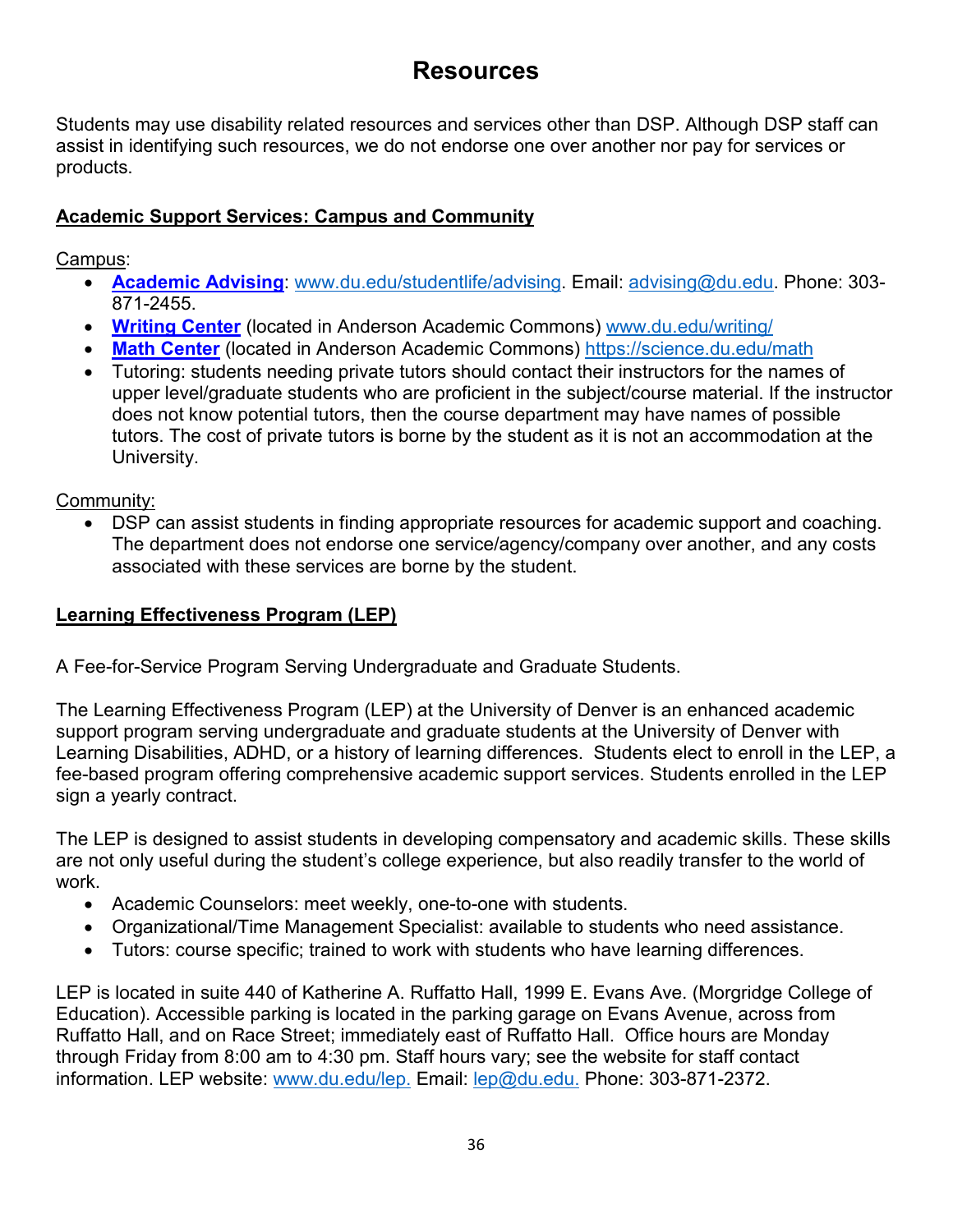## <span id="page-36-0"></span>**Office of International Education (OIE)**

The study abroad process can be a complex one for any student. As a result, we encourage students to start planning *at least* a year in advance of when you'd like to be abroad. If your disability/medical condition adds complexity to travelling or being overseas, then we would encourage you to start investigating options that best meet your goals even further in advance. Why not start today!??!

The following links provide information about some of the issues students should consider regarding disability accommodations abroad. To start learning about different options, for questions and/or additional information, students should contact the **[Office of International Education](https://www.du.edu/abroad/index.html) (OIE)**. OIE will connect you to an advisor who can assist you with the process.

### **Learning Differences and [Academic Accommodations](https://canvas.du.edu/courses/63078/pages/learning-differences-and-academic-accommodations?module_item_id=739457)**

## **[Psychological and Emotional Wellness](https://canvas.du.edu/courses/63078/pages/psychological-and-emotional-wellness?module_item_id=743614)**

### **[Travelers with Disabilities](https://canvas.du.edu/courses/63078/pages/travelers-with-disabilites?module_item_id=746460)**

Office of International Education (OIE) 2200 South Josephine Street Denver, Colorado 80208 Phone: 303-871-4912 Email: **[duabroad@du.edu](mailto:duabroad@du.edu)** Monday-Friday, 8:00 am to 4:30 pm

### <span id="page-36-1"></span>**Library Assistance**

Both Penrose Library and Westminster Law Library will provide limited assistance to students with physical disabilities who require help with accessing library materials. Students needing more indepth assistance should contact library staff a few days ahead of time to ensure appropriate assistance is provided.

#### PROCEDURES

Students with physical disabilities that limit ability to access both Penrose Library and Westminster Law Library may request assistance. Assistance is provided by library staff at both libraries. Examples of accommodations available in both libraries include:

- Retrieving books and publication from stacks
- Limited assistance with equipment such as photocopiers, computers, microfilm readers/printers

Students needing assistance from Penrose Library staff should contact the library at least one day in advance to ensure timely assistance.

Research Center 303-871-2905 Lending Desk 303-871-3707 Music Library 303-871-6421 Accessibility and the Libraries webpage:<https://library.du.edu/policies/accessibility.html>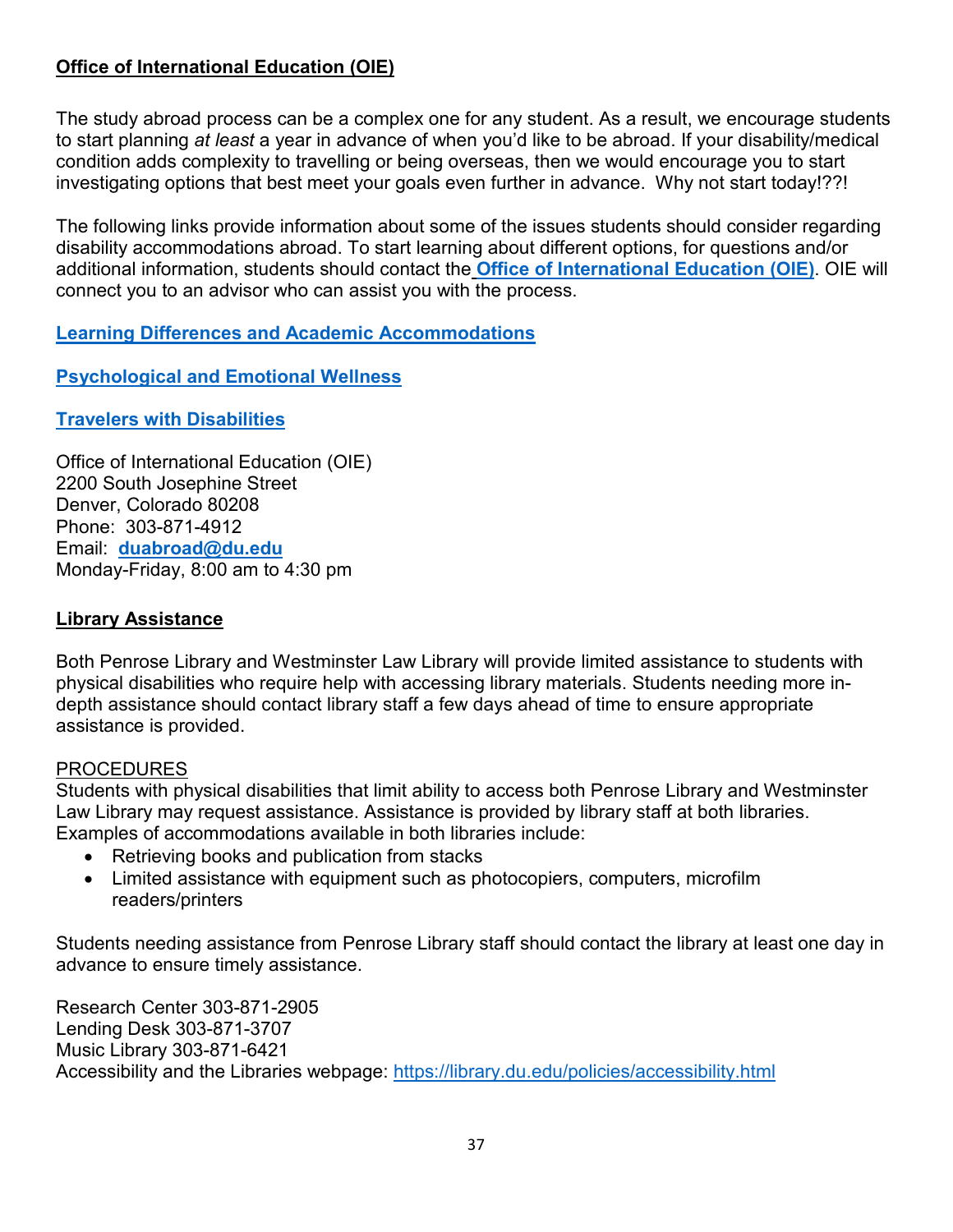At Westminster Law Library, students needing assistance should contact the library at least one day in advance. Appointments on weekday mornings are preferred. Advance notice of several days is recommended if you require weekend assistance. The Westminster Law Library phone number is 303-871-6079 or you can visit their website: [www.law.du.edu/library/about-library/accessibility.](http://www.law.du.edu/library/about-library/accessibility)

### <span id="page-37-0"></span>**Emergency Phones on Campus**

Emergency phones are located strategically throughout the DU campus and are positioned in bluecolored stations. It is important to note that when the receiver is removed from the hook, campus Safety Department officers are dispatched immediately to that specific phone. You do not need to speak to elicit a response.

For more information regarding emergency phones and other campus safety issues, please see their website at [www.du.edu/campussafety,](http://www.du.edu/campussafety) or call 303-871-2334 (nonemergency) and 303-871-3000 (emergency). Anonymous Tip Line for reporting campus safety concerns is 303-871-3130. "After Dark" on campus, walking escorts are available upon request from Campus Safety.

### <span id="page-37-1"></span>**Parking**

Parking permits for persons with disabilities, vehicle registration for on-campus parking, and the purchase of parking permits are handled through the Department of Parking Services located at: Evans Parking Garage located on the corner of Evans Avenue and High Street.

For information about parking permit costs and lot locations call 303-871-3210 or review the Parking Services website: [www.du.edu/parking/permits/permit-types.html.](http://www.du.edu/parking/permits/permit-types.html)

*The University of Denver provides accessible parking, sometimes referred to as ADA or disability parking, for persons with disabilities in all parking lots on our campus. All parking lots at the University of Denver have accessible parking, availability depends on if you are a visitor or a permit holder.*

- *Visitors to the DU campus who require accessible parking may utilize the designated spaces in our visitor parking lots. Drivers must display a state-issued disability parking credential such as a placard or license plate. These spaces, like all visitor parking, require payment via meters or parking kiosks, depending on location.*
- *Students, Faculty & Staff: Community members who require accessible parking may purchase a temporary accessibility permit. This permit, along with a state-issued disability placard or license plate, will allow the community member to park in any accessible parking space on campus, including those spaces located in visitor lots without paying additional fees. Accessibility permits are available to community members with temporary or permanent disabilities.*

Campus maps showing the locations of accessible parking spaces are available in the Dept. of Parking Services or on the DU website at [www.du.edu/utilities/maps/.](http://www.du.edu/maps/)

#### <span id="page-37-2"></span>**Transportation Resources**

The University of Denver has contracted with MV Transportation to provide DU community members who have a valid @du.edu email address with Campus Shuttle services. The shuttle service includes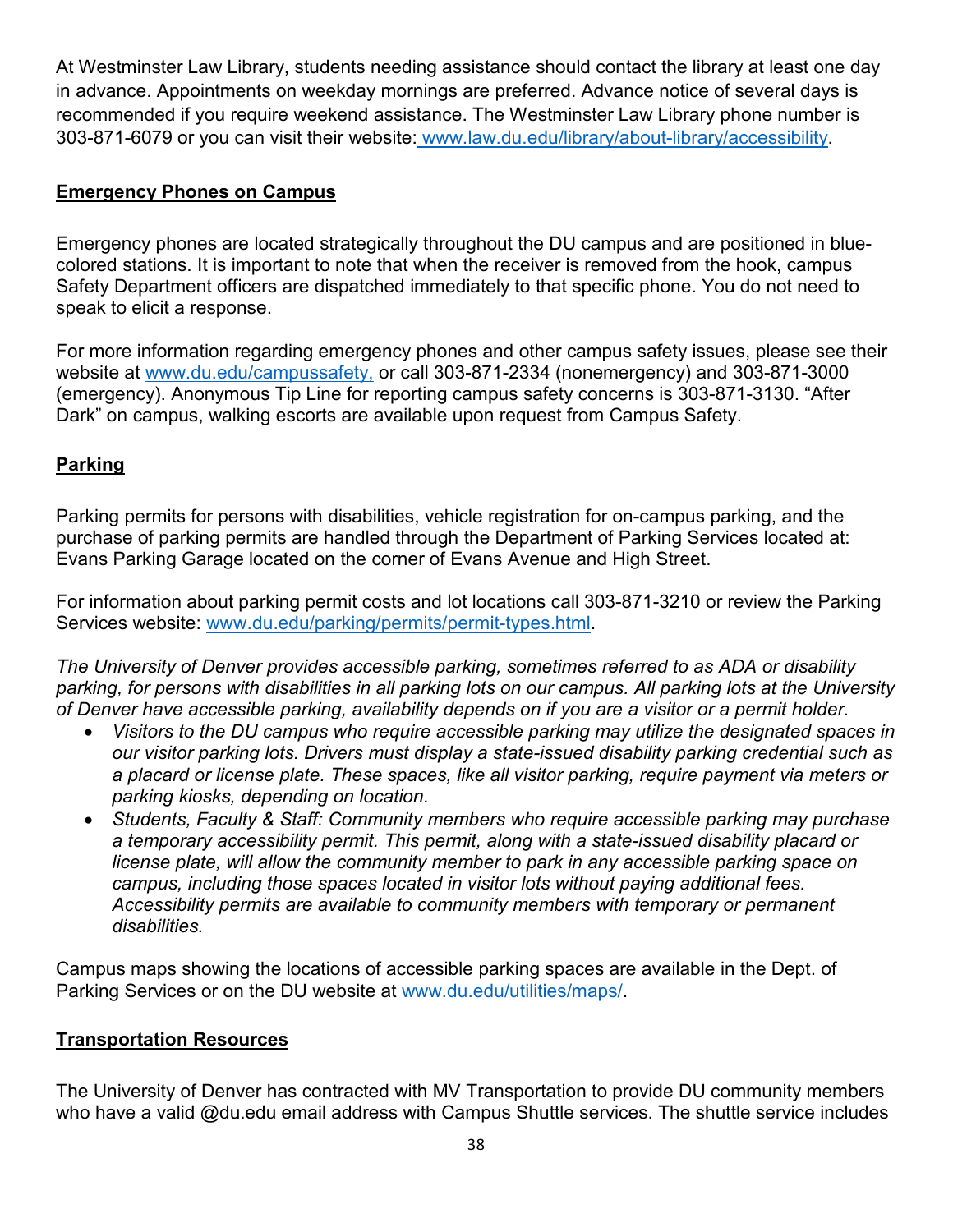wheelchair accessibility. All riders must download the Tripshot rider app. For the most up to date information about the Campus Shuttle service, hours of operation, shuttle routes, and the **[Tripshot](https://www.tripshot.com/features/mobile-apps/)  [rider app](https://www.tripshot.com/features/mobile-apps/)**, visit **[DU's Campus Shuttle page](https://www.du.edu/parking/mobility/shuttle.html)** on the Parking and Mobility Services website.